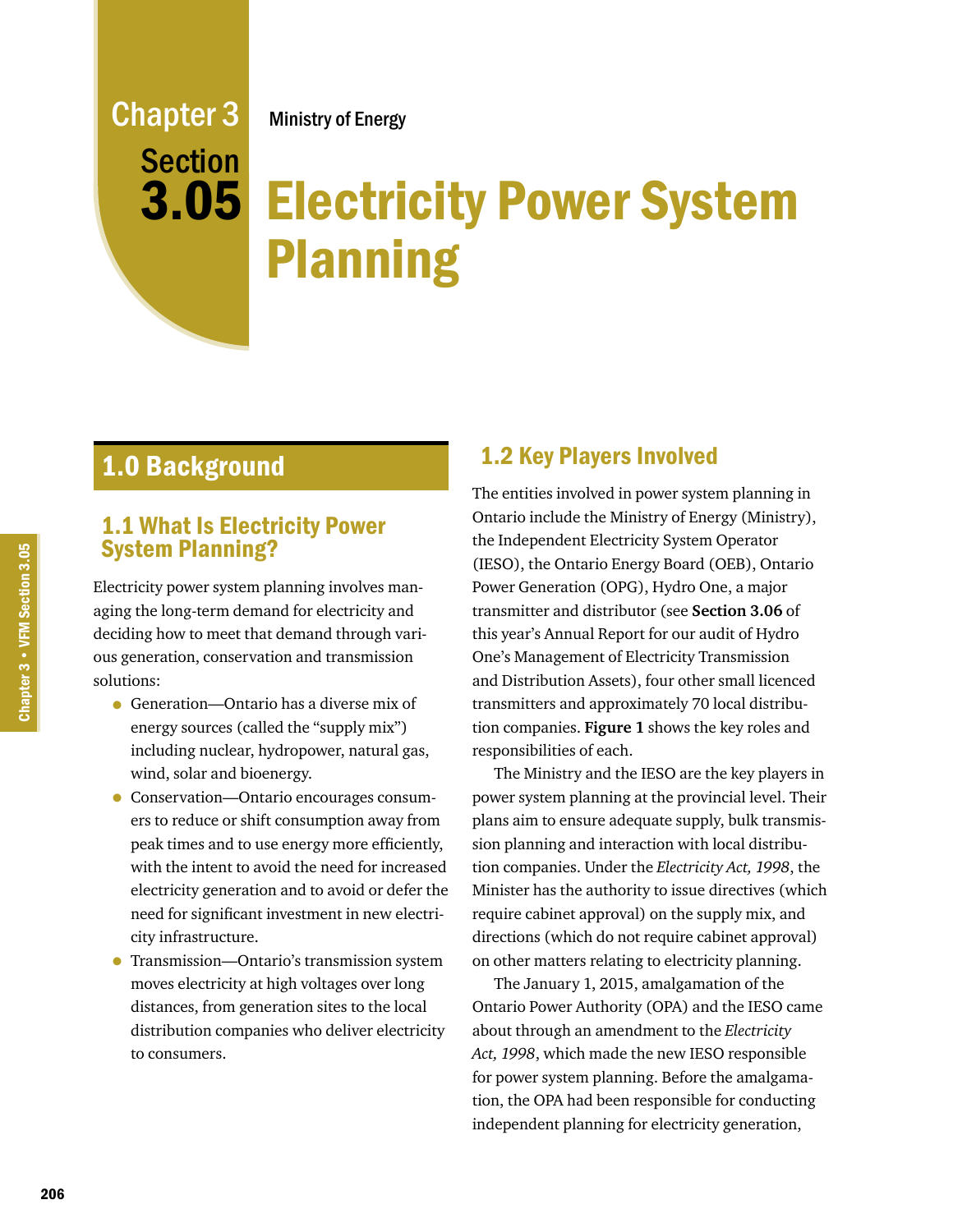#### Figure 1: Roles and Responsibilities of Key Entities Involved in Electricity Power System Planning

Prepared by the Office of the Auditor General of Ontario

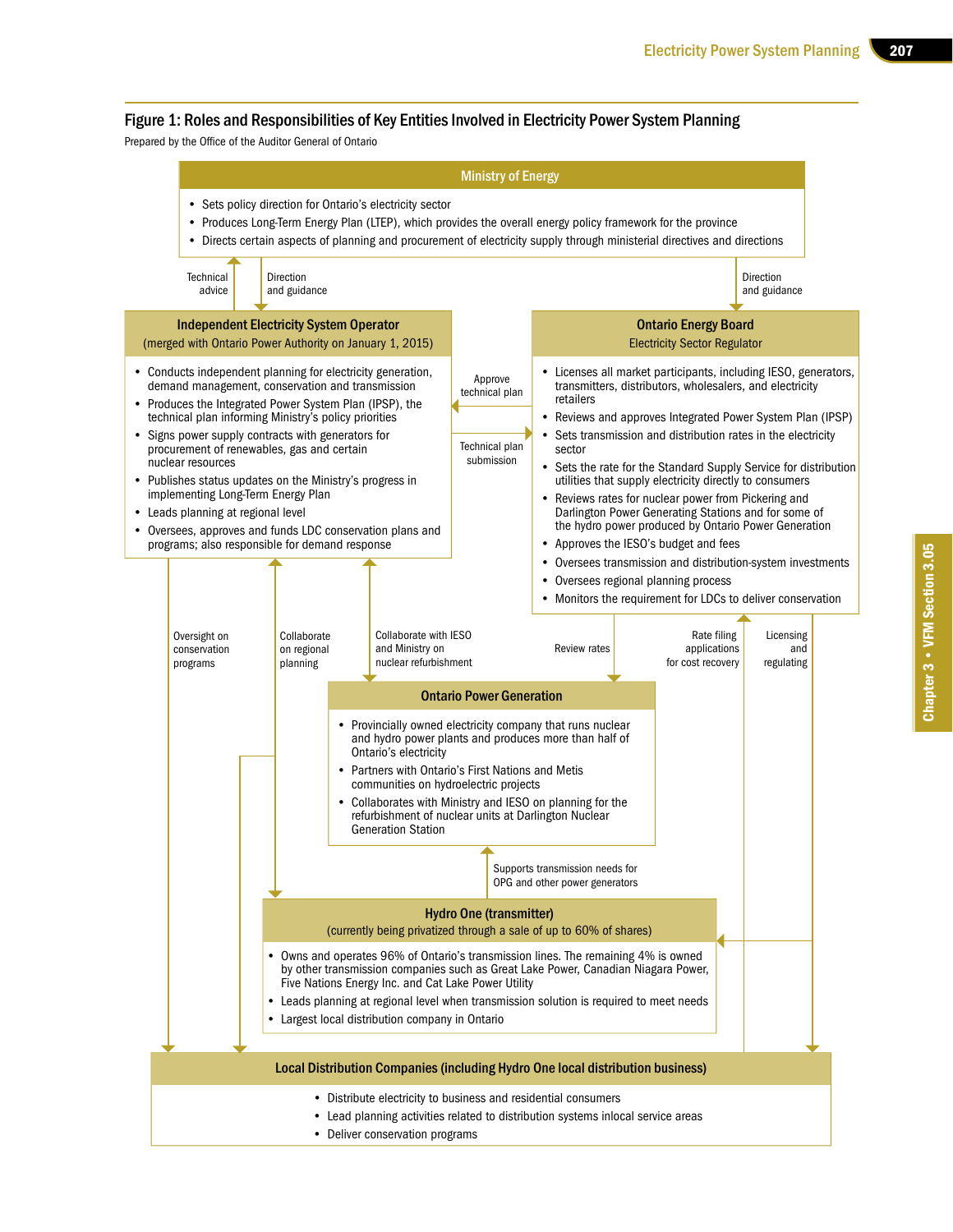conservation and transmission in Ontario. The OPA was also responsible for developing an Integrated Power System Plan (IPSP), a plan for achieving the province's energy goals over a 20-year period. **Appendix 1** summarizes the key events relating to power system planning in more detail.

At the regional level, the IESO, Hydro One, four other small licenced transmitters and approximately 70 local distribution companies jointly evaluate the needs of 21 electricity regions spread over 10 transmission zones in Ontario and plan for how to meet those needs. Hydro One and approximately 70 local distribution companies across the province are also responsible for assessing the current distribution system and delivery of electricity in their service areas.

As the regulator of the province's energy sector, the Ontario Energy Board (OEB) is supposed to play a significant role in power system planning, including reviewing and approving technical plans (although this role has been diminishing, as will be discussed further in this report).

The OEB's other responsibilities include licensing and overseeing energy companies, including utilities, generators and electricity retailers that offer energy under contract; approving the rates that utilities can charge their customers (through public hearings); writing rules and guidelines for the companies it licenses and rate-regulates; setting time-of-use prices and times; providing information and tools to help consumers make informed choices about energy matters; and approving new construction of or changes to existing natural gas pipelines and storage facilities, and electricity transmission lines that are more than two kilometres long.

## 1.3 Ontario's Changing Supply Mix

The supply mix is the combination of power sources that are used to generate the province's electricity.

Eliminating Coal as a Power Source in Ontario In June 2006, the Ministry issued its first supply mix directive to the OPA. This directive would fulfill a commitment the Ministry had made to replace all

coal-fired generation with cleaner renewable energy sources, such as wind, solar, biomass and hydroelectricity. At that time, about a quarter of Ontario's electricity was supplied by coal. The OPA noted that the sources of power that would replace coal should be cleaner, but to maintain system reliability they should also have characteristics similar to coal flexibility and sustained production of energy.

Between 2003 and 2014, Ontario eliminated 7,546 megawatts (MW) that came from coal and added 13,595 MW of new capacity (6,580 MW of renewables, 5,674 MW of natural gas and 1,341 MW of nuclear) to the supply mix. **Figure 2** shows how Ontario's supply mix has changed since 2003 and projects what the supply mix will look like in 2032.

#### Procurement of Renewable Energy Sources

Before 2009, the OPA procured renewable energy through competitive bidding and a guaranteedprice program that provided fixed prices to renewable generators. These procurement efforts were successful and renewable generation targets were achieved in record time.

In 2009, upon the passing of the *Green Energy Act*, the Ministry directed the former OPA to create a new guaranteed-price program (called "FIT," which stands for "feed-in tariff") to promote greater use of renewable energy sources like wind and solar for new electricity-generating projects. Compared to the previous program, the new guaranteed-price program was wider in scope and offered generators significantly higher prices. Initially, the *Green Energy Act* required guaranteed-price renewable projects to have made-in-Ontario components, but the government amended the legislation following a 2013 World Trade Organization ruling. As a result, madein-Ontario components are no longer required for guaranteed-price renewable projects with contracts signed after July 25, 2014. The guaranteed-price program is divided into two streams: one stream (FIT) is for projects that are larger than 10 kilowatts (kW); the other stream (microFIT) is for projects 10 kW or less. Subsequently, in 2013, the Ministry directed the OPA to develop a new competitive procurement program for large renewable projects.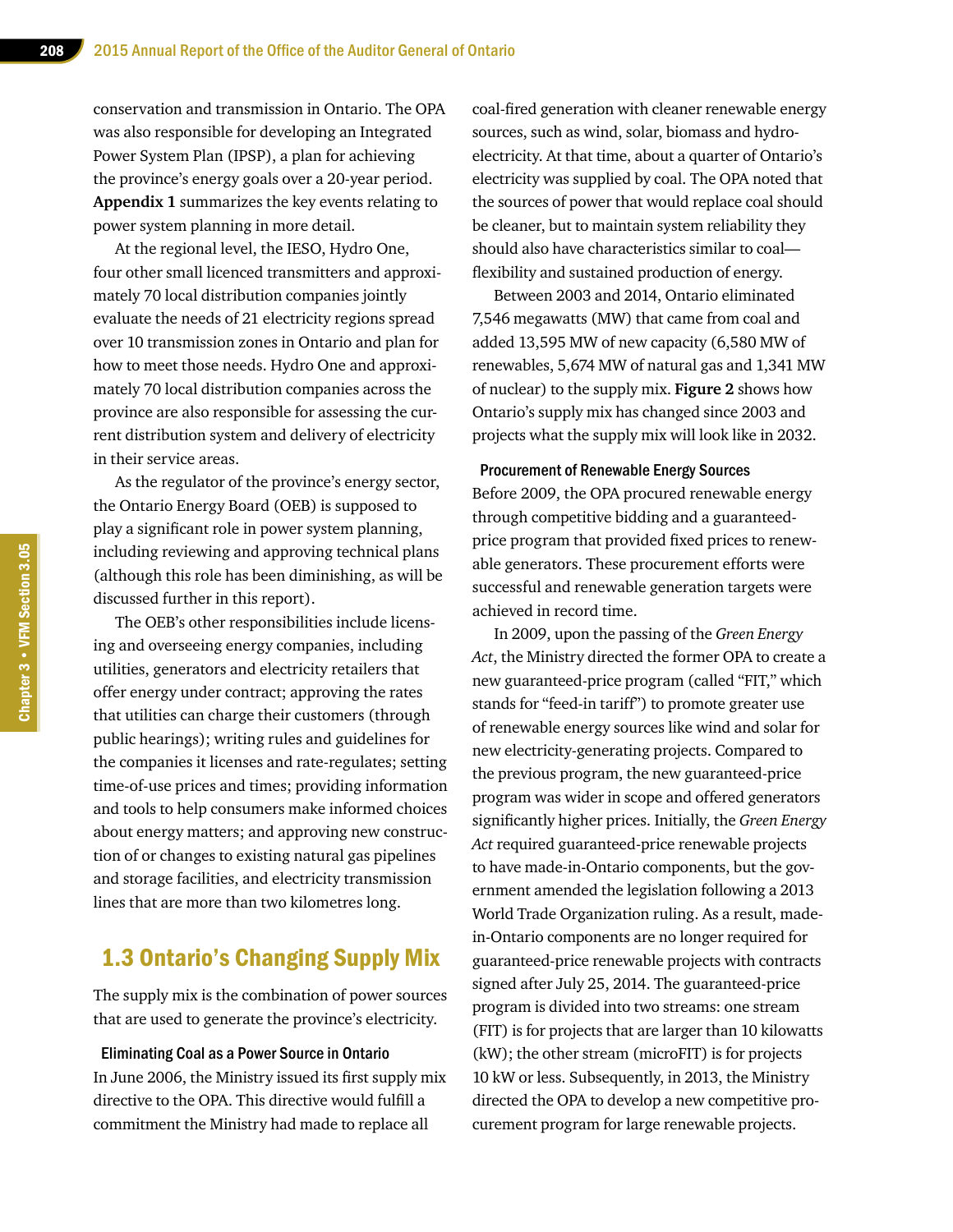

#### Figure 2: Installed Capacity of Different Energy Sources in 2003, 2006, 2014 and 2032

Source of data: Independent Electricity System Operator

\* Projected by the Ministry of Energy.

#### Less Nuclear Power

The Ministry has projected a 13% decrease in nuclear production, as a percentage of overall energy production, from 57% in 2013 to 44% by 2032. There are three nuclear power generating stations in Ontario: Pickering Nuclear Generating Station, with six operating nuclear-reactor units; Darlington Nuclear Generating Station, with four operating nuclear-reactor units; and Bruce Nuclear Generating Station, with eight operating nuclearreactor units.

In 2013, the Ministry deferred its plan to build new nuclear units. Pickering is scheduled to be shut down by 2020, and four nuclear units at Darlington and six nuclear units at Bruce are scheduled to be refurbished in stages from 2016 to 2028.

## 1.4 How Electricity Supply Meets Demand

To meet the system's demand there must be a sufficient supply of electricity at any given time. There are three components to the available electricity supply: baseload resources, intermediate and peaking resources, and reserves. (See **Appendix 2** for a list of Ontario's generation facilities, by type of energy resource, installed capacity and location.)

#### Baseload Resources

Baseload resources are usually reliable resources with lower operating costs that can be run consistently throughout the year to supply the continuous minimum demand for electricity. The energy sources that supply the baseload are typically large-scale and reliable, such as nuclear energy and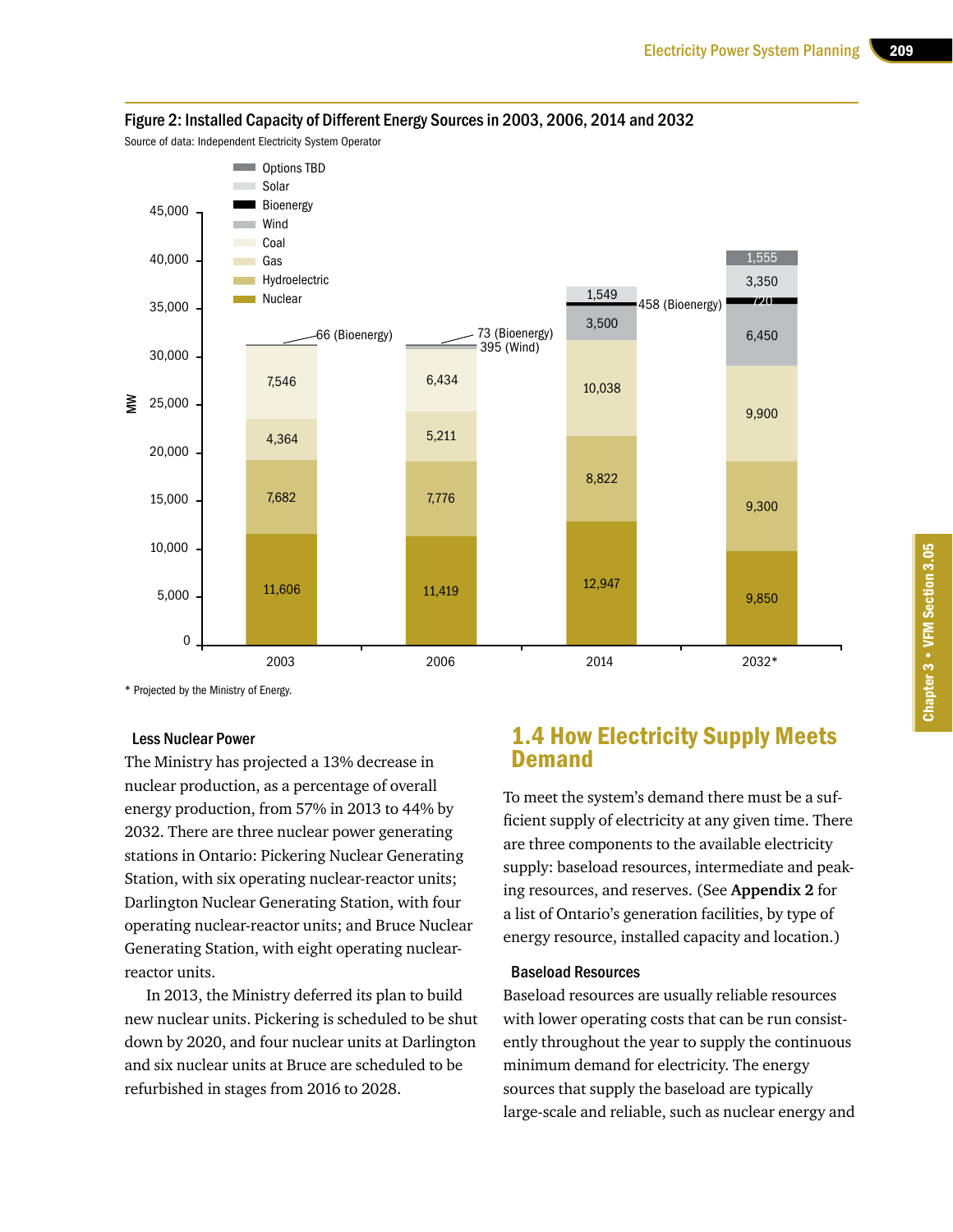run-of-river hydroelectric. In Ontario, wind and solar energy are treated as baseload resources by the IESO. They are used whenever they are available. While wind and solar energy cannot easily be stored for future use, the IESO has the ability to curtail these resources based on system need.

#### Intermediate and Peaking Resources

Intermediate and peaking resources typically include natural gas and some hydroelectric sources (only those with reservoir storage). These more flexible resources are dispatchable, which means that their generation levels can be more easily changed to match changes in demand.

#### Planning and Operating Reserve

Electricity system planners have different reserve requirements for long-term planning compared to real-time operations. From a planning perspective, planning reserves are required to ensure there are sufficient resources to reliably satisfy future demand. Planning reserves account for both operational uncertainties (such as generator unavailability and deliverability of resources) and demand uncertainties (such as economic and weather forecasts). From a real-time operations perspective, operating reserve is standby power for dealing with unplanned events that upset the balance of supply and demand, such as the loss of a power source. Operating reserve requirements must adhere to reliability standards established by the North American Electric Reliability Corporation and Northeast Power Coordinating Corporation. For example, Ontario's operating reserve typically provides enough standby power to make up for a potential loss of one and a half of the province's largest generators. Planning reserves are higher than operating reserves because there is greater uncertainty about expected demand levels and the availability of supply the further out from real-time.

Average Versus Peak Electricity Consumption Our power system is expected to have sufficient electricity supply to meet peak demands and reserve requirements. Most of the time, the actual amount of electricity consumed is much lower than the maximum or peak demand. For example, the average demand for electricity in Ontario in 2014 was only 15,959 MW, whereas the maximum demand was 22,774 MW. **Figure 3** shows Ontario's available electricity supply at maximum peak times from 2009 to 2014 exceeded the peak demand.

Reducing the peak demand can lighten the burden on electricity infrastructure, which in turn can lessen the need to build new power plants, expand existing ones or enter into additional power-purchase agreements.

#### Surplus Baseload Generation

Surplus baseload generation occurs when the electric power produced by baseload generators exceeds the demand for electricity. The IESO manages the surplus by determining how to most efficiently balance supply and demand during realtime operations. This can involve exporting power to other jurisdictions and requesting some baseload generators to reduce (curtail) production or to completely shut down.

## 1.5 Long-term Demand Forecasting

Demand forecasting is an important aspect of longterm power system planning, because it affects decisions about generation, conservation and transmission solutions. The OPA (now the IESO) develops its 20-year electricity demand forecast by estimating the electricity consumption of end users such as residential, commercial and industrial customers. Once the amount of future electricity consumption is projected, the IESO subtracts the anticipated impacts of conservation from it to calculate the net demand. The net demand is typically the basis for key decisions in the power system planning process.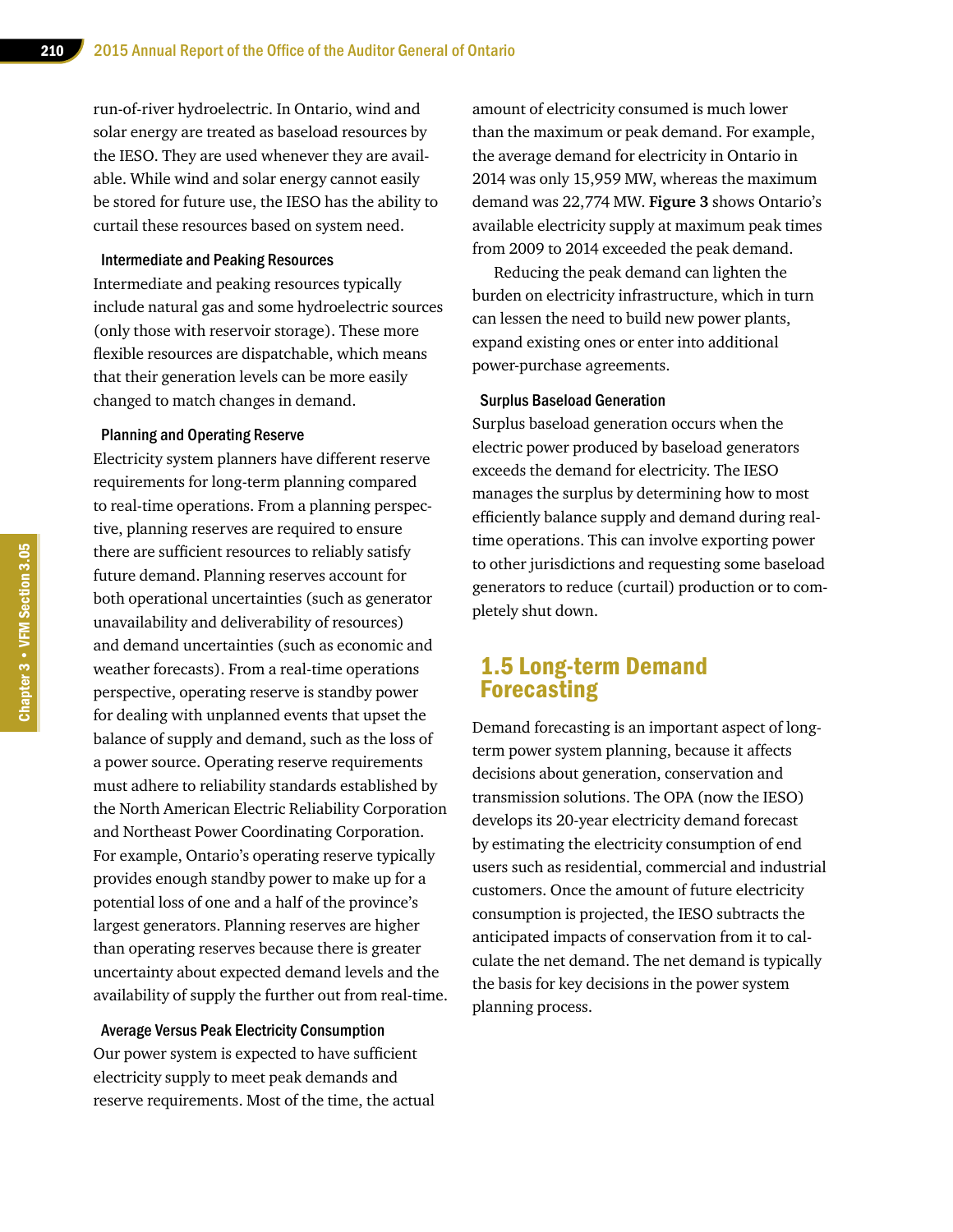#### Figure 3: Electricity Commodity Cost, Available Electricity Resources, Average Electricity Demand and Peak Demand in Ontario, 2009–2014

Source of data: Independent Electricity System Operator



## 1.6 The Total Cost of Electricity in Ontario

In total, Ontario consumers paid \$18.9 billion for electricity service in 2014. This total cost has six components: generation costs, conservation costs, transmission costs, distribution costs, regulation costs and debt-retirement costs.

**Figure 4** breaks down Ontario's electricity service costs to consumers for 2014. As shown in the pie chart, generation cost, the largest component at \$11.8 billion (or 62%), represents the cost of the electricity supply. **Figure 5** breaks down this generation cost by different types of energy sources. It shows that natural gas and non-hydro renewable energy such as wind, solar and bioenergy account for 16% of our total electricity production (before exports) while they account for 36% of Ontario's total generation cost. In general, generation cost

is largely influenced by power system planning decisions regarding supply mix and capacity levels ultimately made by the government.

The "Electricity Charge" on Consumers' Electricity Bills A typical Ontario electricity bill for residential and small-business ratepayers contains four categories of charges: electricity, delivery, regulatory and debt retirement. The electricity charge accounts for more than half of a typical utility bill. Most Ontario consumers pay time-of-use prices, which include the Hourly Ontario Energy Price and the Global Adjustment:

• **The Hourly Ontario Energy Price** is the average market clearing price for each hour based on Ontario's supply of and demand for electricity; it is determined by a competitive process in which generators offer to supply electricity to the market.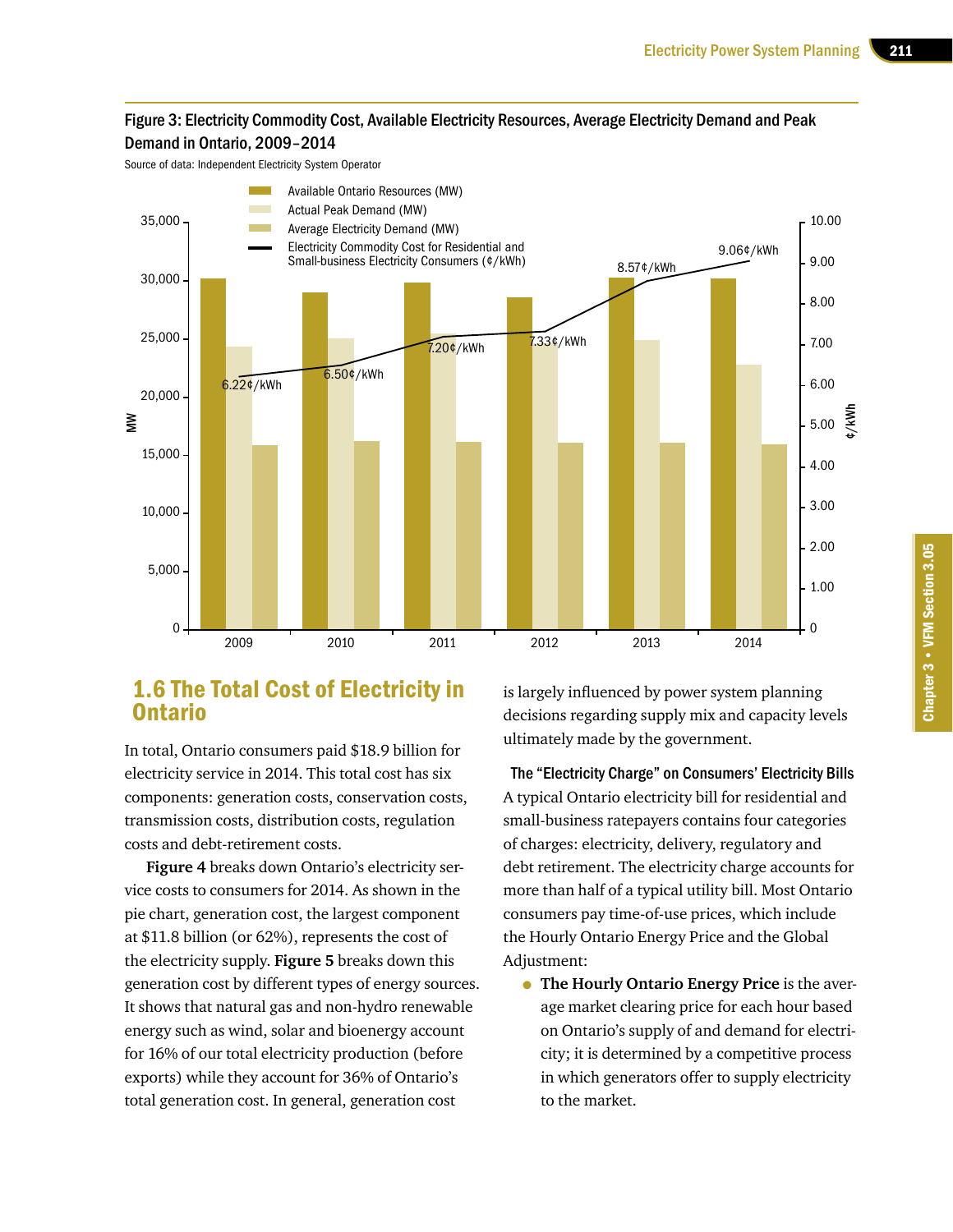#### Figure 4: Breakdown of Ontario's Electricity Service Costs, 2014

Source of data: Independent Electricity System Operator



\* Regulatory charges include a wholesale market service charge that covers services provided by the IESO to operate the wholesale electricity market and maintain the reliability of the high-voltage power grid, and a standard supply service charge that covers part of a utility's administrative costs to provide electricity to customers not served by a retailer.

#### Figure 5: Breakdown of Generation Cost By Energy Sources, 2014

Source of data: Independent Electricity System Operator

|                              |              | <b>Total</b>      |
|------------------------------|--------------|-------------------|
|                              | <b>Cost</b>  | <b>Production</b> |
| <b>Technology</b>            | (\$ million) | (TWh)             |
| <b>Nuclear</b>               | 5,900        | 94.9              |
| Hydro                        | 1,835        | 37.9              |
| Gas/Oil                      | 2,287        | 14.9              |
| Wind                         | 935          | 7.8               |
| Solar                        | 884          | 1.8               |
| Bioenergy                    | 100          | 0.5               |
| Coal                         | 7            | 0.1               |
| Other*                       | 186          | 1.6               |
| Imports                      | 251          | 4.9               |
| Export (Revenue)             | (636)        | (19.1)            |
| <b>Total Generation Cost</b> | 11,749       |                   |

\* Includes electricity produced via storage

• **The Global Adjustment** is mostly made up of the difference between the Hourly Ontario Energy Price and the guaranteed prices paid to regulated and contracted generators. Guaranteed prices are paid to generators, including, but not limited to, nuclear and hydroelectric generators administered by Ontario Power Generation (a provincially owned electricity company), non-utility generators administered by the Ontario Electricity Financial Corporation, and gas-fired, nuclear and renewable energy generators contracted by the former OPA (and now by the IESO). The Global Adjustment also includes conservation costs.

## 1.7 Interconnections and Electricity Imports

Through our transmission system, Ontario is electrically interconnected with Manitoba, Minnesota, Michigan, New York and Quebec. These interconnections have been of significant benefit to the province because they help to facilitate electricity trade and enhance the power system's reliability. A decade ago, when there was a shortage of domestic electricity supply, Ontario was heavily reliant on these interconnections with other jurisdictions to help meet summer peak demands.

However, Ontario now has a sufficient domestic supply of electricity to meet its own needs, and it currently uses its interconnections with neighbouring jurisdictions to more efficiently manage periods of surplus baseload generation. These interconnections are intended to smooth out normal minute-to-minute power system fluctuations and provide support immediately following emergency events. Ontario has been a net exporter since 2006, but Ontario imports some electricity—an average of about 6 million MWh annually between 2006 and 2014.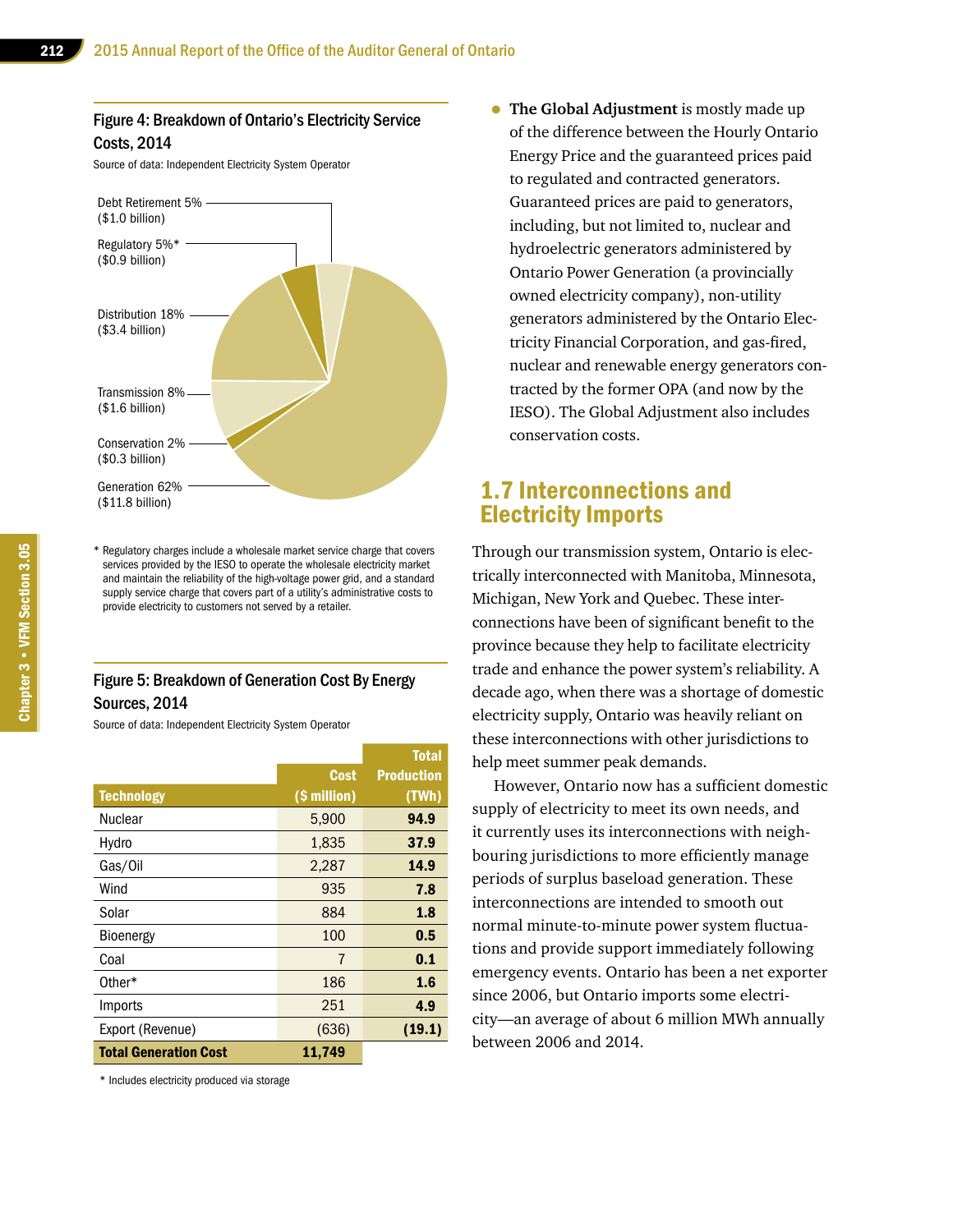# 2.0 Audit Objective and Scope

The objective of our audit was to assess whether effective processes and procedures were in place to:

- ensure the transparency, accountability and efficiency of Ontario's electricity power system planning process in order to provide for reliable, cost-effective and sustainable power to meet provincial electricity demands within the context of applicable legislation and government policy; and
- measure and report periodically on the progress and results of Ontario's electricity system plans.

In conducting our audit, we reviewed applicable legislation, regulations, policies and studies; analyzed planning documents, including the Integrated Power System Plans and Long-term Energy Plans; and interviewed appropriate staff from the key entities involved in power system planning, including the Ministry of Energy, the Independent Electricity System Operator, the Ontario Energy Board, Hydro One and Ontario Power Generation. Ontario Power Generation is a provincially owned electricity company that runs nuclear and hydro power plants and produces more than half of Ontario's electricity. It collaborates with the Ministry and the IESO on planning for the refurbishment of nuclear units at Darlington Nuclear Generation Station.

We also met with representatives from stakeholder groups, including the Ontario Society of Professional Engineers, the Canadian Electricity Association, the Electricity Distributors Association, the Association of Municipalities of Ontario, and several local utilities. We also interviewed and conducted a survey of former Ontario Power Authority board members and other selected stakeholders. As well, we conducted research on power system planning in other jurisdictions to identify best practices. In addition, we engaged as an advisor an independent consultant with expert knowledge in the technical aspects of power system planning.

Calculation to Reflect Time Value of Money

In this report we present a number of potential savings relating to guaranteed-price renewable contracts based on actual contract values. Since these contracts carry a term of 20 or more years, the IESO has discounted potential savings using varying interest rates to reflect the time value of money. We have included both our calculation and the IESO's calculation in these instances.

# 3.0 Summary

An enormous amount of technical planning is required for Ontario to determine how it will meet its future electricity demands. The importance of this type of planning is reflected in provincial legislation: The *Electricity Act, 1998*, was amended in 2004 to require the Ontario Power Authority (OPA, now merged with the IESO) to conduct independent planning and prepare an "Integrated Power System Plan," a technical plan to help Ontario meet its future electricity demands. To protect the interests of consumers, the Act also requires the Ontario Energy Board (OEB) to review and approve the technical plan to ensure that it is prudent, cost-effective and consistent with the government's supply mix directive.

But over the last decade, this power system planning process has essentially broken down, and Ontario's energy system has not had a technical plan in place for the last ten years. Operating outside the checks and balances of the legislated planning process, the Ministry of Energy has made a number of decisions about power generation that have resulted in significant costs to electricity consumers.

A great deal of time, effort, and money has been spent on developing technical plans that were never implemented. During the period from 2004 until the time of its merger with the Independent Electricity System Operator (IESO) in 2015, the OPA prepared two technical plans, in 2007 and 2011, at a cost of more than \$16 million. Neither of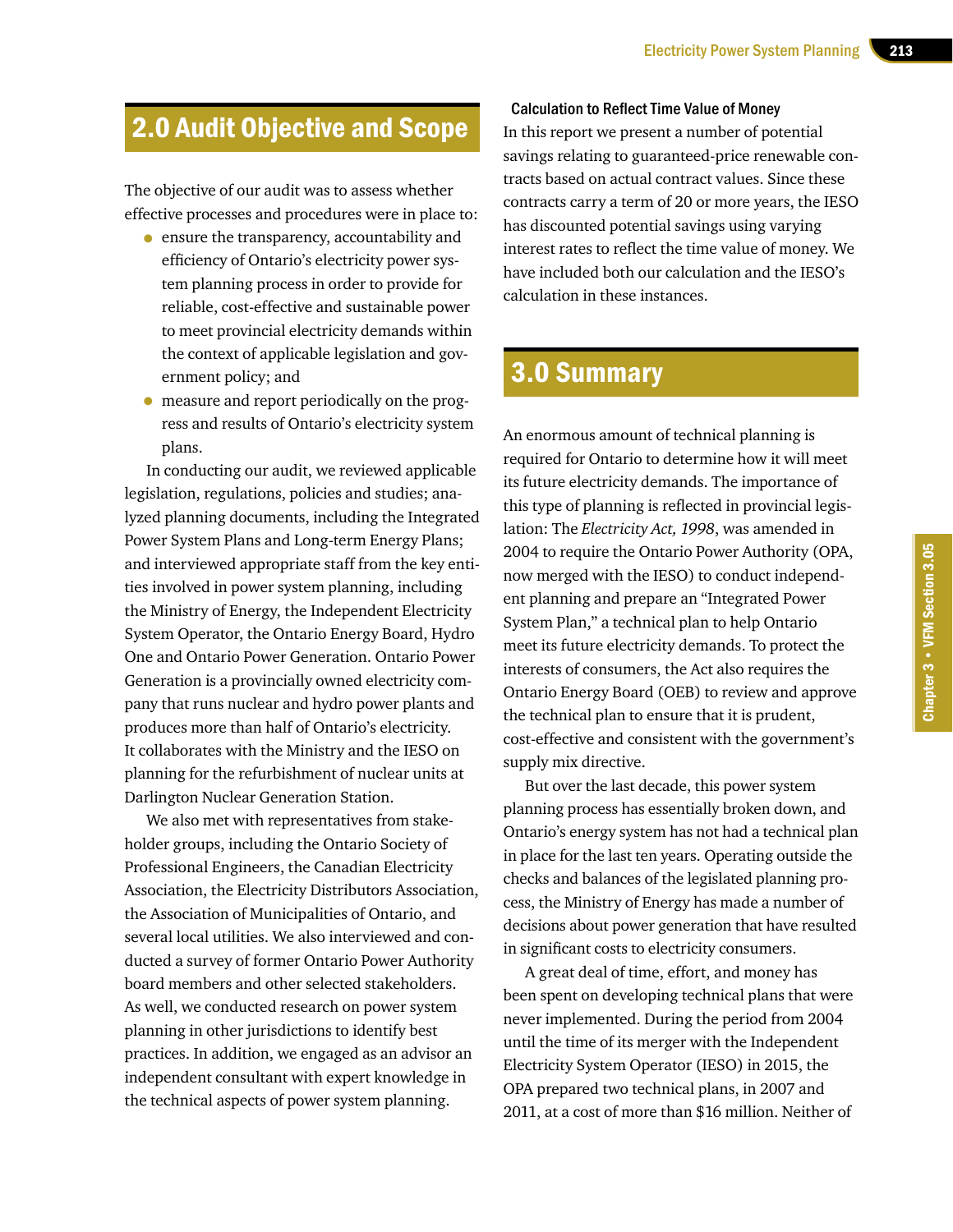these was ever approved by the OEB. The OEB had to cease its review of the 2007 technical plan after the Minister of Energy issued a new supply mix directive requiring the OPA to prepare a revised plan. In 2011, the OPA submitted a copy of its updated technical plan directly to the Ministry rather than to the OEB. At the same time, a provincial election was held in October 2011 and a new Minister of Energy was appointed. In April 2012, Bill 75, which proposed to merge the OPA and IESO and amend the IPSP planning process, was introduced. Because the legislation does not require the Minister to approve the OPA's technical plan, the Ministry did not respond to the OPA's submission and the technical planning process was halted. And as the OEB was not given an opportunity to review the technical plans as is required under the *Electricity Act*, it has not been able to ensure that Ontario's technical energy planning has been carried out in a prudent and cost-effective manner to protect the interests of electricity consumers over the past ten years.

Meanwhile, the cost of electricity in Ontario has been steadily increasing. From 2004 to 2014, the amount that residential and small-business electricity consumers pay for the electricity commodity portion (includes Global Adjustment fees) of their bill has increased by 80%, from 5.02 cents/kWh to 9.06 cents/kWh. Under the *Ontario Energy Board Act, 1998*, the OEB is responsible for protecting the interests of consumers with respect to prices, adequacy, reliability and the quality of electricity service, but the Act only grants the OEB limited oversight over power generation (Pickering and Darlington nuclear plants along with some hydropower). But not having an approved technical energy plan in place meant that the OPA was able to procure new sources of electricity supply under government directives—without this OEB oversight. New power supply contracts signed by the OPA accounted for about 65% of Ontario's total installed capacity in 2014. With Ontario's changing supply mix, we estimate that the OEB's oversight on power generation costs will decrease even further, to only about a quarter of our expected installed capacity by 2032.

The Ministry has issued a total of 93 directives and directions to the OPA between 2004 and 2014. Through them, it has made a number of decisions about power generation—decisions that sometimes went against the OPA's technical advice. It is our view that the Ministry did not fully consider the state of the electricity market or the long-term effects different supply mix scenarios would have on Ontario's power system in making some of these decisions. A number of them have resulted in significant costs to electricity consumers:

• **Expensive wind and solar energy**—We calculate that electricity consumers have had to pay \$9.2 billion (the IESO calculates this amount to be closer to \$5.3 billion, in order to reflect the time value of money) more for renewables over the 20-year contract terms under the Ministry's current guaranteed-price renewable program than they would have paid under the previous program. Before 2009, Ontario already had several successful procurement programs for renewable energy that achieved renewable generation targets in record time. Nevertheless, in 2009 the Ministry directed the OPA to create a new guaranteed-price program that offered significantly more attractive contract prices to generators. At the same time, the OPA had made a suggestion to the Ministry to use a competitive procurement process for large renewable energy projects, but the Ministry decided against it. After procuring about 200 large renewable projects, which accounted for \$4.7 billion of the \$9.2 billion mentioned above, the Ministry directed the OPA to develop a new competitive procurement process for large renewable projects. With wind and solar prices around the world beginning to decline around 2008, a competitive process would have meant much lower costs. We found that the prices under Ontario's guaranteed-price renewable program were still double the market price for wind and three and a half times the market price for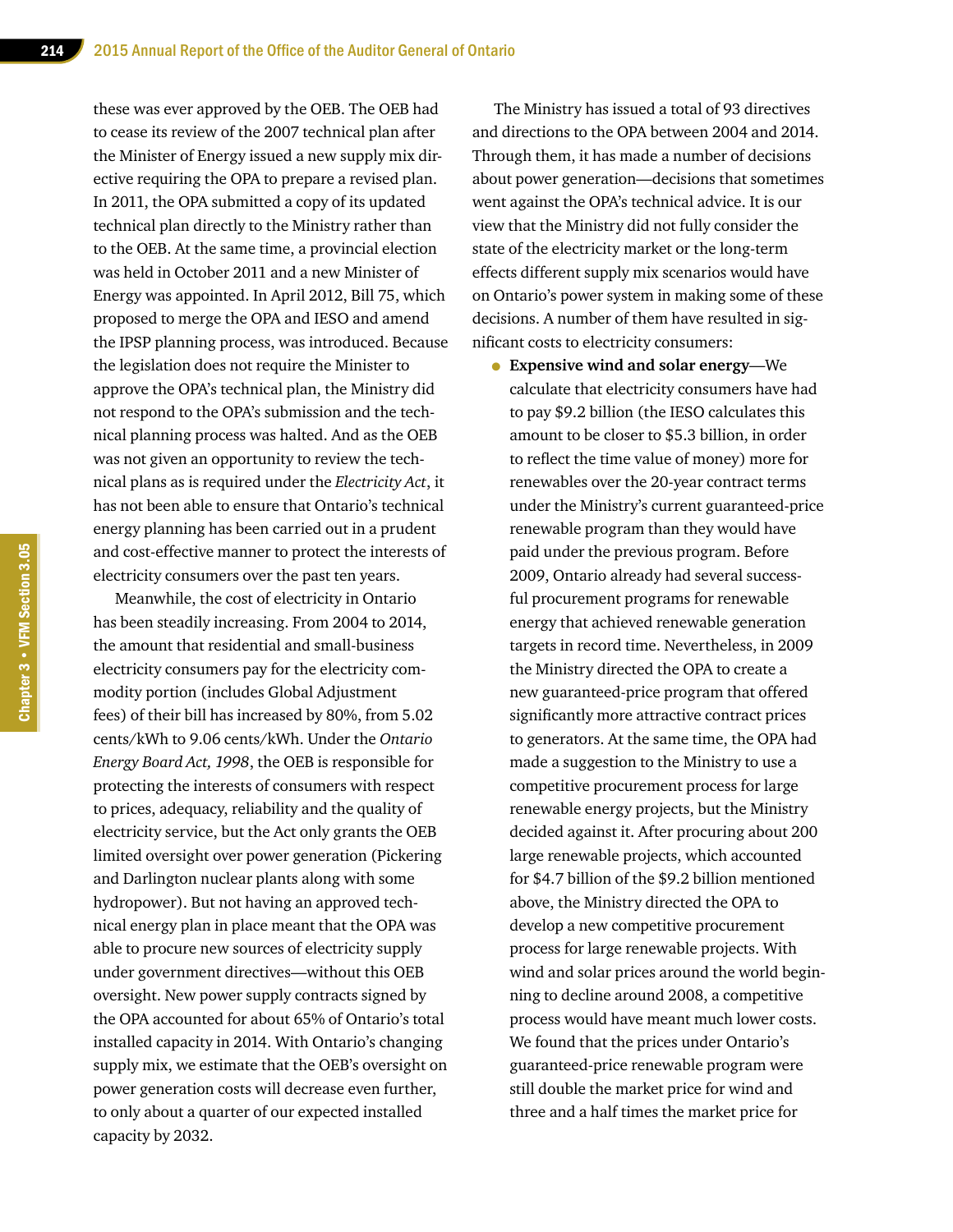solar energy in 2014. Because wind and solar energy are intermittent, other resources, such as natural gas, are still needed to meet Ontario's supply requirements. Increasing the amounts of wind and solar in Ontario's supply mix also means that only about 80% of our total generation capacity is available for meeting peak-period demands. In other words, we can only count on 80% of the electricity generation that Ontario has invested in because not every day will be windy or sunny enough to provide reliable renewable energy during peak-demand periods when we need power the most. And since the Ministry plans to increase the proportion of wind and solar in the supply mix, this percentage is projected to fall further, to 70% by 2032.

- **OPA directed to proceed with costly hydro project**—In January 2010, the OPA expressed concerns to the Ministry after the Lower Mattagami hydro project's estimated costs increased substantially since its initial estimate, by \$1 billion. The Ministry directed the OPA to proceed with the project because it would assist in meeting the Ministry's renewable targets and investing in Aboriginal communities and the economy of northern Ontario. The average cost of electricity produced at this hydro facility is \$135/MWh, while the average cost of electricity produced at two other recent hydro projects outside of the Mattagami River area in Ontario is \$46/MWh. One of the projects involved adding an extension to an existing facility and had a lower cost of \$35/MWh; the other project involved building a brand-new facility and had a higher cost of \$56/MWh. Our review of other recent hydro projects in other Canadian jurisdictions show that the \$56/MWh is comparable.
- **Conversion of coal plant to biomass facility not cost-effective**—The Ministry directed the OPA to convert a Thunder Bay coal plant into a biomass facility despite OPA's advice

that the conversion was not cost-effective. The Ministry cites facilitating economic growth and job creation in the forestry industry as its reasons for going ahead with the project despite the fact that this facility uses imported forestry resources that can only be purchased from outside of Canada. The cost of electricity from this facility is \$1,600/MWh—25 times higher than the average cost at other biomass facilities in Ontario.

• **Costly cancellation of natural gas plants**— The Ministry directed the OPA to cancel contracts for two gas plants that had been planned for the southwest Greater Toronto Area, where the need for them was greatest, and relocate them to Napanee and Lambton. Our 2013 special reports on the Oakville and Mississauga power plant cancellations projected cancellation costs to be \$950 million.

Ontario currently has an oversupply of electricity. From 2009 to 2014, the province's available electricity supply exceeded its maximum hourly consumption by 5,160 MW per year, on average an amount that approximates the total existing power generation capacity of the province of Manitoba. And the IESO forecasts Ontario's baseload generation from 2015 to 2020 to exceed the province's demand by a total of 52.3 million MWh—an amount that would be enough to power the province of Nova Scotia for about five years. We are concerned that the Ministry continues to invest in conservation efforts when Ontario already has significant surplus power. In fact, system costs could be more effectively reduced by a decrease in peak consumption paired with an increase in offpeak consumption, which would flatten the overall load. However, overall, the conservation program has been more successful in achieving its electricity consumption targets than its peak demand targets.

• **Conservation during surplus power period contributes to expensive electricity curtailments and exports**—Ontario has spent approximately \$2.3 billion in conservation programs and initiatives from 2006 to 2014,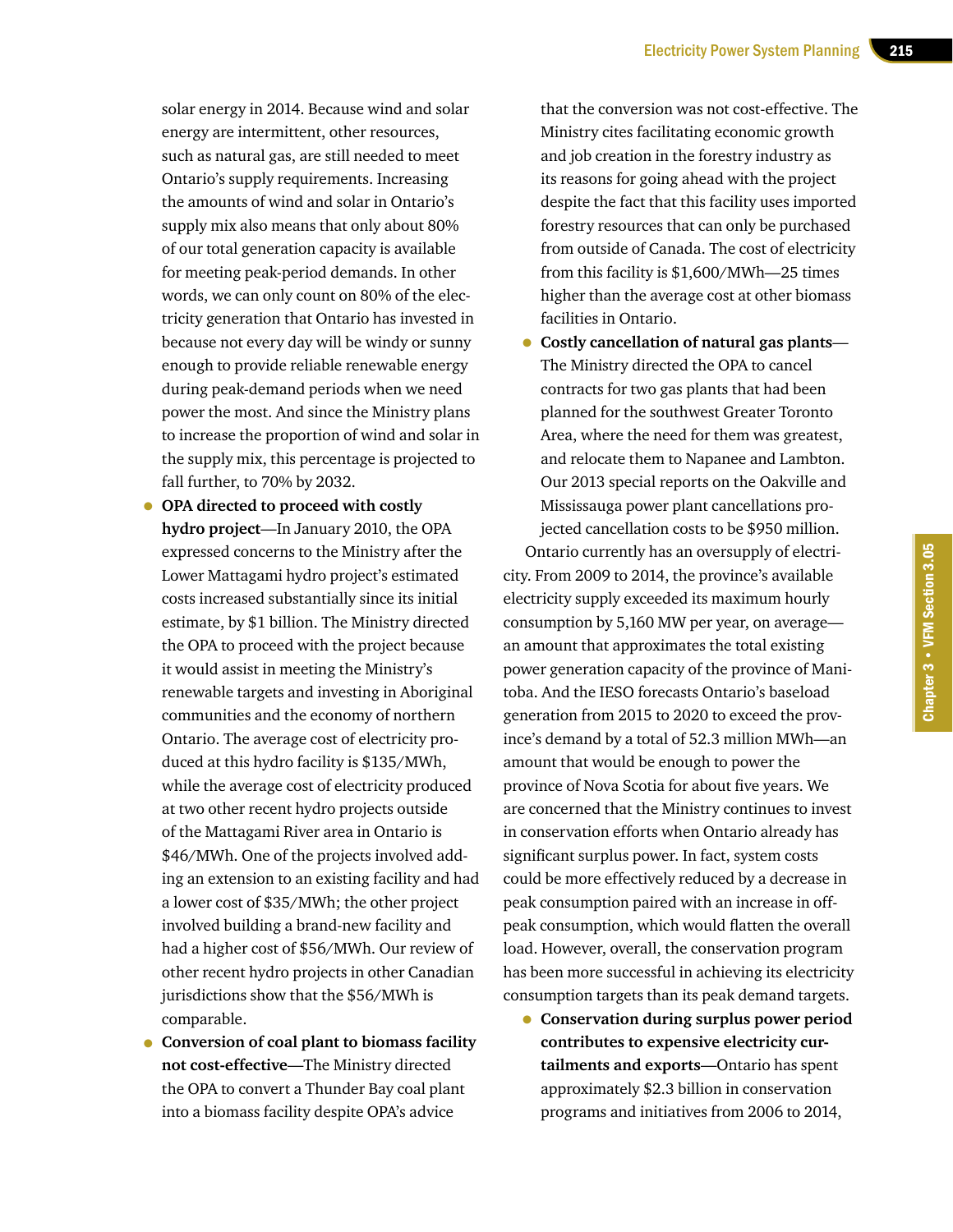and has committed to spending another \$2.6 billion over the next six years. But investing in conservation does not necessarily mean saving money during periods of surplus because energy savings from conservation efforts can add to Ontario's surplus, contributing to an oversupply of electricity that means increasing exports and/or curtailing production. Since power is exported at prices below what generators are paid, and curtailed generators are still paid even when they are not producing energy, both of these options are costly. From 2009 to 2014, Ontario had to pay generators \$339 million for curtailing 11.9 million MWh of surplus electricity; during the same period, Ontario exported 95.1 million MWh of power to other jurisdictions, but the amount it was paid was \$3.1 billion less than what it cost to produce that power. In 2014 alone, 47% of Ontario's total power exports were related to surplus generation, with low-cost and low-carbon-emission energy, such as hydropower and nucleargenerated electricity, being exported. As well, from 2009 to 2014, there were also almost 2,000 hours in which the Hourly Ontario Electricity Price was negative, and Ontario paid exporters a net total of \$32.6 million to take our power.

We also found that the lack of a structured, coordinated planning process has had ongoing negative effects on the performance of the transmission system:

• **Outstanding capacity and reliability issues**—A number of regions, including Kitchener-Waterloo-Cambridge-Guelph and Windsor-Essex, have capacity and reliability issues. The majority of transmission lines delivering power to these areas have exceeded, reached or are close to reaching their capacity, and are not expected to be capable of meeting significant increases in peak demand. The OPA identified these issues in its 2007 Integrated Power System Plan that was never approved or

implemented. Although work was underway on projects to address these needs, at the time of our audit the issues remained unresolved.

- **Lack of capacity to connect renewable generators**—A total of 2,545 small guaranteedprice (microFIT) renewable projects could not proceed because there was not enough transmission capacity to accommodate the number of project applications that flooded in. To deal with this, the Ministry directed the OPA to allow those applicants to combine their projects and reapply under the larger guaranteedprice program (FIT) while still offering them the higher microFIT contract price set for small projects. We calculate that this will cost electricity consumers \$239 million more for these contracts over their 20-year contract terms (the IESO calculates this amount to be closer to \$126 million, in order to reflect the time value of money).
- **Generators compensated for constrained outputs**—In Ontario, generators may be entitled to compensation payments (in addition to the market price they receive for producing energy) when they are asked by the IESO to supply more or less power as the system requires. From 2009 to 2014, a total of \$407.6 million had been paid to compensate generators for either increasing or not producing power on demand. In 2014 alone, generators were paid \$117.3 million—an increase of 77% since 2009. Overall, we found that generator-constrained volumes have significantly increased (by 36%) while electricity demand has remained relatively stable. The IESO informed us that changes in regional demand and changes in supply mix to support the phasing out of coal along with the significant increases of renewable energy have changed the flow patterns in the power system, contributing to increases in transmission constraints in recent years, especially in the Bruce and North East regions.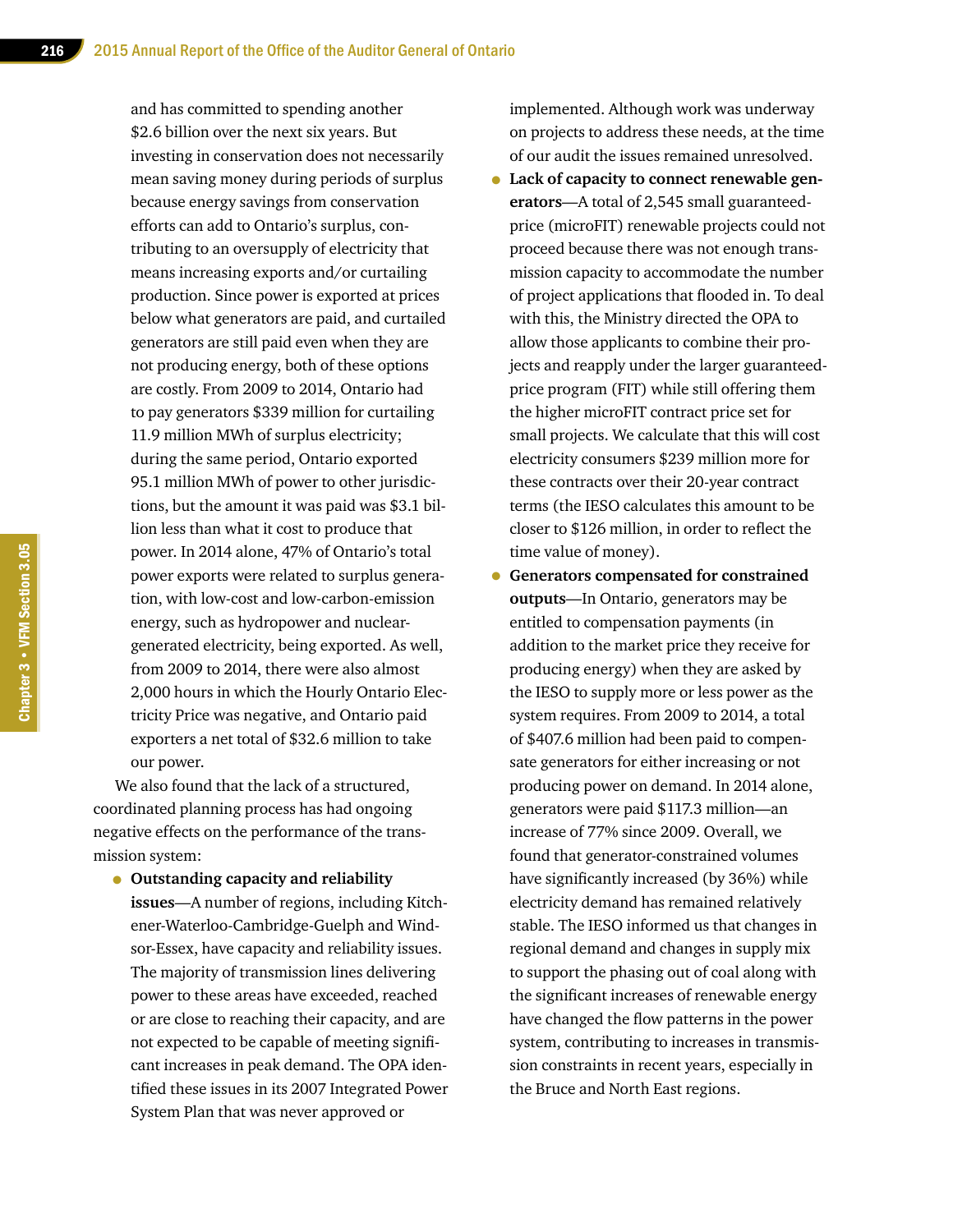• **Electricity imports not given due consideration when they were needed**—Importing power would have been a viable alternative to procuring renewable energy sources to meet electricity demands. However, the OPA's planning process did not include a cost/benefit analysis of increasing transmission capacity to accommodate contracted hydro imports from neighbouring jurisdictions (compared to signing expensive renewable wind and solar contracts), and the Ministry has only considered contracted imports more recently. The government has decided to sign a contract with Quebec committing to exchange electricity starting in late 2015, and it is also considering importing electricity from Newfoundland and Labrador.

Most of the responses to our recommendations refer to recently introduced draft legislation (Bill 135). Our Office is not in a position to comment on the merits of this draft legislation, nor at this point in time can we assess whether the changes proposed in the draft legislation would meet the intent of our recommendations.

This report contains five recommendations, consisting of 16 actions, to address the findings noted during this audit.

## 4.0 Detailed Audit **Observations**

## 4.1 Planning Process Has Broken Down

## 4.1.1 Ontario Does Not Have an Integrated Power System Plan in Place

Under the *Electricity Act, 1998*, the OPA was mandated to conduct independent electricity planning and to regularly prepare an "Integrated Power System Plan," (referred to hereinafter as the "technical plan") a 20-year technical plan to guide the province in achieving its energy goals and to protect the

interests of electricity consumers. Although having a technical plan in place has been a legal requirement for over a decade, since 2004, Ontario has never had an approved technical plan in place. The OPA did develop two technical plans, one in 2007 and another in 2011, but neither plan went forward because of changes to government policy. Developing these plans cost the OPA over \$16 million.

In 2010, the Ministry published its "Long-term Energy Plan" (referred to hereinafter as the "policy plan") a shorter, more policy-oriented document outlining Ontario's energy goals and supply mix for the next 20 years. Although there is no legislative requirement for the Ministry to prepare such a plan, the Ministry updated its policy plan in 2013, and plans to continue to review and update it every three years. The Ministry told us that a technical plan was no longer warranted following the release of its 2013 policy plan, noting that the technicalplanning process is expensive, lengthy and inflexible for responding to market changes. However, while we noted that the Ministry's 2013 policy plan provided more technical information than the 2010 policy plan, we found that this plan was still not sufficient for addressing Ontario power system's needs and for protecting electricity consumers' interests. We noted the following deficiencies:

- **No cost/benefit analysis of other alternatives**—The Ministry's 2010 and 2013 policy plans did not present the detailed cost/ benefit analyses of the different scenarios and alternatives included in technical plans, such as the plans the OPA prepared (but which were never approved) in 2007 and 2011.
- **Lack of transparency**—Electricity consumers are not being informed of the reasons behind rising electricity costs. Although the Ministry's 2013 policy plan identified actions the government was taking to reduce electricity costs, it failed to identify the key cost drivers that have had the most significant effect on electricity rates: surplus power and the Global Adjustment.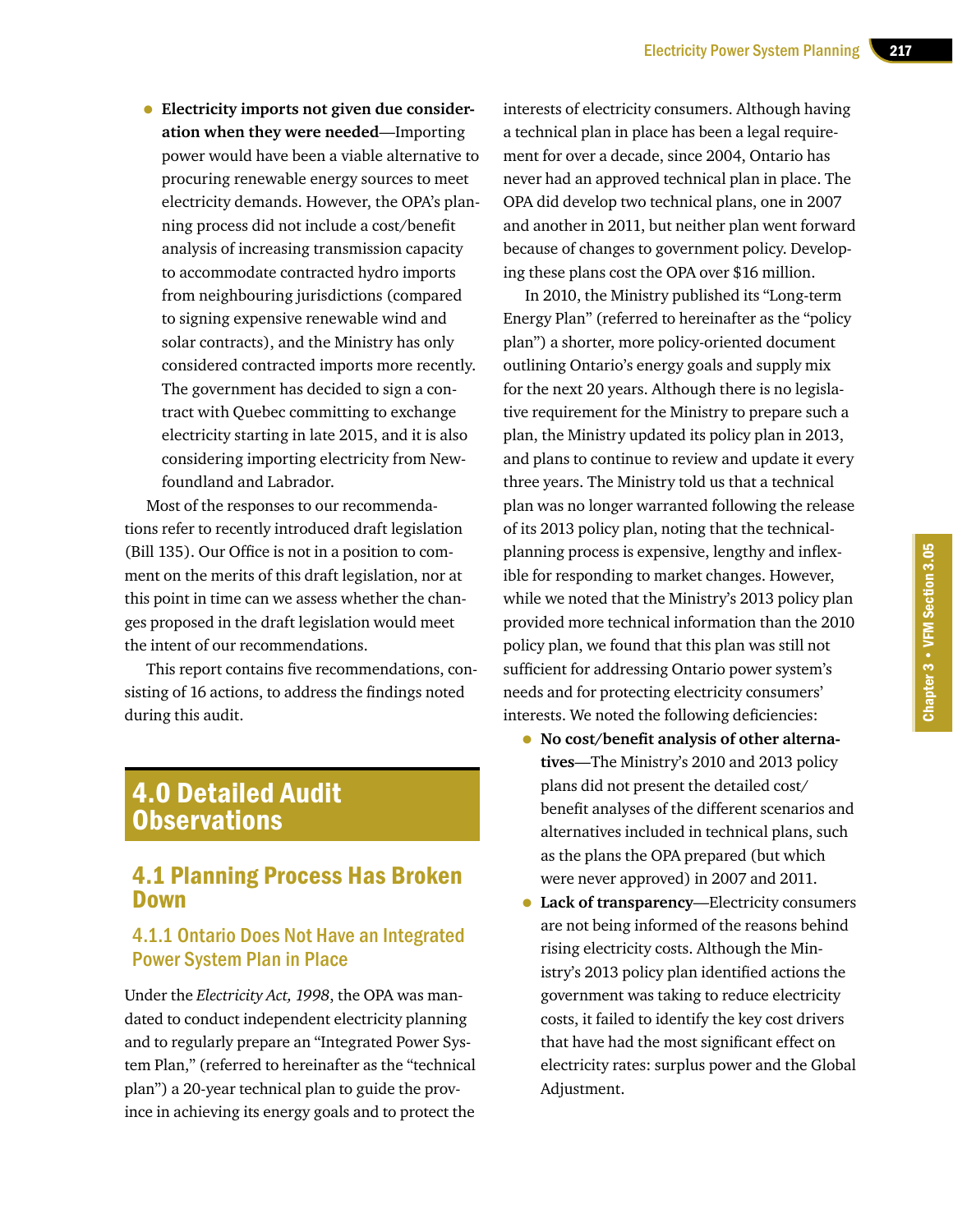- **Questionable stakeholder consultation process**—The Ministry undertook a twomonth stakeholder consultation process for its 2010 policy plan but could not provide us with a summary of the responses it received. We noted that this plan was released just five days after the consultation period ended, and questioned whether this was enough time for the Ministry to review all the stakeholder feedback it received and consider it fully in preparing the plan.
- **No interim reporting**—In 2011, the Ministry set an interim peak demand reduction target of 4,550 MW by 2015. However, it removed this interim target from its 2013 policy plan without providing the public with any rationale for doing so or setting a new replacement interim target. The 2013 policy plan also did not include a progress report on the interim targets previously set in the 2010 policy plan.

Even if the Ministry's policy plan was a sufficient replacement for OPA/IESO's technical plan, there is still a legislative requirement for a technical plan to be prepared, which the Ministry continues to ignore. In 2013, the OPA wrote to the Ministry to suggest changes to legislation that would have the OPA continue to prepare the technical plan but submit it to the Ministry rather than the Ontario Energy Board for review and approval. The Ministry did not respond to the OPA's recommendation nor provide it with any direction as to whether it continued to have an obligation to produce the technical plan and to whom it should submit the plan.

When the OPA/IESO merger legislation passed in July 2014, it included a provision still requiring the new entity (the IESO) to prepare a technical plan and submit it to the Ontario Energy Board for review. After the merger took place in 2015, the new IESO wrote to the Ministry about potential changes to the long-term planning process. At the time of our audit, the Ministry had not responded or provided the IESO with any direction regarding the preparation of a technical plan.

## 4.1.2 Limited Ontario Energy Board Oversight Means Limited Consumer Protection

By allowing the technical planning process to break down, the Ministry has effectively cut the Ontario Energy Board (OEB) out of the picture. One of the OEB's key objectives is to protect the interests of consumers with respect to prices and the adequacy, reliability and quality of electricity service. But with no oversight on electricity power system planning and only very limited oversight on electricity generation costs, it has been difficult for the OEB to meet this mandate in any meaningful way. We noted the following:

- **OEB could not complete reviews of technical plans**—The *Electricity Act, 1998*, was amended in 2004 to require the OEB to review and approve the OPA's Integrated Power System Plans to ensure that they comply with any directions issued by the Minister and are fiscally prudent. In 2008, the OEB suspended its review of the OPA's 2007 technical plan when the Minister sent a revised directive asking the OPA to revise the plan in response to changes to government policy regarding Ontario's supply mix and provide the revised plan to the OEB for review. However, the OPA did not submit the revised plan to the OEB as directed by the Ministry, but forwarded it directly to the Minister for review in 2011. The OPA indicated that it submitted the plan to the Minister first so that the Minister could review whether the OPA had adequately fulfilled its responsibility of consulting with First Nation and Métis communities in developing the plan, as directed in the 2011 Supply Mix Directive. However, neither the Minister nor the Ministry responded to the OPA's submission and eventually the planning process was abandoned, with no copy provided to the OEB.
- **OEB not authorized to review the Ministry's policy plans**—Unlike the OPA's technical plans, the Ministry's policy plans are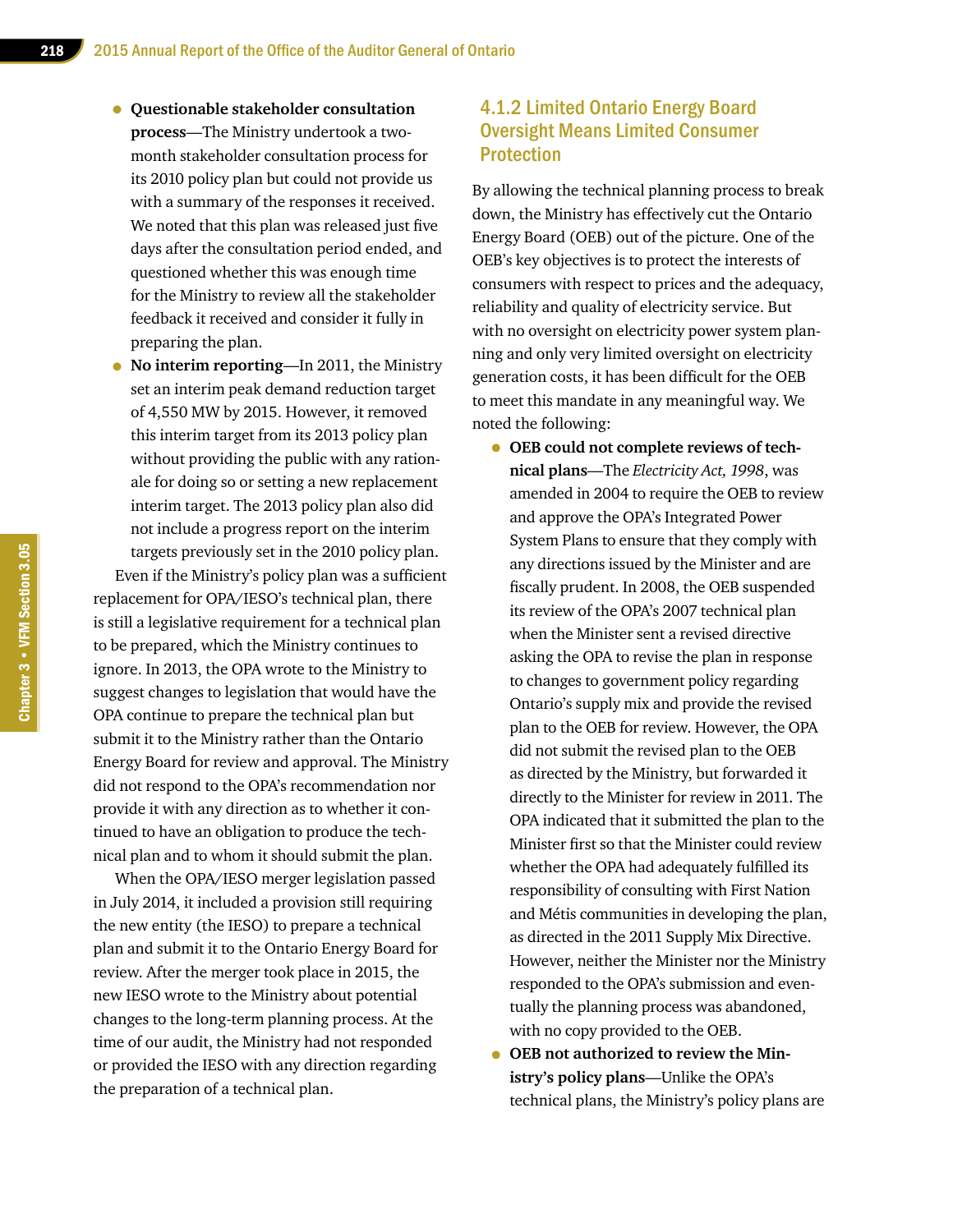not required by legislation and the OEB is not authorized to review them. This means that neither of the Ministry's two policy plans have been subject to any independent review to ensure that they are fiscally prudent and that electricity consumer interests are protected.

- **Limited OEB oversight over electricity generation costs**—By law, the OEB may only review rates for nuclear power from Pickering and Darlington and for hydropower produced by Ontario Power Generation. This means that OEB's oversight is limited to only about 35% of Ontario's current installed capacity. The other two-thirds are ministry-directed power supply contracts with other nuclear generators and renewable and gas generators, which the OEB has no authority to review. There is currently no OEB oversight on power supply contract pricing to ensure that the contracts signed represent the best value for Ontario electricity consumers. As Pickering approaches its shutdown and as more renewable energy and gas contracts are expected to be signed in the future, we estimate that the OEB's oversight will decrease to only about a quarter of Ontario's installed capacity by 2032.
- **OEB was not consulted in the privatization of Hydro One**—On April 23, 2015, the government announced in its 2015 Budget that it plans to broaden Hydro One ownership through the public offering of 60% of Hydro One shares. This will be one of the largest privatizations of a government-owned generation asset in Canada. With private investors interested in maximizing profits, it is uncertain what the impact on electricity prices will be. The OEB, the protector of consumer interests, was not consulted in this decision-making process. At the same time, the government passed the *Building Ontario Up Act* on June 4, 2015, under which Hydro One Inc. and its subsidiaries are deemed not to be agencies of the Crown.

## RECOMMENDATION 1

To ensure that electricity power system planning better protects the interests of electricity consumers, the Ministry of Energy should comply with provincial legislation and:

- clarify the roles of the Ministry of Energy and the Independent Electricity System Operator in preparing future technical plans;
- require full technical plans to be prepared on time and ensure that they are submitted to the Ontario Energy Board for review and approval;
- provide more public information for electricity consumers about the cost drivers of increasing electricity rates and the impact that various decisions have on electricity costs; and
- review the role of the Ontario Energy Board to determine how it can be made more effective in protecting the interests of electricity consumers.

## MINISTRY RESPONSE

The Ministry agrees with the Auditor General's recommendations.

On October 28, 2015, the Minister of Energy introduced the *Energy Statute Law Amendment Act, 2015* (Bill 135) that, if passed, would replace the current Integrated Power System Plan (IPSP) process with an enhanced Long Term Energy Plan (LTEP) process. If passed, the proposed legislation would do the following:

- It would clarify the roles of the Ministry of Energy and the Independent Electricity System Operator (IESO) in developing future long-term energy plans. The Ministry recognizes IESO's technical knowledge and expertise with respect to the electricity sector and is committed to maintaining an IESO role in the development of future energy plans.
- It would kick off the LTEP process with the development of a technical plan by the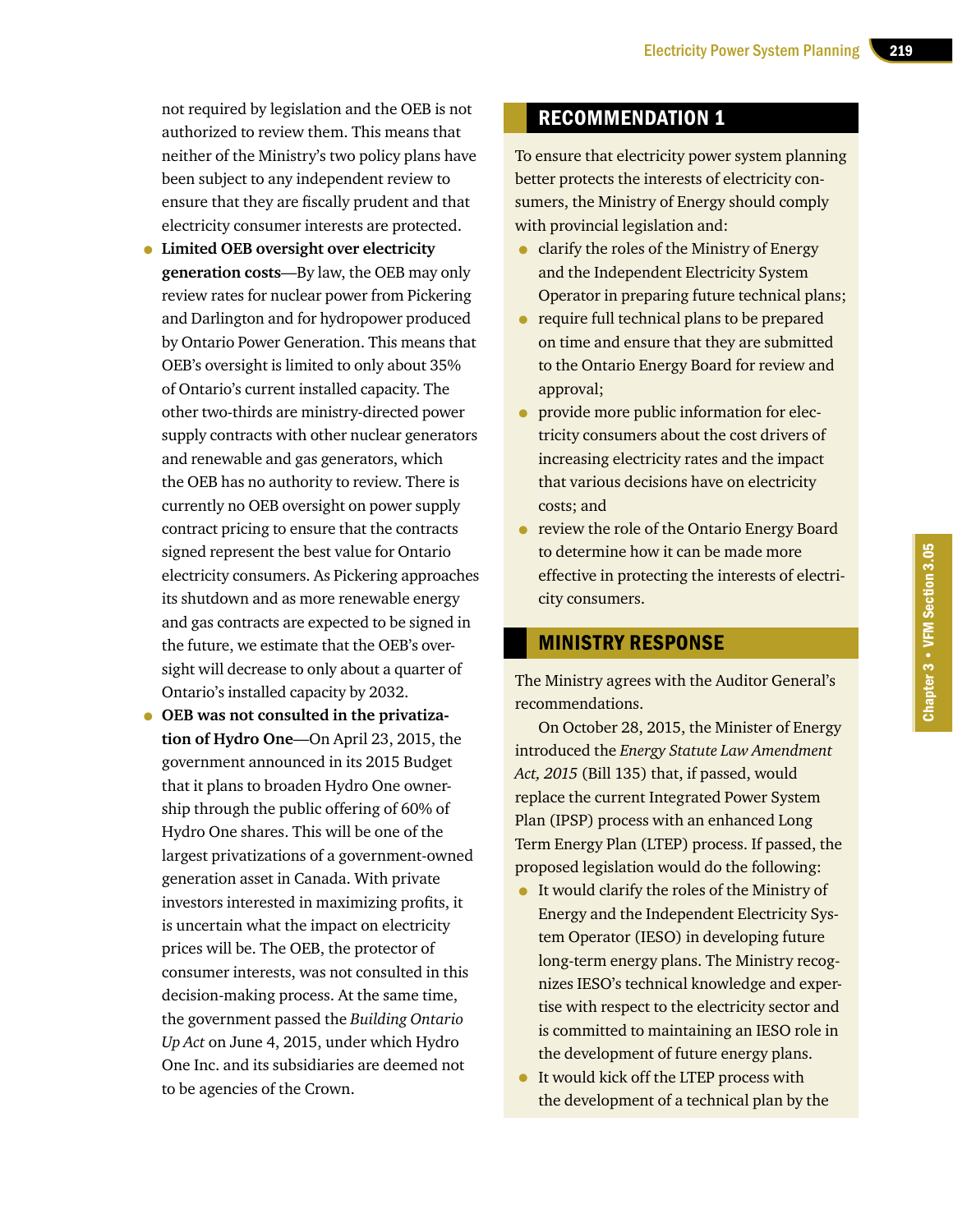IESO that would be used by the province in consultations on and the development of the LTEP. The proposed legislation would also provide for the development of implementation plans by the IESO and the Ontario Energy Board (OEB).

• It would enshrine extensive consultations with consumers, stakeholders and Aboriginal groups, and the creation of the plan will be consistent with the principles of cost-effectiveness, reliability, clean energy, community and Aboriginal engagement, and with an emphasis on conservation and demand management. It would also require the publication of the LTEP and other key information and data used in its development on a Government of Ontario website. In addition, on June 2, 2015, the Ministry introduced the *Strengthening Consumer Protection and Electricity System Oversight Act, 2015* (Bill 112) that would enhance the OEB's mandate and organization to regulate the energy sector and protect consumers. The proposed legislation would, if passed, enhance the OEB's role in the protection of Ontario energy consumers by creating further opportunities to enhance consumer representation in OEB proceedings, ban the sale of retail energy contracts at the door and provide the OEB with an improved ability to ensure continuity of service for electricity consumers.

## 4.2 Extensive Use of Ministerial Directives and Directions

In the absence of an approved technical plan, it has been the Ministry's practice to communicate its energy policy objectives by issuing directives and directions to the OPA, the OEB, OPG and Hydro One. **Figure 6** summarizes the more significant ministerial directives and directions issued to the OPA prior to 2015. Although the *Electricity Act, 1998,*  gives the Minister of Energy the authority to issue directives on supply mix (which require cabinet

approval) and directions (which do not require cabinet approval) on all other matters related to electricity, we found that the Ministry's reliance on directives and directions has affected the electricity power system planning process in a number of ways:

- **No OEB oversight**—The OEB cannot perform a regulatory review of decisions made through ministerial directives and directions. This means another area of the planning process where the OEB has no oversight, which ultimately means that consumer interests may not be fully represented. For example, when the Ministry directed that its guaranteed-price renewable program offer generators prices significantly higher than market rates for renewable energy, the OEB had no say in the matter because it does not regulate renewables.
- **Increasing costs for consumers**—We found that many of the Ministry's directives and directions to the OPA relating to the procurement of electricity from renewable energy, natural gas and nuclear resources presented a significant cost impact to Ontario electricity consumers. Annual electricity consumption in Ontario has decreased from 151.1 million MWh in 2006 to 139.8 million MWh in 2014 (see **Figure 7**). Despite this decrease in consumption, Ontario's generation capacity has increased by 19% over the same period. **Figure 8** shows that electricity charges for residential and small-business electricity consumers have increased by 70%, from 5.32 cents/kWh in 2006 to 9.06 cents/ kWh in 2014. Most of the increase in what consumers pay for electricity has come from generation-cost increases, which currently account for about 60% of the overall cost of electricity. Generation costs have increased by 74% over the last decade, from \$6.7 billion in 2004 to \$11.8 billion in 2014, and they are expected to grow to \$13.8 billion by 2022. In particular, Global Adjustment fees have increased significantly, from \$650 million in 2006 to \$7.03 billion in 2014. From 2006 to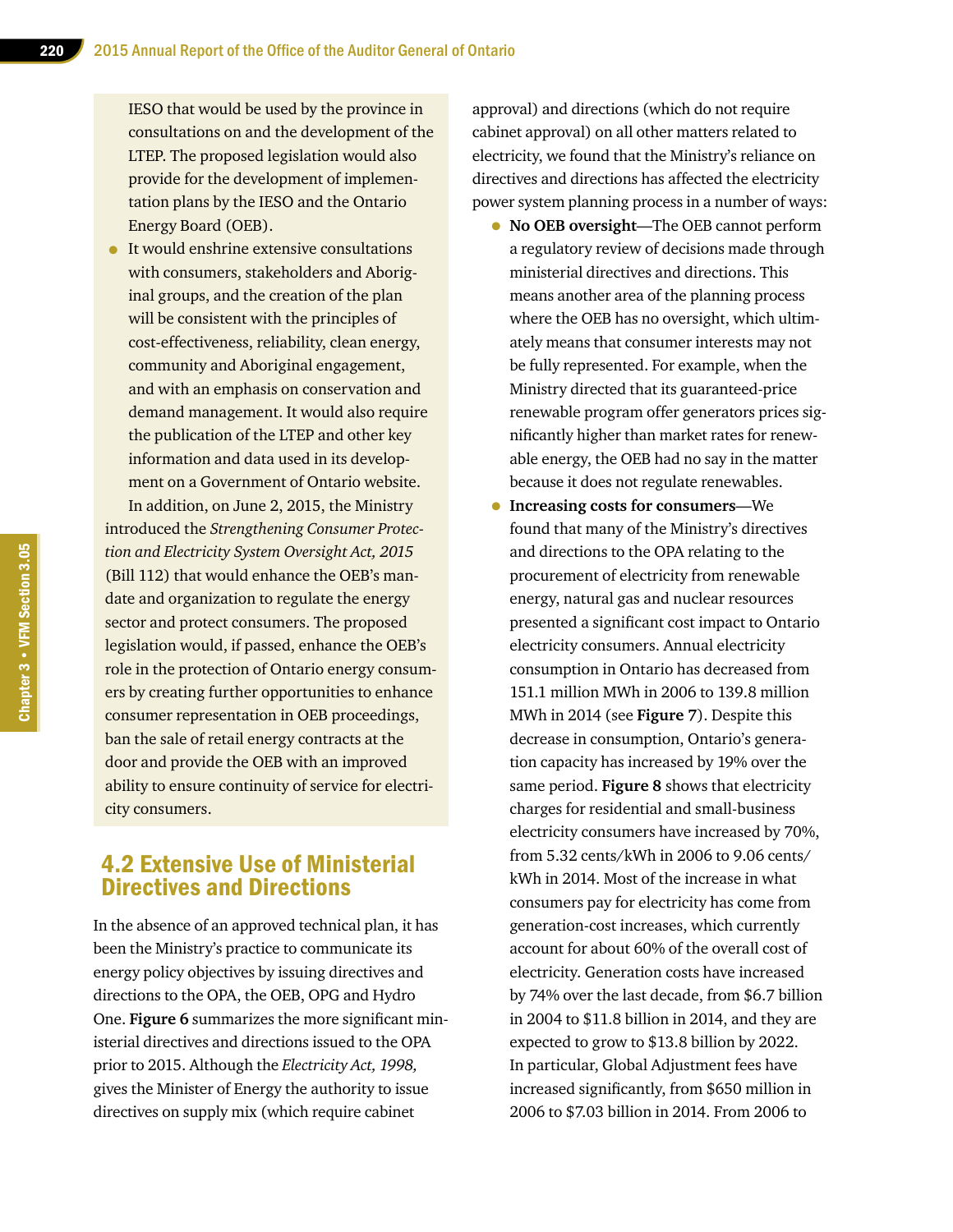#### Figure 6: Summary of Key Ministerial Directives and Directions to Ontario Power Authority

Source of data: Independent Electricity System Operator

| <b>Month, Year</b> | <b>Directives</b>                                                                                 | <b>Key Directives Summarized</b>                                                                                                                                                                                                                                                                                                                                                                                                               |
|--------------------|---------------------------------------------------------------------------------------------------|------------------------------------------------------------------------------------------------------------------------------------------------------------------------------------------------------------------------------------------------------------------------------------------------------------------------------------------------------------------------------------------------------------------------------------------------|
| June 2006          | Supply Mix Directive                                                                              | OPA to create an Integrated Power System Plan (IPSP) to meet demand<br>reduction from conservation by 6,300 MW by 2025, and increase installed<br>capacity of new renewable energy sources by 15,700 MW by 2025.                                                                                                                                                                                                                               |
| September 2008     | <b>Supply Mix Directive</b>                                                                       | Amends previous Supply Mix Directive. Requires the OPA to revisit the IPSP<br>with a view to establishing new targets in a number of areas, including<br>renewable energy sources and conservation.                                                                                                                                                                                                                                            |
| February 2011      | <b>Supply Mix Directive</b>                                                                       | Replaces previous Supply Mix Directives. Requires OPA to develop an<br>IPSP to meet the government's specific goals and targets, such as the<br>refurbishment of nuclear stations and procurement of two new nuclear<br>generating units; installed capacity of 10,700 MW of non-hydro renewable<br>by 2018; and achieving conservation peak demand reduction target of<br>7,100 MW and an energy savings target of 28 TWh by the end of 2030. |
| <b>Month, Year</b> | <b>Directions</b>                                                                                 | <b>Key Directions Summarized</b>                                                                                                                                                                                                                                                                                                                                                                                                               |
| <b>March 2006</b>  | <b>Guaranteed Price</b><br>Renewable Program                                                      | Assume responsibility for the development of a guaranteed-price renewable<br>program for small renewable generators to be in place by the fall of 2006.                                                                                                                                                                                                                                                                                        |
| August 2007        | Procurement of up to<br>2,000 MW Renewable<br><b>Energy Supply</b>                                | Procure up to 2,000 MW of renewable generation projects greater than<br>10 MW in size through competitive procurement.                                                                                                                                                                                                                                                                                                                         |
| December 2007      | <b>Hydroelectric Energy Supply</b><br>Agreements with Ontario<br>Power Generation Inc.            | Assume responsibility for negotiating with OPG on a number of specific<br>hydro projects selected by the government.                                                                                                                                                                                                                                                                                                                           |
| September 2009     | <b>New Guaranteed Price</b><br>Renewable Program                                                  | Develop a new guaranteed-price renewable program that is wider in scope<br>with specific domestic content requirements.                                                                                                                                                                                                                                                                                                                        |
| April 2010         | <b>Green Energy Investment</b><br>Agreement                                                       | Negotiate one or more power purchase agreements with Korean Consortium,<br>substantially similar to the guaranteed-price renewable program contract and<br>rules, with necessary modifications to reflect the terms of the government's<br>Green Energy Investment Agreement (GEIA). OPA is further directed to give<br>priority to GEIA projects when assessing transmission availability.                                                    |
| August 2010        | <b>Atikokan Biomass Energy</b><br><b>Supply Agreement with</b><br><b>Ontario Power Generation</b> | Make reasonable efforts to complete the negotiation of a long-term energy<br>supply contract to convert the Atikokan Generating Station from coal to<br>biomass.                                                                                                                                                                                                                                                                               |
| September 2010     | Green Energy Investment<br>Agreement                                                              | Hold 500 MW of transmission capacity to be made available in the Bruce<br>area in reserve for phase two projects of the Korean Consortium.                                                                                                                                                                                                                                                                                                     |
| August 2011        | <b>Constrained Small</b><br><b>Guaranteed Price</b><br><b>Renewable Projects</b>                  | The constrained applicant may combine and relocate, to any one new<br>property, up to 50 constrained projects, up to 500 kW. The constrained<br>applicant must sign an agreement with the OPA, for which the agreement<br>provides for the same prices as in the conditional offers for the constrained<br>projects.                                                                                                                           |
| November 2012      | <b>Industrial Electricity Program</b>                                                             | Develop and implement the Industrial Electricity Incentive Program to improve<br>load management and the management of electricity demand in Ontario. Sets<br>out specific program design and eligibility criteria.                                                                                                                                                                                                                            |
| December 2012      | Southwest GTA Supply                                                                              | Enter into negotiations for a Clean Energy Supply Contract with TransCanada<br>Energy Limited (TCE) with respect to a gas-fired generation facility on the<br>lands of the Lennox Generating Station. The contract is to be consistent with<br>the Memorandum of Understanding entered into between the Province, TCE<br>and the OPA on September 24, 2012.                                                                                    |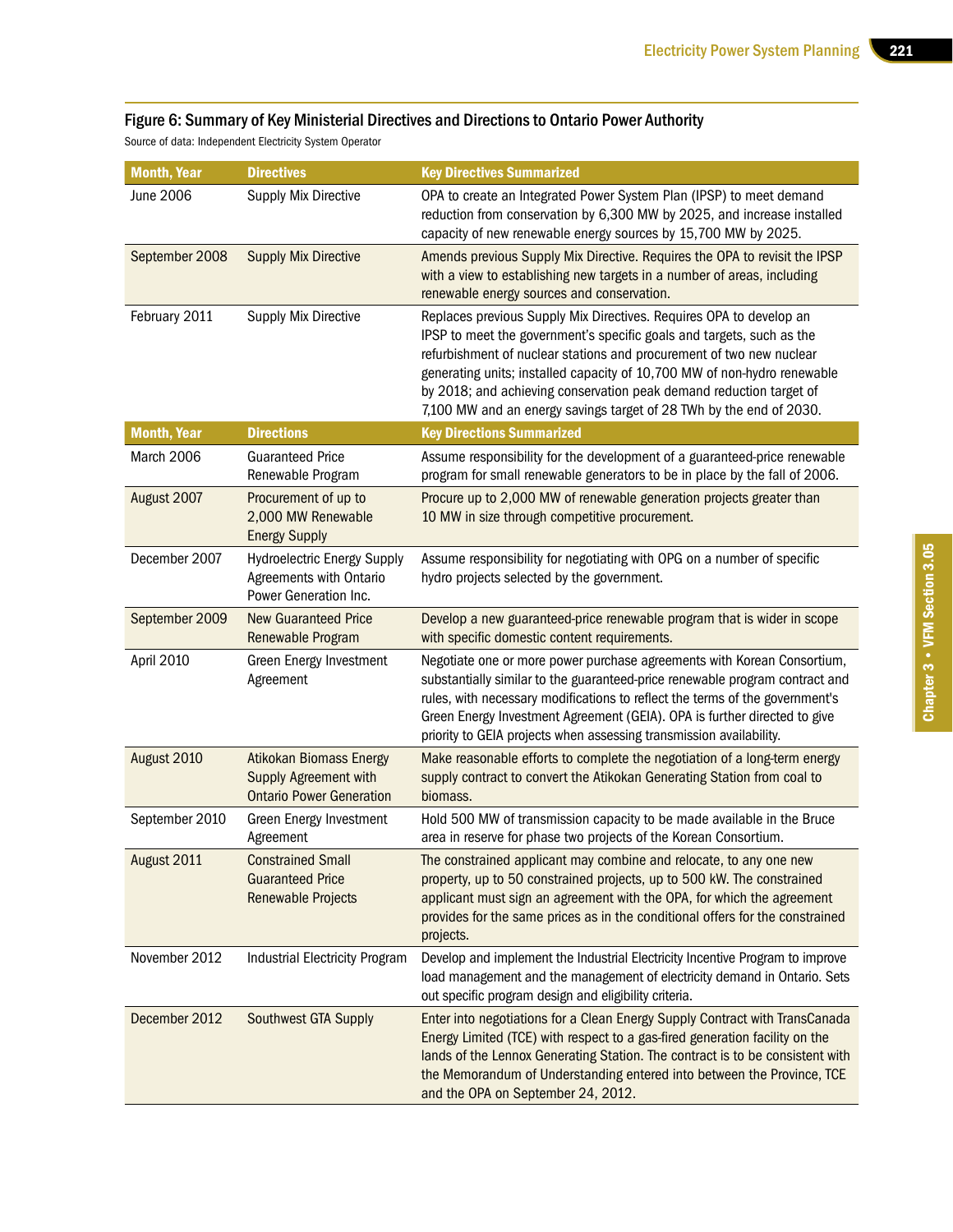| <b>Month, Year</b> | <b>Directions</b>                                                                                                             | <b>Key Directions Summarized</b>                                                                                                                                                                                                                                                                                                                               |
|--------------------|-------------------------------------------------------------------------------------------------------------------------------|----------------------------------------------------------------------------------------------------------------------------------------------------------------------------------------------------------------------------------------------------------------------------------------------------------------------------------------------------------------|
| December 2013      | Supply Agreement with<br><b>Ontario Power Generation</b><br>for the conversion of<br><b>Thunder Bay Generating</b><br>Station | Negotiate and enter into a contract with OPG for the procurement of<br>electricity from advanced biomass from one converted unit at the Thunder<br>Bay generating station, subject to the parameters provided in the direction.                                                                                                                                |
| March 2014         | <b>Procuring Energy Storage</b>                                                                                               | Pursue the procurement of 50 MW of energy storage by the end of<br>2014. Through a letter dated February 24, 2014, the Minister expressed<br>a preference that as much as 36 MW be procured through IESO-led<br>procurement efforts, and the balance through OPA-led procurement efforts.<br>(This direction is to OPA to begin its phase of the procurement.) |
| March 2014         | Large Renewable<br>Procurement                                                                                                | Complete work on the draft Request for Qualifications and draft Request for<br>Proposals for the Large Renewable Procurement Process. Future ministerial<br>direction will define particular features of the final RFP.                                                                                                                                        |
| <b>April 2014</b>  | <b>Industrial Electricity Program</b>                                                                                         | Expand eligibility to certain other energy-intensive sectors and extend the<br>contract term to a period with no surplus to attract applicants.                                                                                                                                                                                                                |

#### Figure 7: Annual Grid-connected Energy Consumption in Ontario, 2006–2014

Source of data: Independent Electricity System Operator



2014, electricity consumers have already paid a total of \$37 billion, and they are expected to pay another \$133 billion in Global Adjustment fees from 2015 to 2032. **Figure 9** shows the actual and projected total cost breakdown of electricity service in Ontario from the year 2006 to 2016.

• **Limiting the independent planner's role**—Although it was the OPA's mandate to conduct "independent" electricity planning for Ontario, seven different Ministers of Energy have issued three directives on supply mix and 90 directions to the OPA since the

## Figure 8: Ontario Electricity Charges for Residential and Small-business Customers, 2006–2015

Source of data: Independent Electricity System Operator



\* Projections taken from the Ministry's 2013 Long Term Energy Plan.

time of its creation in 2004 to the time of its merger with the IESO in 2015. In one of its communications to the Ministry, the OPA indicated that the Minister's 2011 supply mix directive (which called for a renewable energy capacity of 19,700 MW by 2018) in particular had significantly reduced the amount of discretion left to the OPA. In our survey of former OPA board members, all respondents reported that because there were sometimes policy disagreements, the OPA requested directions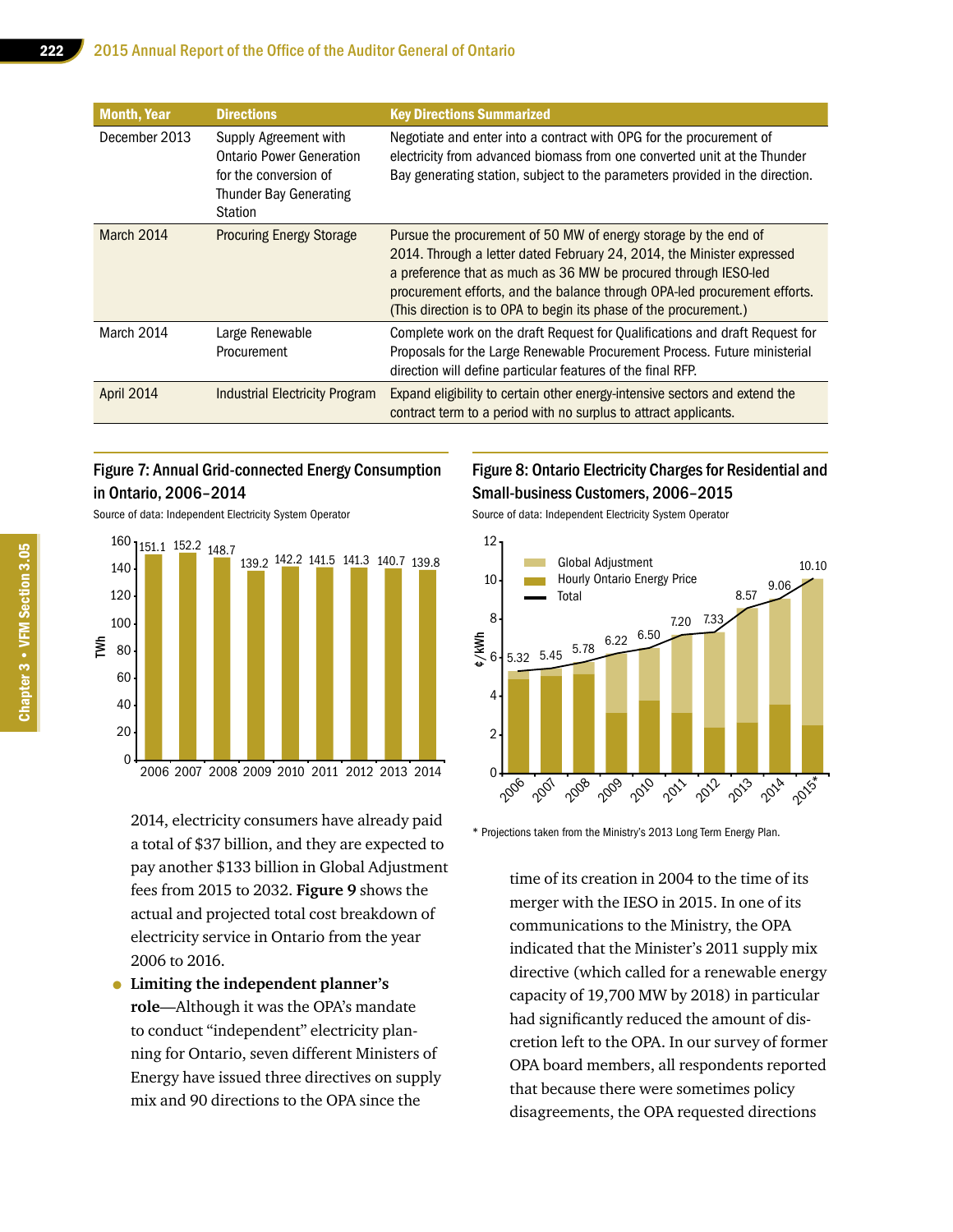#### Figure 9: Annual Total Cost of Electricity Service in Ontario, 2006–2016 (\$ billion)

Source of data: Independent Electricity System Operator



1. Regulatory charges include a wholesale market service charge that covers services provided by the IESO to operate the wholesale electricity market and maintain the reliability of the high-voltage power grid, and a standard supply service charge that covers part of a utility's administrative costs to provide electricity to customers not served by a retailer.

2. Generation cost includes Global Adjustment fees.

3. Projections taken from the Ministry's 2013 Long Term Energy Plan.

from the Ministry on several occasions before implementing a certain policy or executing a certain contract. For example, the OPA requested directions on the guaranteed-price renewable program's contract pricing and on the conversion of the Atikokan coal plant into a biomass facility.

• **Lack of transparency**—The Ministry's use of directives and directions to make major decisions has resulted in a process that is less than open and transparent—both to the key players in the electricity-sector and to the public. The OPA's mandate was to be Ontario's technical planner with expert knowledge of the power system, but it often could not apply its expertise because the rationale behind many of the directives and directions it received from the Ministry was not apparent. We found no evidence that ministerial directives and directions were supported by public consultations or economic analyses disclosed to the public. In our survey of former OPA board members,

83% of respondents felt that the Ministry's directives had negative impacts on the overall quality (i.e., accountability and transparency) of electricity planning.

## RECOMMENDATION 2

To ensure that ministerial directives and directions fully consider both the technical-system impacts and economic impacts that affect electricity consumers, the Ministry of Energy should:

- regularly engage with the Independent Electricity System Operator and other technical expert advisors during the decision-making process; and
- make the decision-making process more transparent and accountable by providing information to the public on directives, directions and rationales for decisions made.

#### MINISTRY RESPONSE

The Ministry agrees with the Auditor General's recommendation.

On October 28, 2015, the Minister of Energy introduced the *Energy Statute Law Amendment Act, 2015* (Bill 135) that, if passed, would replace the current Integrated Power System Plan (IPSP) process with an enhanced Long Term Energy Plan (LTEP) process. If passed, the proposed legislation would do the following:

• It would clarify the roles of the Ministry of Energy and the Independent Electricity System Operator (IESO) in developing future long-term energy plans. The Ministry recognizes IESO's technical knowledge and expertise with respect to the electricity sector and is committed to maintaining an IESO role in the development of future energy plans. The IESO, as proposed in the legislation, will develop a technical report to kick off the LTEP process and, both agencies, the Ontario Energy Board (OEB) and the IESO will develop implementation plans detailing how they would implement the LTEP's objectives.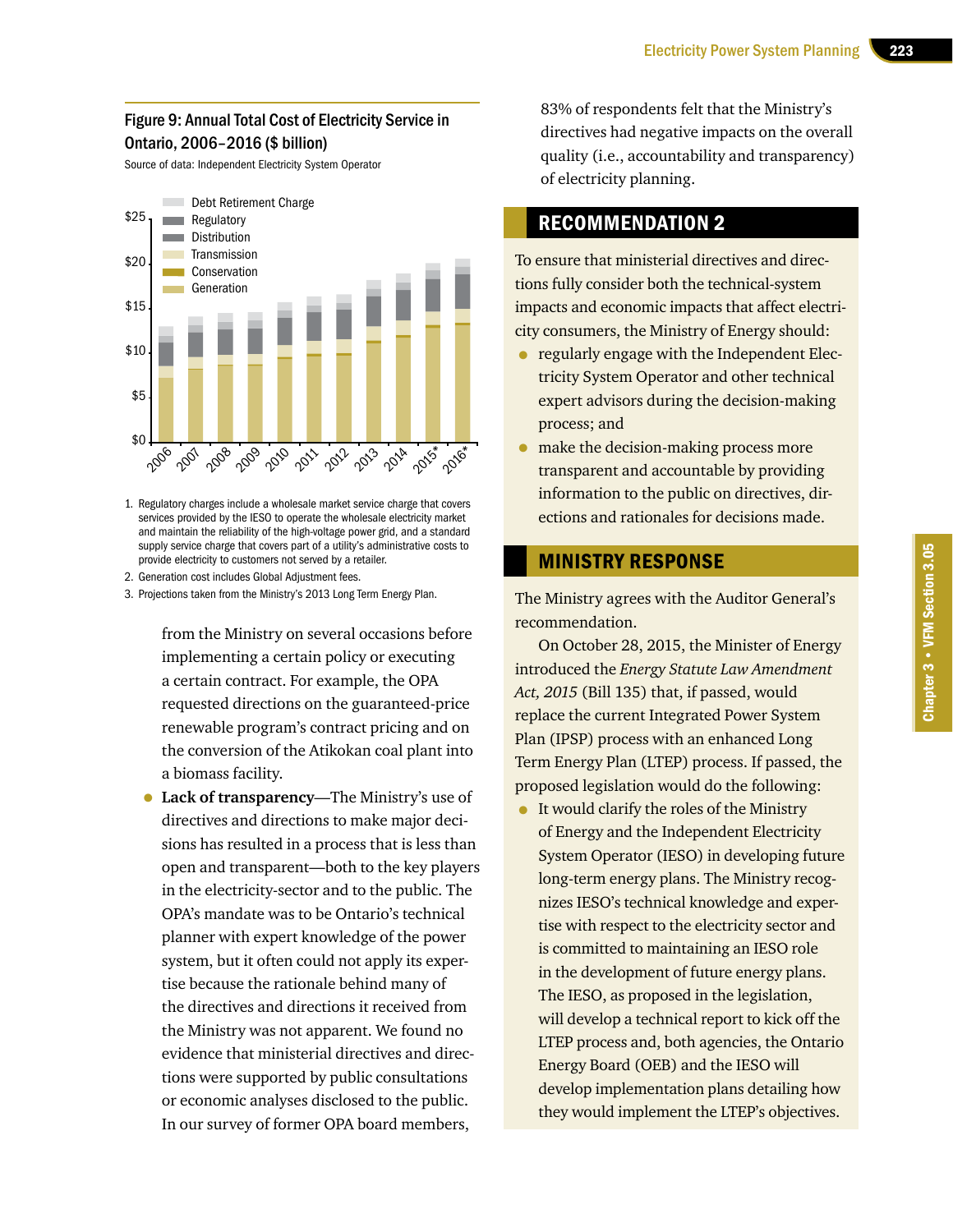• It would enshrine extensive consultations with consumers, stakeholders and Aboriginal groups, and the creation of the plan will be consistent with the principles of cost-effectiveness, reliability, clean energy, community and Aboriginal engagement, and with an emphasis on conservation and demand management. The proposed legislation would also require the publication of the LTEP and other key information and data used in its development on a Government of Ontario website.

In addition, the directives and directions sent to the IESO contain key background information and rationale on policy objectives. The directives and directions are also publicly posted on the IESO's website, and, as when it implements the directives and directions, the IESO consults with stakeholders and the public to ensure that the program objectives, rationale and process are transparent.

## 4.3 Problems with Generation Procurement Decisions

## 4.3.1 Electricity Surpluses Mean Higher Electricity Costs for Consumers

With no approved technical plan in place, the Ministry directed the then OPA (now the IESO) to procure renewable, natural gas and nuclear resources on an "as and when required" basis. But, as the sections that follow will show, this method of procurement has contributed to an oversupply of electricity in the province. Ontario has experienced more days with surplus electricity generation in recent years, from 172 days in 2011 to 319 days in 2014—an 85% increase over four years. From 2009 to 2014, the province's available electricity supply exceeded its maximum demand by 5,160 MW per year, on average—an amount that approximates the total existing power generation capacity of the Province of Manitoba. In 2014 alone, Ontario's available electricity supply exceeded the peak demand by

about 7,500 MW. As part of the North American Electric Reliability Corporation requirement, the IESO has to take into consideration both operating and planning reserves. From 2009 to 2014, Ontario's electricity supply on average exceeded the peak demand and operating reserve by over 3,600 MW per year; when allowing for greater planning reserve, Ontario still has a surplus of about 2,500 MW per year on average. Our review found that the IESO's planning reserve was based on an optimistic demand forecast that did not anticipate or subsequently adjust for the global recession in 2008, and that did not fully incorporate the decrease in electricity consumption from conservation initiatives.

The IESO manages surplus electricity generation by exporting power to other jurisdictions, and by requesting some Ontario baseload generators to curtail or completely shut down production. But both export and curtailment drive up Ontario's overall electricity costs:

• **Exporting power is not profitable**—The price that Ontarians pay for electricity is significantly higher than the price Ontario charges its export customers. Export prices are determined by supply and demand in the electricity market, and they are not charged the Global Adjustment fee that Ontario customers pay. From 2009 to 2014, Ontario exported a total of 95.1 million MWh of power to other jurisdictions. The total cost of producing this power was about \$3.1 billion more than the revenue Ontario received for exporting it. However, these exports allow Ontario to recover part of the fixed costs that otherwise would have to be paid by Ontario electricity consumers. **Figure 10** shows the amount of power Ontario exported to other jurisdictions from 2009 to 2014, as well as the amount of revenue Ontario received from these exports compared to what the generators are paid to generate the exported power. In 2014 alone, 8.9 million MWh of the 19.1 million MWh (47%) of Ontario's total power exports related to surplus baseload generation. In some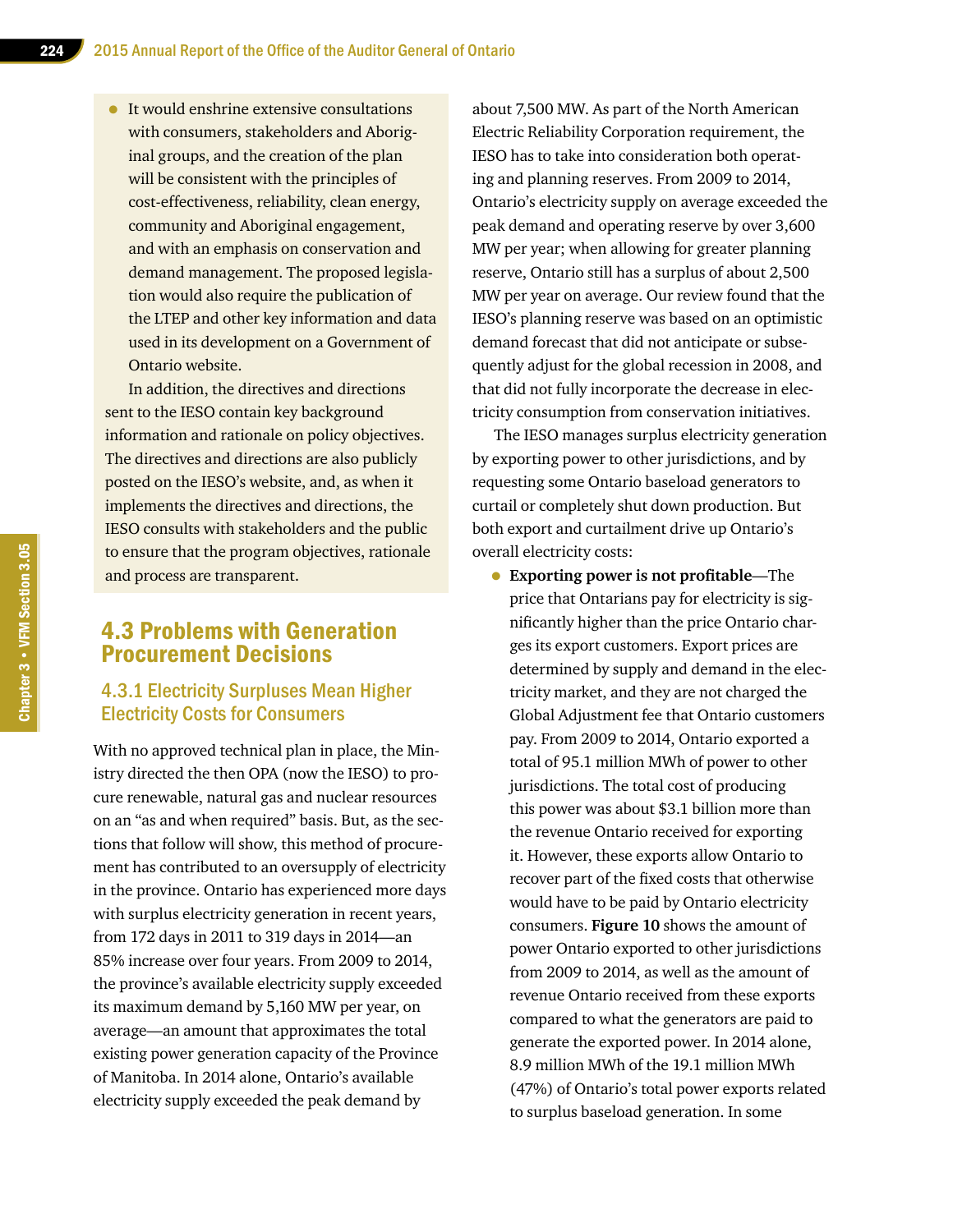#### Figure 10: Power Exports and their Related Cost and Revenue, 2009–2014

Source of data: Independent Electricity System Operator



cases, surplus generation was so high that the Hourly Ontario Electricity Price went negative, which meant that Ontario either had to pay other jurisdictions to take its power or simply had to give it away for free. A negative Hourly Ontario Electricity Price indicates that electricity sellers are willing to pay buyers to take their power. This situation is most likely to occur in markets with large amounts of inflexible generation and low demand. An example of inflexible generation is nuclear. It is very hard for nuclear generators to curtail their output. They would incur significant costs if they shut down their facilities—it is cheaper for them not to. Other types of generators, such as renewable generators, are paid fixed prices for their output regardless of hourly energy market conditions, so a negative Hourly Ontario Electricity Price is not an incentive for them to reduce their production (see the next point). From 2009 to 2014, there were 1,952 hours (861 hours in 2014 alone) where Ontario experienced a negative market price and paid exporters a net total of \$32.6 million to take our power.

• **Curtailing generation does not curtail costs**—When the IESO asks generators to curtail or shut down their production because

there is a surplus of electricity, those generators still have to be paid. From 2009 to 2014, surplus generation of 11.9 million MWh has cost Ontario electricity consumers approximately \$339 million.

According to the IESO's electricity production forecast, baseload generation in Ontario from 2015 to 2020 is expected to continue to exceed demand by a total of 52.3 million MWh, an amount that would be enough to power the province of Nova Scotia for about five years. Of this, 41.7 million MWh is expected to be exported through the competitive market while the remaining 10.6million MWh is expected to be curtailed. Ontario's electricity cost is expected to further increase in the future as a result of costly exports and curtailments. **Figure 11** shows the IESO's projected surplus management plan for the period from 2015 to 2025. Although surplus generation is projected to decrease, between the years 2021 and 2032 surplus generation would still be about 2.8 million MWh on average per year, after taking into consideration the shutdown of Pickering and the refurbishment of Darlington and Bruce nuclear units.

## 4.3.2 Excessive Prices Paid for Renewable Energy

The *Green Energy and Green Economy Act, 2009*, gave the Minister of Energy the authority to expedite the development of renewable energy by superseding many of the government's usual planning and regulatory oversight processes. Since that time, the Ministry has significantly increased the proportion of renewable energy in Ontario's supply mix, but it has done so without fully evaluating the impact, trade-offs and alternatives through a comprehensive business case analysis.

The situation that Ontario is facing now, of rising costs and excess power supply, could likely have been minimized if a proper planning process, drawing on the technical expertise of the OPA and other engineering expertise, and the check-andbalance function of the OEB, had been followed.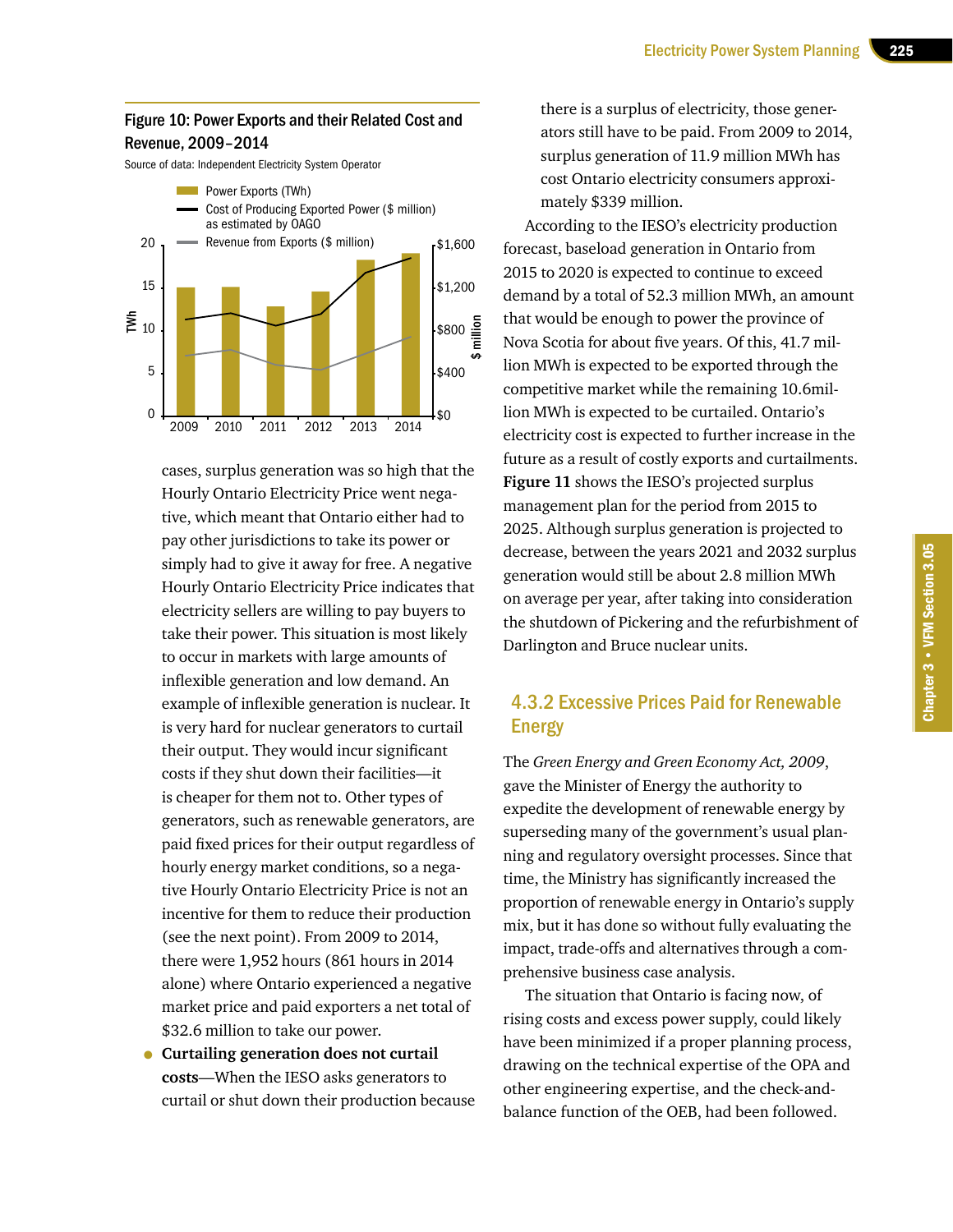Unfortunately, it is electricity consumers who have to cover the rising electricity costs.

#### Ontario Still Paying Too Much for Renewables

In 2006, Ontario already had a guaranteed-price program for renewable energy whose prices were competitive with market prices. This program was expected to develop 1,000 MW over 10 years, but it exceeded that target in a little more than a year. Despite the program's tremendous success, the Ministry directed the OPA to replace it with a new guaranteed-price renewable program in 2009 (the FIT or Feed-in Tariff Program) to create more clean energy jobs and attract investment to Ontario in the midst of a global recession.

Although global renewable market prices had started to decrease rapidly in 2009 because of technological advances and competition, the Ministry instructed the OPA to offer guaranteed prices that were even higher than those offered by the former guaranteed-price program: 29% higher for solar roof-top projects; 60% higher for solar groundmounted projects; 73% higher for offshore wind projects; and 23% higher for onshore wind projects.

Not surprisingly, the OPA received an overwhelming response—more than 16,000 applications within the first 10 months of the new guaranteed-price renewable program's launch. We audited renewable energy initiatives in 2011, and in our Annual Report that year we highlighted the lack of regular price adjustments to reflect changing market conditions. Following our audit, the OPA dropped the guaranteed prices for renewables in 2012 and again in 2014. However, we found that Ontario's guaranteed prices in 2014 were still double the current average cost for wind and three and half times the current average cost for solar energy. The Ministry's attractive guaranteed prices program has been one of the main contributors to the surplus power situation Ontario has faced since 2009, in that it has procured too many renewable projects, too quickly, and at too high a cost.

Ontario's current guaranteed-price renewable program prices are still too high. **Figure 12** shows the historic average cost of solar and wind projects

Figure 11: IESO's Surplus Baseload Management Plan, 2015–2032

Source of data: Independent Electricity System Operator



Note: This graph shows Ontario's estimated surplus baseload from 2015 to 2032. IESO plans to manage this surplus by either exporting the excess power or requesting some generators (such as hydro, nuclear, wind or solar) to reduce production.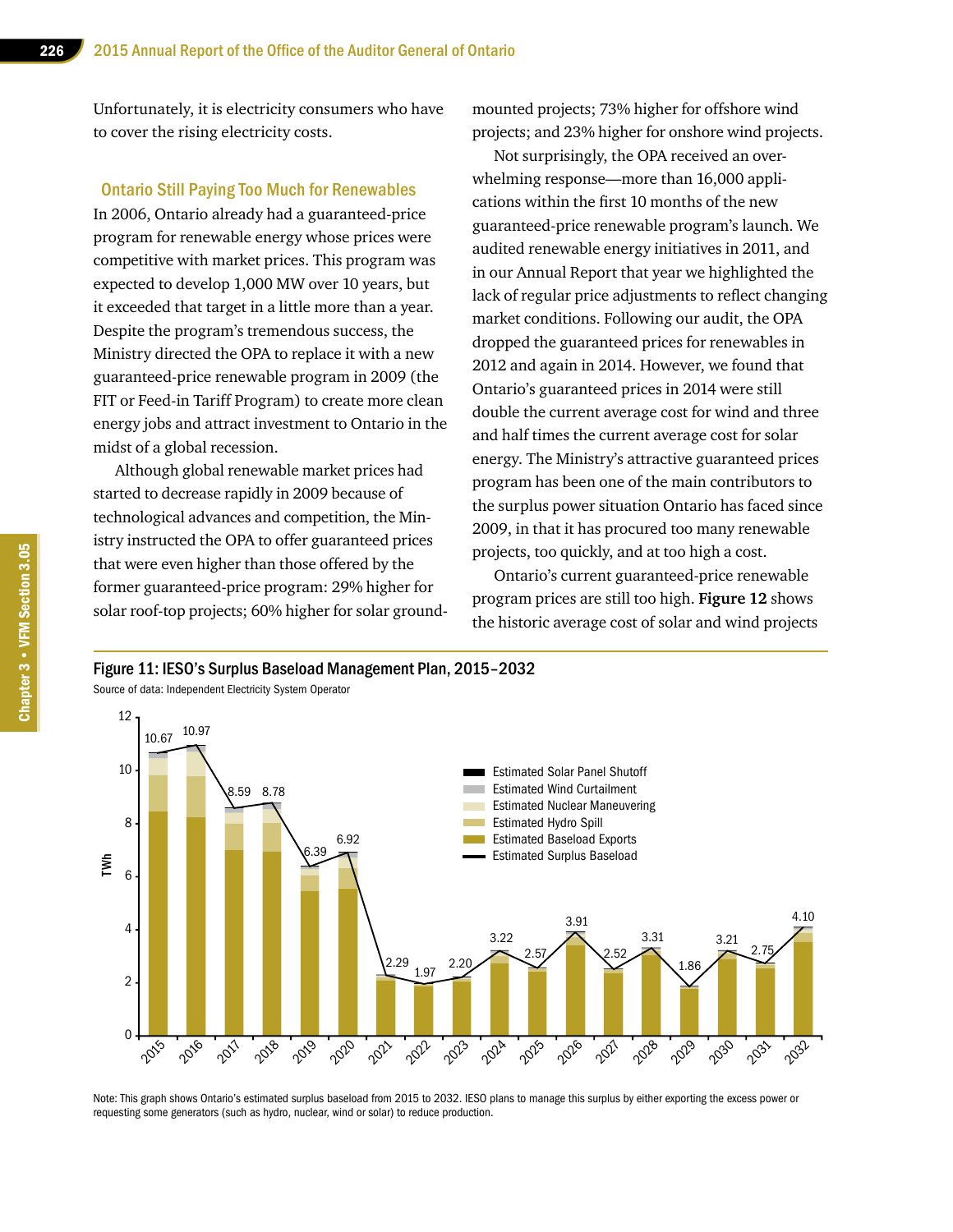

Source of data: Independent Electricity System Operator and Lazard Ltd.\*



\* Lazard Ltd., founded in 1848, is a financial advisory and asset-management firm that operates in 43 cities across 27 countries. Note: Subsequent to our fieldwork, the IESO announced a price cut for solar projects effective January 2016. The average FIT price for solar rooftop projects decreased by 27% from 34.77¢/kWh to 25.37¢/kWh; for solar ground mount projects, the average FIT price dropped by 25% from 28.20¢/kWh to 21.15¢/kWh.

in the United States. The chart clearly shows that the average costs have dropped significantly, by 78% for solar and 58% for wind since 2009, to reflect technological advances. In comparison, Ontario's guaranteed-price renewable program prices for solar and onshore wind have only decreased by 48% and 5%, respectively. In fact, the current guaranteed-price renewable program price paid to wind producers is even higher than the one offered in the previous 2006 guaranteed-price renewable program.

#### Renewable Energy Not Procured Competitively

In our 2011 audit of renewable energy initiatives, we calculated that expensive guaranteed-price renewable contracts would cost Ontario electricity consumers about \$4.4 billion more over the 20-year contract term than they would have under

the former program's guaranteed prices. Taking into consideration new contracts signed since our 2011 report, we estimate this cost has increased to \$9.2 billion (the IESO calculates this amount to be closer to \$5.3 billion, in order to reflect the time value of money).

If large-scale renewable energy projects had been procured using a competitive procurement process at market prices for wind and solar (see **Figure 12**), the cost to electricity consumers would have been much lower. But, as we noted in 2011, not only did the government not follow the competitive procurement process the OPA recommended for large renewable projects, it offered additional economic incentives along with the already attractive prices offered under the guaranteed-price renewable program to a foreign consortium without first consulting with the OPA.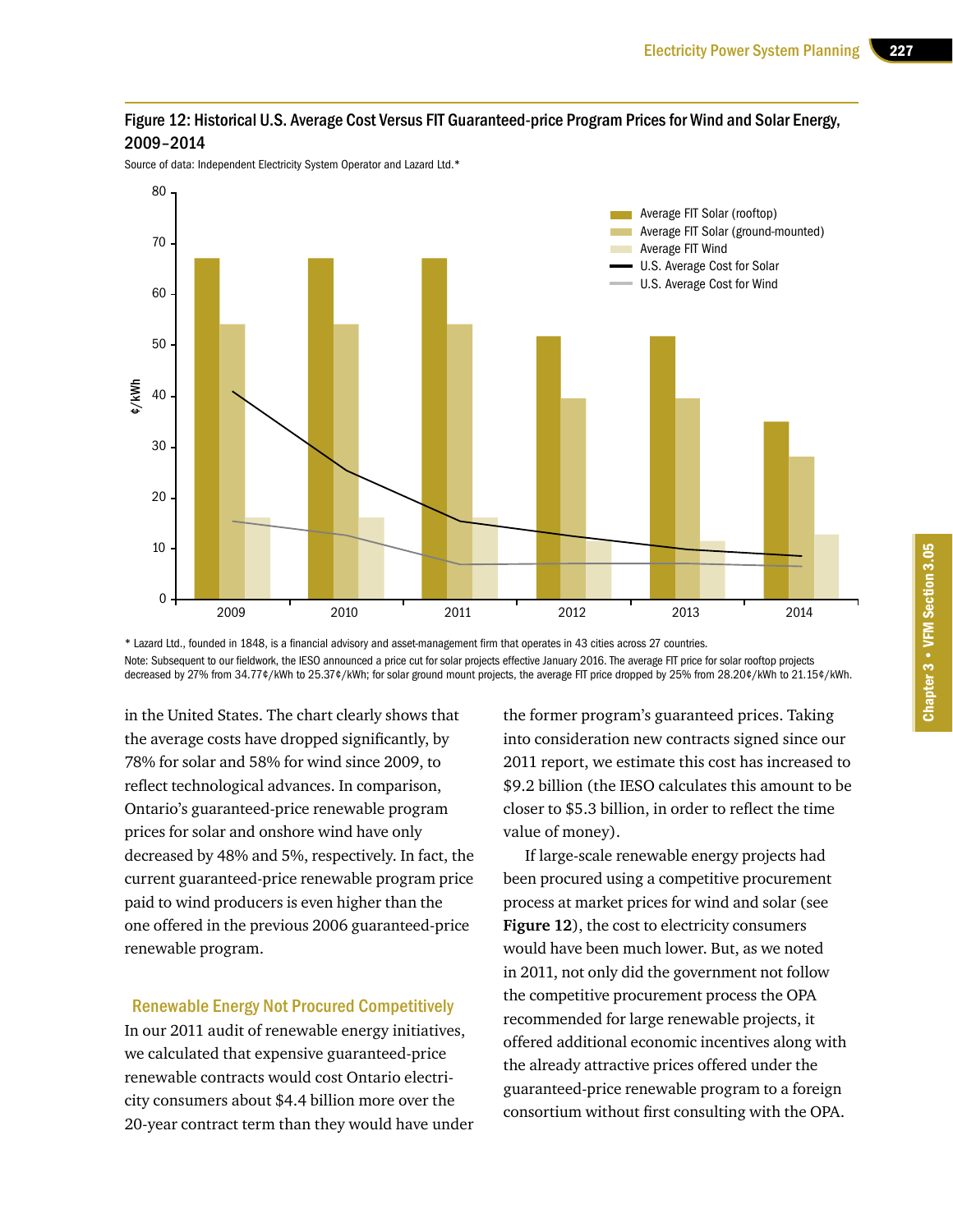As well, the Minister of Energy's directions on the guaranteed-price renewable program clearly went beyond policy direction by including instructions on how much renewable energy to procure and the method of procurement to be used.

In 2013 the Ministry revised the guaranteed price renewable program and directed the OPA to develop a new competitive procurement program for large renewable projects. However, by that time the OPA had already procured about 200 projects through the guaranteed-price renewable program (a total of 4,064 MW of power). Using the prices from the previous competitive renewable procurement program, we calculate that if these 200 projects had been competitively procured from the start, Ontario's electricity consumers could have saved approximately \$4.7 billion over the life of the contracts (the IESO calculates this amount to be closer to \$1.9 billion, in order to reflect the time value of money).

#### Renewable Energy Not the Most Cost-effective Way to Reduce Greenhouse Gas Emissions

IESO data on greenhouse gas emissions shows that the Ministry's decision to significantly increase the amount of renewable energy in Ontario's supply mix was not the most cost-effective method of reducing greenhouse gas emissions in the province. The Ontario Society of Professional Engineers has also indicated that the current supply mix is not optimal for Ontario's power system design, and that it has resulted in Ontario having surplus generation and increasing curtailments of low-carbon-emission energy, such as hydropower and nuclear, at a considerable cost to electricity consumers. In fact, IESO data shows that Ontario electricity consumers have already paid approximately \$339 million for about 11.9 million MWh of curtailed electricity resulting from surplus generation, of which \$318 million and 10.7 million MWh relates to nuclear and hydropower. Based on our analysis of the most recent IESO data on greenhouse gas emissions, the implied cost of using non-hydro renewables to reduce carbon emissions in the electricity sector

was quite high: approximately \$257 million for each megatonne of emissions reduced.

In 2012, Ontario's emissions were estimated to be around 167 Mt total. While the electricity sector's share of emissions was only 14.5 Mt (or 9% of total emissions), the transportation sector and the industrial sector created 34% and 30% of Ontario's emissions, respectively. According to the Ontario Society of Professional Engineers, emission reduction is important, but the cost of reducing emissions from the electricity sector should be evaluated against initiatives taken to reduce emissions from other, higher-emitting sectors such as the transportation industry.

Reducing emissions from cars and trucks could very well be more cost-effective than reducing emissions through phasing out coal plants and procuring renewable energy at expensive prices. However, the Ministry has not studied reducing emissions from other sectors.

#### Renewable Energy Contributes Less to Meeting Peak Demands While Costing More

"Capacity contribution" is the amount of installed capacity that is available to generate power at a time of peak electricity demand. Ontario's total generating capacity contribution is declining as more renewable resources are added to the supply mix, because renewables like wind and solar have lower capacity contributions. In 2003, about 90% of our total generation capacity was available to contribute to meeting peak-period demands, but this percentage is dropping. It currently sits at 80% and is projected to fall further, to 70% by 2032, as more renewables are added to the supply mix.

Compared to other types of energy resources, renewables like wind and solar tend to contribute less than their installed capacity during peakdemand periods; wind and solar energy are not always reliable because wind and sunshine are intermittent by nature. In Ontario, wind and solar energy have capacity contributions of only 14% and 30%, respectively. This means that wind and solar are only available 14% and 30% of the time,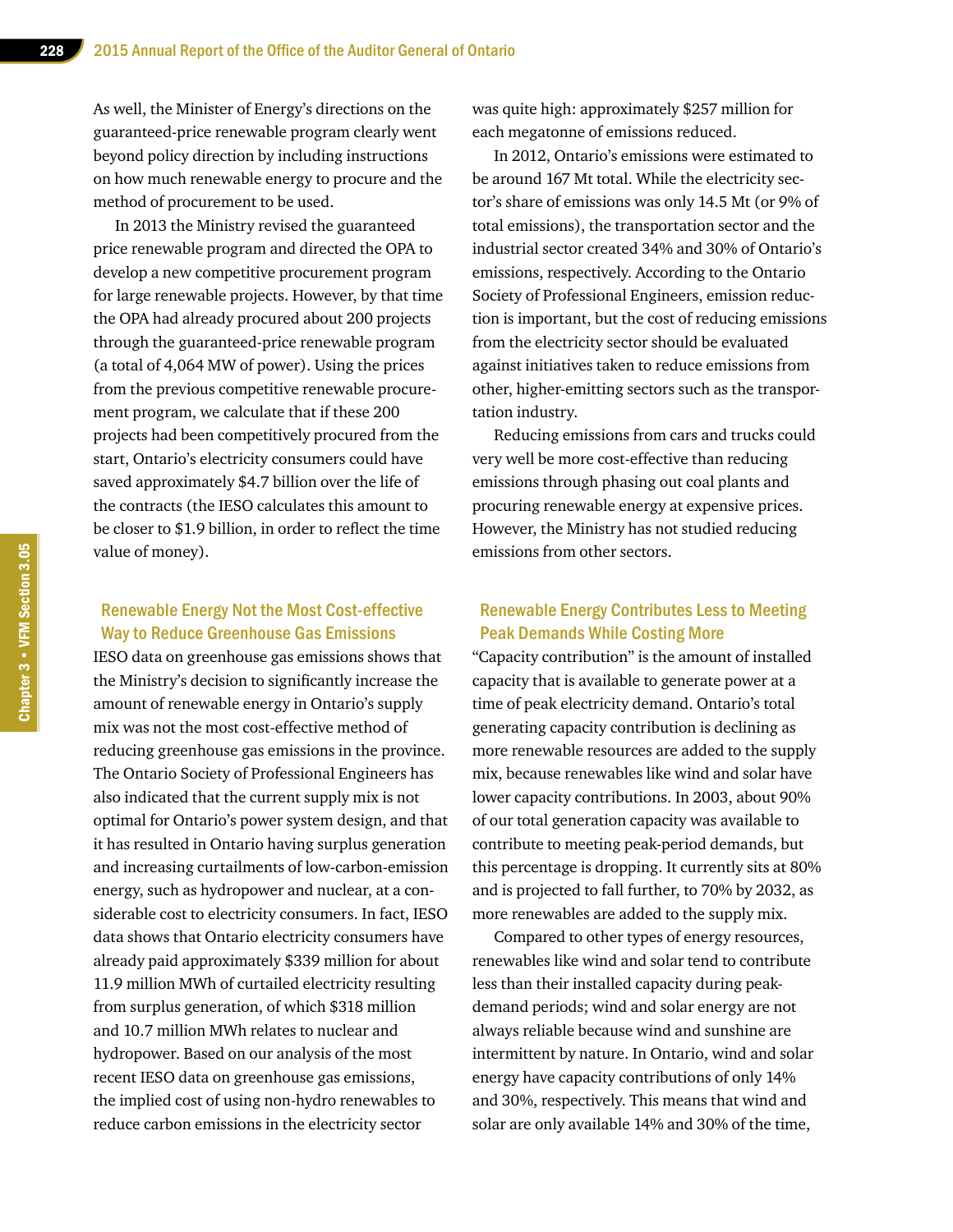respectively, because of less windy and sometimes cloudy days during the summer when electricity demand is highest. As a result, other resources with higher capacity factors, such as natural gas resources, are needed to meet Ontario's supply requirements. This, paired with Ontario's renewable energy costing more than other types of power generation because of high guaranteed prices, has contributed to higher electricity prices.

An alternative to using natural gas as backup is to explore the possibility of storing renewable energy. However, based on the cost of small-scale storage procured by the IESO to date, the current cost of renewable electricity storage in Ontario is approximately \$1 million/MW. The costs for large-scale storage are expected to be significantly higher, which does not make it a financially viable option at this time.

## 4.3.3 Direction to Proceed with Expensive Hydro Project

In its 2007 Integrated Power System Plan (technical plan), the OPA identified several hydro projects that would meet the Ministry's renewable energy targets, and the Ministry directed it to proceed with some of them. In 2007, the initial estimate for the project was \$1.4 billion. In January 2010, the OPA noted that the estimated cost for the Lower Mattagami project had increased substantially to \$2.56 billion after conducting further engineering studies. The OPA asked the Ministry for directions because it was concerned about the cost of the project, and wanted to confirm with the Ministry whether or not to proceed given the significant projected cost increase. In February 2010, the Ministry sent a letter to the OPA acknowledging that the cost increase was significant but instructing the OPA to go ahead with the project anyway. According to the Ministry, this project was part of the government's plan to meet the Ministry's renewable targets and to invest in Aboriginal communities and the economy of northern Ontario. The target completion date was September 2014, and the project

was completed in December 2014 with final costs reaching over \$2.4 billion. According to the IESO, the average cost for this hydro facility is \$135/MWh compared to the average cost of \$46/MWh for two other recent hydro projects in Ontario outside of the Mattagami River: One of the projects was adding an extension to an existing facility and had a lower cost of \$35/MWh; The other project involved building a brand-new facility and had a higher cost of \$56/MWh. Based on our review of recent hydro projects in other Canadian jurisdictions, we noted that the \$56/MWh is comparable.

## 4.3.4 Biomass Conversions Not Cost-effective

In the 2013 policy plan, the Ministry directed the OPA to convert a coal plant at Thunder Bay into a biomass facility that burns forestry by-products to create energy. Although the OPA's review found that the conversion would not be cost-effective, the Ministry directed it to proceed with the conversion anyway in December 2013. When we interviewed people from the (former) OPA about this project, they indicated that the Ministry wanted to facilitate growth and job creation in both Ontario's forestry industry and in the Thunder Bay region.

The Thunder Bay biomass facility is a peaking resource expected to operate the equivalent of five full-capacity days in a year while employing 60 full-time staff. This plant is expected to generate only about 15,000 MWh in a year, but at a cost of \$40 million per year. This puts the cost of electricity from this facility at around \$1,600/MWh—25 times higher than the average cost of existing biomass energy from other facilities in Ontario. In addition, since the imported forestry by-products this plant uses as fuel can only be purchased from outside of Canada, we are concerned that it might not be able to facilitate the volume of job growth in Ontario's forestry industry as the Ministry intends.

In August 2010, the Ministry directed the OPA to negotiate with OPG to convert the coal plant at Atikokan into a biomass facility. Interviewees from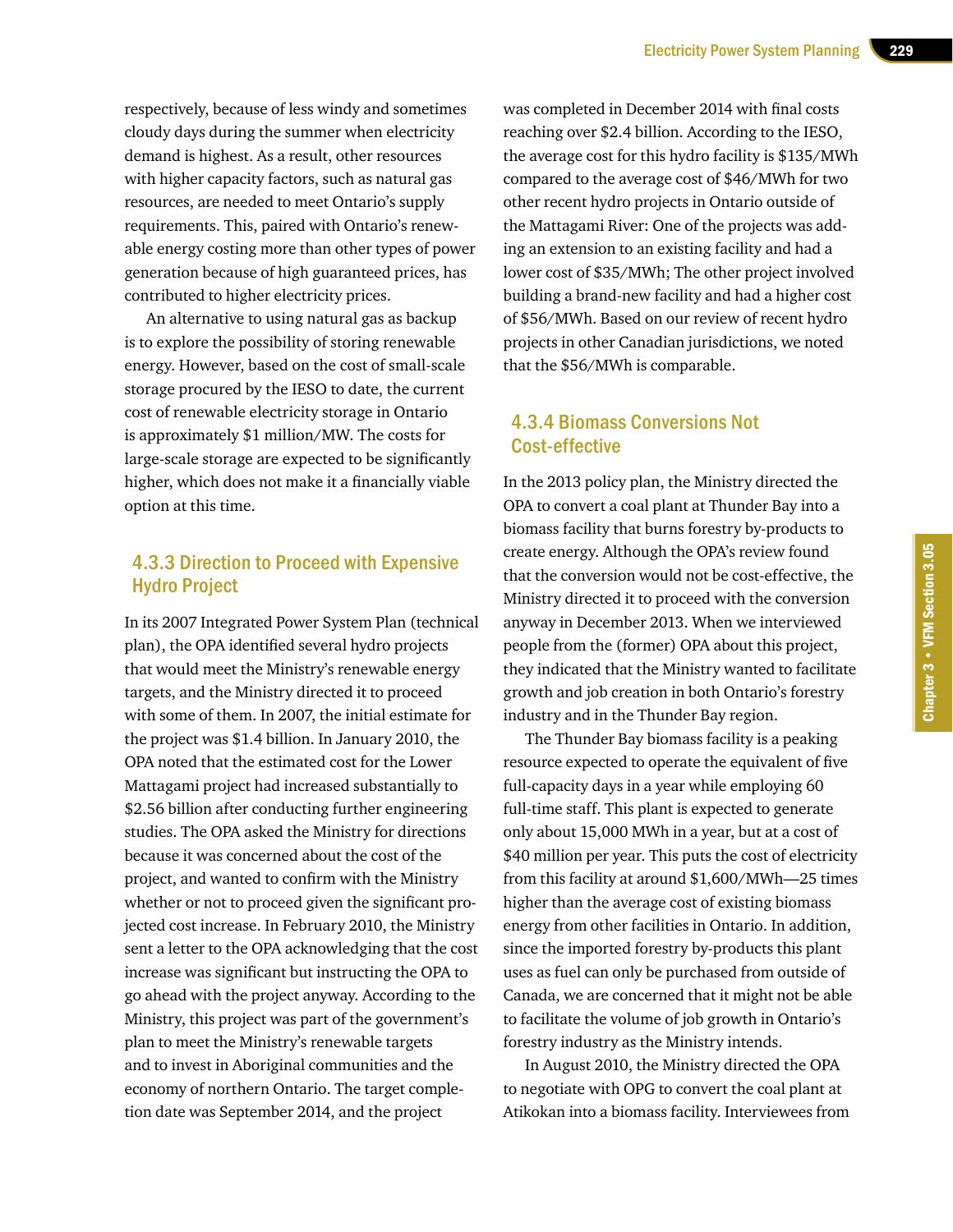the OPA indicated that, in this case, the OPA did not evaluate the cost-effectiveness of the conversion versus other alternatives because the Ministry had already made the decision. The Atikokan biomass facility is also a peaking resource, expected to operate the equivalent of 29 full-capacity days per year while employing 64 full-time staff. The plant is expected to generate 140,000 MWh for \$74 million per year, putting the cost of electricity from this facility at \$528/MWh—about eight times higher than the average cost of existing biomass from other facilities in Ontario. According to the Ministry, the Atikokan plant is part of the government's plan to replace coal generation with emission-free electricity sources and to facilitate the province's biomass industry as this plant is fuelled by resources that come from Ontario.

## 4.3.5 Costly Cancellation of Natural Gas Plants

The OPA's 2007 Integrated Power System Plan identified the need for new regional gas-fired generation in the southwest Greater Toronto Area (GTA). In 2008, the Ministry directed the OPA to procure a gas plant there, but later cancelled the project in 2010 at a cost of \$675 million (see our 2013 special report, *Oakville Power Plant Cancellation Costs*). The Ministry made a policy decision that went against the OPA's advice and requested the replacement gas plant to be located in Napanee, even though it would cost more to deliver gas to Napanee and then transmit electricity back to the southwest GTA where it was needed. At the time of our audit, construction of the Napanee gas plant had just begun and was not expected to be completed until 2018, leaving southwest GTA's needs unmet.

In 2011, another new gas plant was under construction in Mississauga, both to meet overall generation needs for the province and to address supply needs in the southwest GTA. Later that year, the Minister requested the OPA to begin discussions to cancel the Mississauga plant. In 2012, the Minister announced that the Mississauga plant was to be relocated to Ontario Power Generation's

Lambton Generating Station site even though the OPA estimated that locating the Mississauga plant to Lambton would result in higher overall transmission system losses than would have been the case if the plant had been located in the southwest GTA. We estimated that the decision to cancel the Mississauga power plant and relocate it cost about \$275 million (see our 2013 special report, *Mississauga Power Plant Cancellation Costs*).

## RECOMMENDATION 3

To ensure that future power generation decisions are made with sufficient economic and financial information that would best serve electricity consumers and Ontario's electricity power system, the Ministry of Energy should:

- work with the Independent Electricity System Operator, Ontario Power Generation, Hydro One, approximately 70 local distribution companies and other technical experts to determine the optimal supply mix for Ontario; and
- engage the Independent Electricity System Operator, Ontario Power Generation, Hydro One, approximately 70 local distribution companies and other technical experts to consider different scenarios and evaluate cost-effectiveness when making decisions on new projects;
- conduct cost/benefit analyses during the planning process to assess the potential impact of a decision on electricity consumers and the power system; and
- closely monitor, address, and publicly report on the extent and impact of the oversupply of electricity.

#### MINISTRY RESPONSE

The Ministry agrees with the Auditor General's recommendation.

On October 28, 2015, the Minister of Energy introduced the *Energy Statute Law Amendment Act, 2015* (Bill 135) that, if passed, would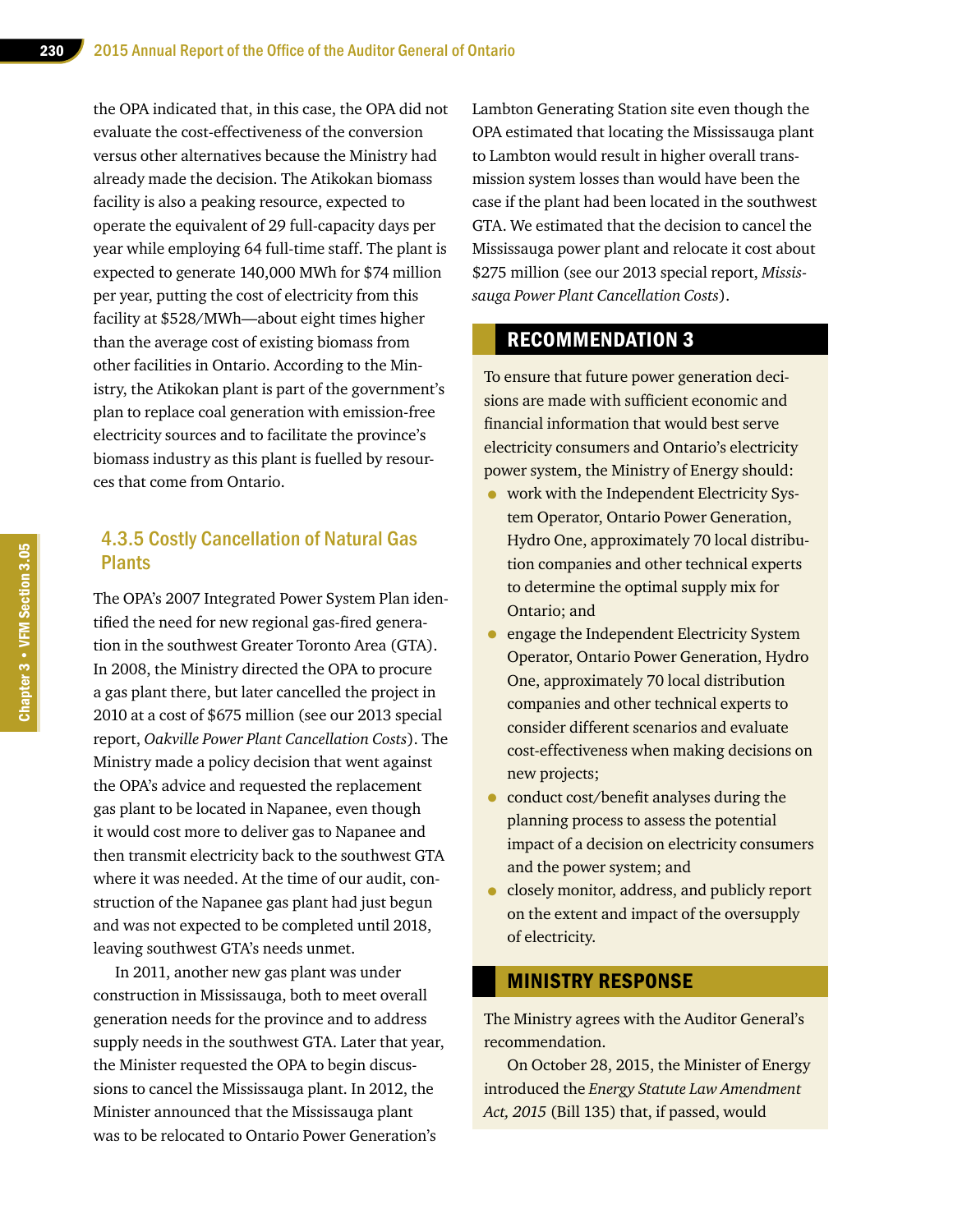replace the current Integrated Power System Plan (IPSP) process with an enhanced Long Term Energy Plan (LTEP) process. If passed, the proposed legislation would do the following:

- It would enshrine extensive consultations with consumers, stakeholders and Aboriginal groups. These consultations would include seeking input from key sector stakeholders and experts such as transmitters and local distribution companies, as well as the general public. The planning process will allow for technical experts, including agencies, to provide input to the planning process.
- It would ensure the plan will be consistent with the principles of cost-effectiveness, reliability, clean energy, community and Aboriginal engagement, and with an emphasis on conservation and demand management. The proposed legislation enshrines the principle of cost-effectiveness of energy supply and capacity as part of LTEP. In addition, it would require the publication of the LTEP and other key information and data used in its development on a Government of Ontario website.

In addition, following the 2013 LTEP, the Ministry initiated the Ontario Energy Report, which is a website updated quarterly to ensure that reliable and up-to-date energy data on energy supply, demand, and costs is publicly available.

## 4.4 Ineffective Conservation and Demand-management Initiatives

Conservation aims to reduce overall electricity usage while demand management aims to reduce or shift consumption away from peak demand periods. Both are valuable tools when the electricity supply is unable to meet the expected electricity demand and the cost of new power generation is high; however, neither of these are currently problems in Ontario. As discussed earlier, the problem in Ontario is more often the opposite: periods of surplus capacity (even after considering all the reserve requirements) that

result in a costly oversupply of electricity. According to the IESO's forecast, Ontario is projected to have long-term energy surpluses, until 2032. Although surplus generation is projected to decrease after 2020, there would still be about 2.8 million MWh surplus generation on average per year from 2021 to 2032, as shown in **Figure 11**.

When the available electricity supply exceeds the maximum hourly consumption plus the reserve requirements, as it has in Ontario for the past six years, reducing electricity consumption through conservation efforts is of little value. Although we recognize that conservation efforts require sustained commitment, investing in conservation during a time of surplus actually costs us more: the first type of cost is for managing the conservation programs and initiatives themselves; the second is for surpluses and the resulting costly oversupply of electricity those conservation efforts contribute to.

Ontario has spent approximately \$2.3 billion on energy conservation efforts targeting both residential and business customers from 2006 to 2014, and has committed to spend another \$2.6 billion from 2015 to 2020. At the same time, although electricity consumption in Ontario has decreased (partly due to the impact of the global recession since 2008 and to conservation efforts) by 8%, from 153 million MWh in 2004 to 140 million MWh in 2014, our electricity bills are becoming more expensive: the overall electricity cost has increased by 56%, from \$12.2 billion in 2004 to \$18.9 billion in 2014. In an online survey the Ministry conducted in 2013, when asked how well their local community was doing to reduce electricity demand, about 40% of respondents indicated that they did not see a lot of evidence of conservation efforts in their community.

Since 2003, Ontario has had an average installed capacity of 33,800 MW. Although Ontario's average electricity demand has only been about 16,700 MW over the years, Ontario has built up the power system (as opposed to importing power) to this point so that it can handle peak demands on rare occasions (for example, summer heat waves) and to meet reserve requirements.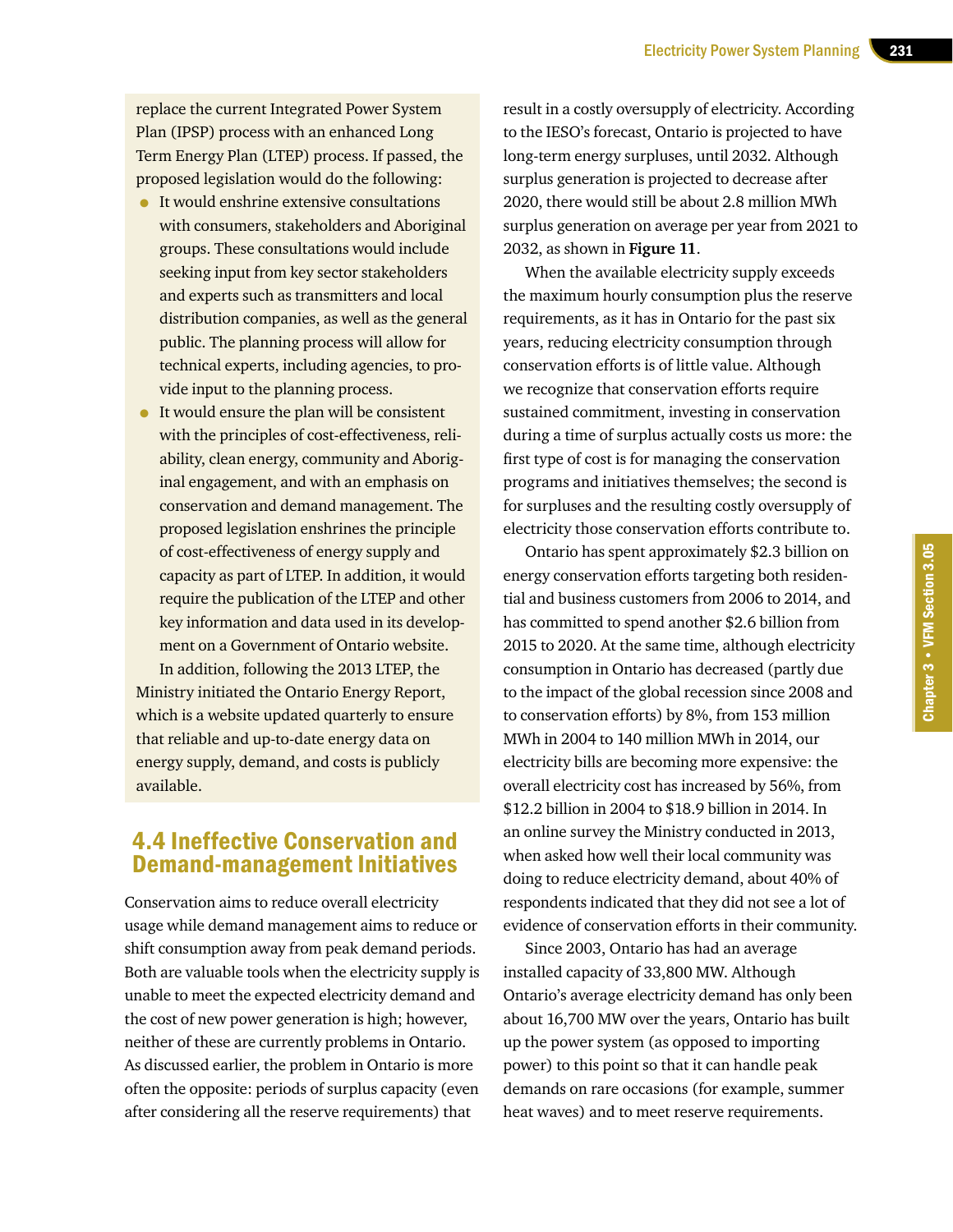The Ontario Society of Professional Engineers has indicated that a more effective strategy for reducing electricity costs would be to flatten the daily electricity demand, which is to shift demand from peak periods to off-peak periods. However, the OPA's conservation programs have not met its peak demand savings target even with the use of smart meters (see **Section 3.11** of our *2014 Annual Report* for a report of our audit of the Smart Metering Initiative), time-of-use billing and other demandresponse initiatives.

## 4.4.1 Peak Demand Consumption Not Effectively Reduced

In its 2005 Supply Mix Advice Report to the Ministry, the OPA estimated achievable conservation potential at somewhere between 1,500 MW and 4,000 MW. According to the Ministry, the OPA chose to rely on the lower end of achievable potential in its advice, because the risk of planning less supply far exceeded the risk of not adjusting to higher conservation. This led the OPA to ultimately advise the Ministry that a peak demand reduction of 1,800 MW by 2025 was a reasonable and prudent conservation target. However, in 2006, the Ministry directed the OPA to take measures to meet a peak demand reduction target of 6,300 MW by 2025. In 2010, the Ministry further increased its peak demand reduction targets, to 6,700 MW by 2025, and 7,100 MW by 2030. It also set an interim target to reduce peak demand 4,550 MW by 2015. However, despite the \$2.3 billion spent on conservation initiatives, the amount of peak demand reduction achieved so far is estimated to be only 3,619 MW by the end of 2014, short of the 4,550 MW target. This number is an estimate because peak demand achieved by OPAmanaged programs accounts for only 1,512 MW of the 3,619 MW. The remaining 2,107 MW reflects peak demand reductions achieved by programs funded and managed by other entities, such as the federal government and gas utilities. The IESO is not authorized to evaluate these programs because it does not manage or deliver them; therefore it is

not able to confirm the 2,107 MW of peak demand reductions achieved.

## 4.4.2 Many Conservation Initiatives Not Cost-effective or Not Evaluated for Cost-effectiveness

The IESO was accountable for \$2.1 billion of the \$2.3 billion that was spent on conservation initiatives in Ontario from 2006 to 2014. However, only about \$923 million of this \$2.1 billion has been evaluated by a third party for cost-effectiveness. Another estimated \$400 million of electricity conservation and demand management program spending that occurred in 2014 will be evaluated in 2015. The remaining \$758 million, or 36%, has not been subject to a third-party evaluation.

When evaluated collectively at the portfolio level, the conservation initiatives passed the IESO's cost-effectiveness tests. However, on an individual basis, about half (18) of the 37 conservation initiatives that were evaluated did not pass costeffectiveness tests. The tests compared the cost of designing and delivering programs and customers' costs with the amount of electricity conserved and other supply-side resource costs (a conservation program is regarded as cost-effective only if its cost is less than the avoided cost of electricity). According to the Ministry, between 2006 and 2010, its focus was on building conservation capacity and expanding program delivery to targeted sectors. In 2011, a requirement was put in place to pass costeffectiveness tests on a portfolio basis.

Furthermore, the IESO's cost-effectiveness calculation only included costs that had already been paid at the time of the evaluation (sometimes, a program completed in 2014 may not be completely paid out until 2015 or 2016—these programs may be evaluated in 2014 using only costs paid up to 2014). The costs incurred on the 37 evaluated conservation initiatives were \$1,192 million, but we found that the IESO's cost-effectiveness evaluations only captured \$923 million (77%) of the total costs of these initiatives.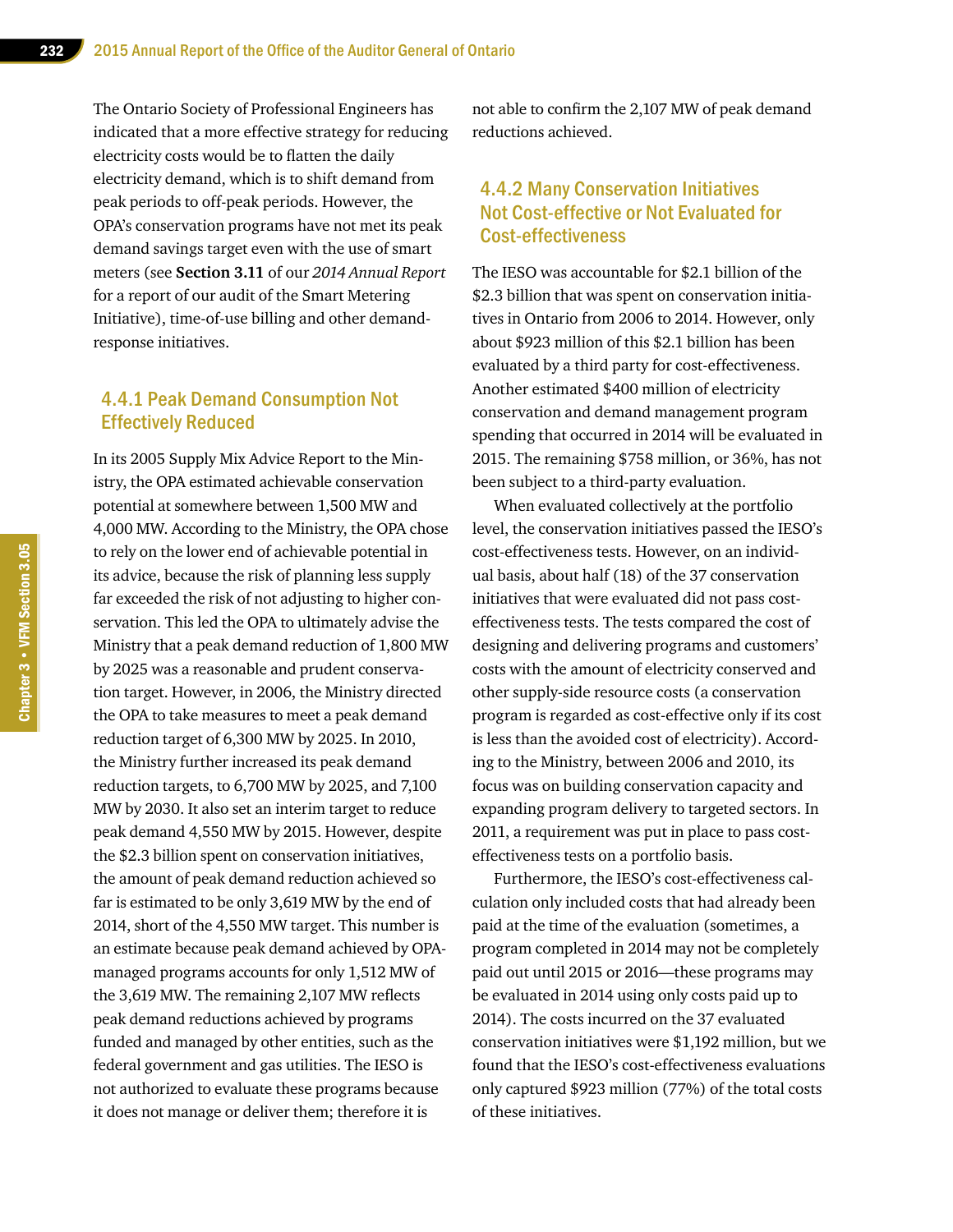## 4.4.3 Extending the Industrial Electricity Incentive Program until 2025 Will Cost \$300 Million

In 2012, the Ministry directed the OPA to implement an Industrial Electricity Incentive (IEI) Program aimed at increasing industrial electricity usage as a means of reducing surplus power. The IEI program offers contracts to specific industrial consumers for a set amount of energy at reduced electricity rates. The entire program has a cap of up to five million MWh of annual electricity consumption.

The original end date of the IEI program was to coincide with the end of the significant surplus power period in 2020, but the Ministry has extended the program up to the end of 2024 in order to offer a contract term that is sufficiently long to attract applicants. While the IEI program may deter some businesses from leaving the province and moving south where electricity rates are lower, extending it past 2020 when there will no longer be an energy surplus for it to draw on will increase peak demand and, in turn, increase system costs by as much as \$300 million, according to the Ministry's estimate.

## RECOMMENDATION 4

To ensure that its conservation and demandmanagement programs are implemented costeffectively and achieve their intended purposes, the Ministry of Energy should work with the Independent Energy System Operator to:

- assess the effects of conservation and its impact on electricity costs during surplus generation periods;
- evaluate programs, such as various conservation initiatives and the Industrial Electricity Incentive Program, to ensure that they support the Ministry's goals and objectives; and
- set appropriate and reasonable peak-consumption reduction targets, and regularly monitor, track and publicly report on the progress made in meeting them.

## MINISTRY RESPONSE

The Ministry and the Independent Electricity System Operator (IESO) are committed to the on-going evaluation of programs to ensure they support provincial needs. The new 2015 Conservation First Framework (CFF) increases the rigour of program cost-effectiveness requirements. As per the requirement of the new Framework, all local distribution companies (LDCs) have submitted Conservation and Demand Management Plans to the IESO. The programs within the plans are all individually subject to cost-effectiveness tests (with specific exceptions, for example, low-income programs) and to a high degree of oversight with ongoing Evaluation, Measurement and Verification by the IESO. Furthermore, the new Framework encourages collaboration among LDCs, and between CFF and natural gas Demand Side Management Framework programs, to achieve efficiencies and convenient integrated programs for customers. The new Framework also recognizes the value of measures that result in peak demand reductions, by accounting for the higher value of savings achieved during peak periods in cost-effectiveness tests.

Public reporting of energy savings and peak demand reduction will continue through quarterly Ontario Energy Reports as well as annual conservation results reports released separately by the IESO and the Environmental Commissioner of Ontario.

Conservation requires a sustained commitment to ensure persistent savings and a reduction of demand for electricity over the long-term. The 2013 LTEP set a conservation target of 30 TWh by 2032 which is expected to result in 5,868 MW of peak demand reduction and a goal to use demand response to meet 10% of peak demand by 2025. Working with the IESO, the Ministry will continue to review Ontario's supply-demand balance as part of the LTEP planning process, adjusting targets as required.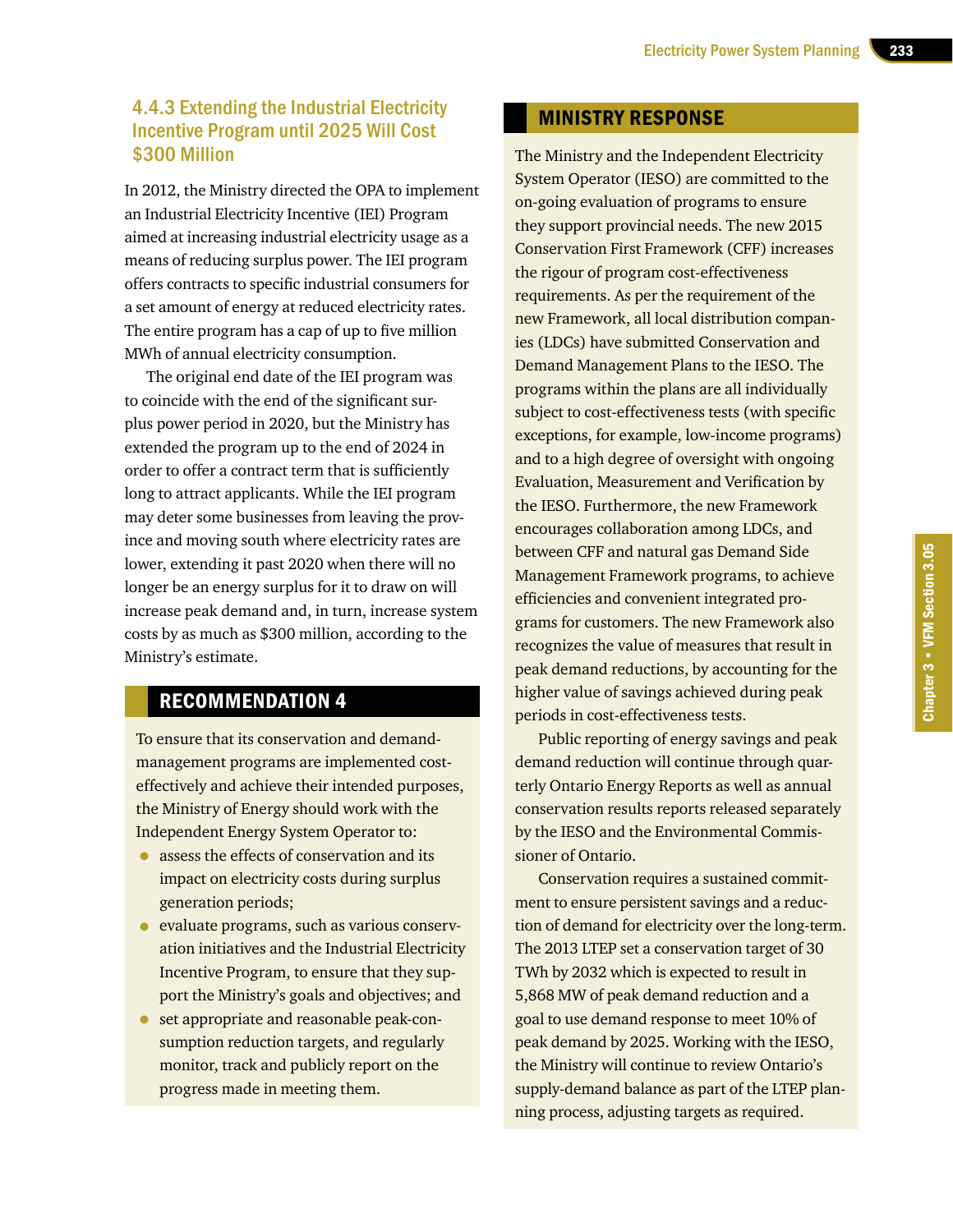## 4.5 Problems with Transmission System Planning

## 4.5.1 Transmission Problems in Some Regions Outstanding for Years

Although there has been a structured regional power system planning process in place since October 2013 that involves the Ministry, the OEB, the IESO, communities, Hydro One, and local distributors, before 2013 regional planning was done on an ad hoc basis, initiated based on priority and following informal processes between the OPA, Hydro One and four other small transmitters, and local distributors. For this reason, many of the projects currently being worked on as part of the new process are specific projects initiated to address short-term needs. The estimated cost of transmission work underway so far in five different regions under the new process is approximately \$54 million.

The OPA's 2007 Integrated Power System Plan, which was not reviewed by the Ontario Energy Board, identified capacity and reliability problems in the following regions, which have not yet been resolved:

- **Kitchener-Waterloo-Cambridge-Guelph** This region needs a number of transmission upgrades. The majority of the transmission lines delivering power to this area have exceeded, reached or are close to reaching their capacity. A three-hour service interruption in this area in 2012 would have been avoided had a transmission refurbishment project been completed on time. At the time of our audit, Hydro One was still working on this project and expected to complete it in spring 2016.
- **Windsor-Essex**—There are supply capacity, transmission capacity and security of supply issues in this region—a large portion of the area has reliability issues. Hydro One is currently working on a \$77.4 million transmission reinforcement project in the region, but it is not scheduled to come into service until 2018.

In addition, the electrical infrastructure for the northern part of the Greater Toronto Area West region is nearing capacity and is not expected to be capable of meeting significant increases in peak demand. The 2015 regional plan again identified the need for transmission upgrades in this region, which Hydro One is currently reviewing.

## 4.5.2 Not Enough Capacity to Connect Renewable Generators

A total of 2,545 non-hydro renewable projects that received conditional offers from the OPA under the microFIT (projects 10kW or less) stream of the guaranteed-price program had to be relocated to other parts of Ontario because there was not enough transmission capacity to connect them to the power grid.

Non-hydro renewable energy projects take about two to three years to complete, but transmission projects take much longer—about four to seven years. When the current guaranteed-price renewable program was first launched in 2009, the OPA gave applicants conditional offers with guaranteed prices before the projects were approved by their local distribution companies to connect to the transmission grid. When it found that the projects could not be connected to the grid, the OPA was directed to compensate these guaranteed-price renewable program applicants by allowing those with more than one constrained project to combine their small (microFIT) projects and relocate to another area with the capacity to connect them. These applicants were still paid the higher guaranteed microFIT contract prices for small projects even though the size of their combined projects now meant that the lower guaranteed FIT contract prices for larger projects should have applied. Electricity consumers could have saved \$239 million if these combined projects had been offered the guaranteed prices appropriate to their project size (the IESO calculates this amount to be closer to \$126 million, in order to reflect the time value of money).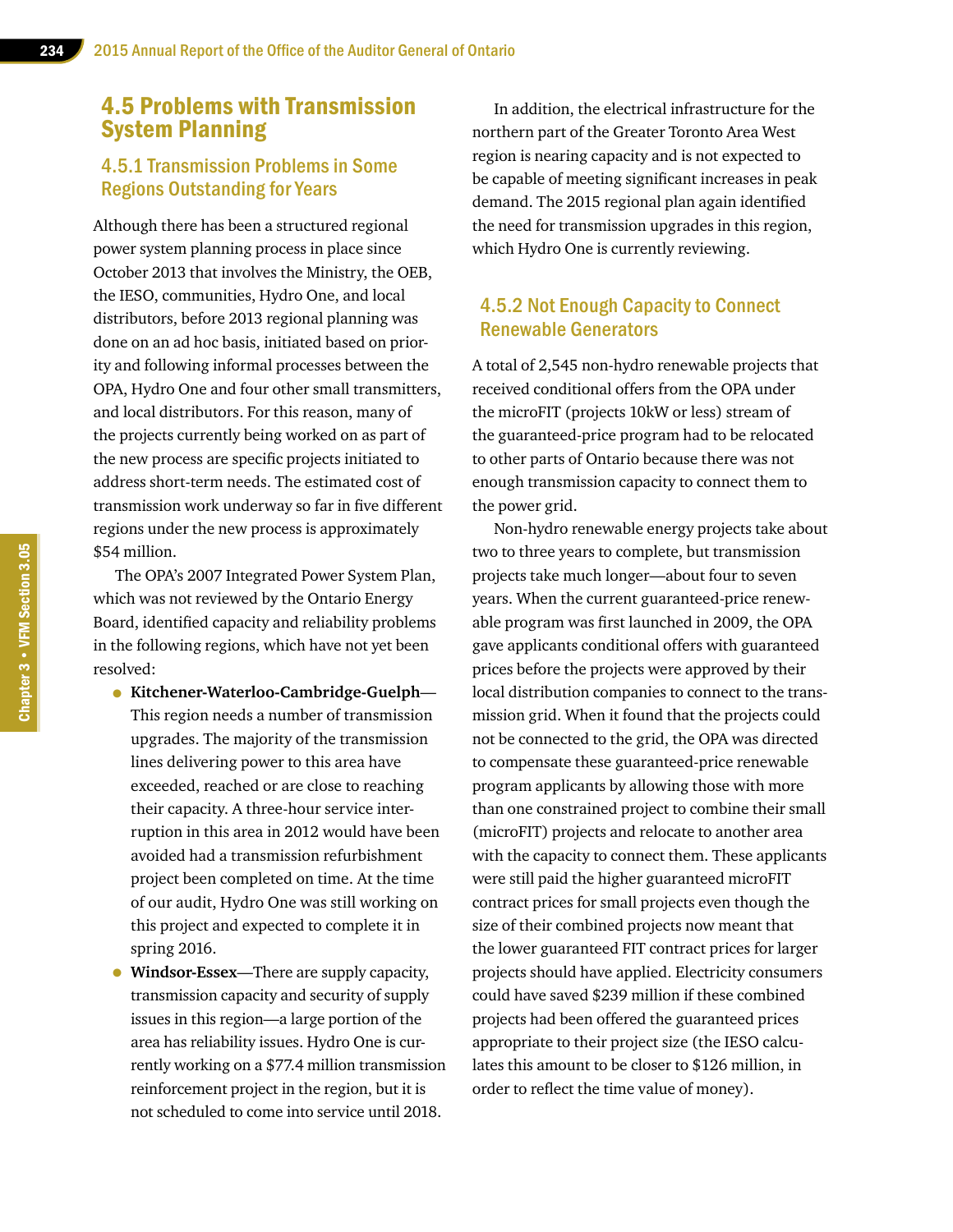## 4.5.3 Significant Increase in Compensation Payments to Generators for Turning Power Generation On or Off

Transmission congestion occurs when power flows are limited by the transfer capability of one or more transmission elements. It is reasonable to expect some transmission congestion, because a congestion-free transmission system would be too costly to maintain and would indicate underutilization of transmission assets. Conversely, a heavily congested transmission system is also costly to operate, because when transmission lines are congested and operating at or near their limits, resources have to be dispatched more often and at higher marginal costs, relatively higher line losses and a higher risk of not being able to serve the load.

The IESO may request generators to turn their power generation on or off (otherwise known as "constraining output") for a number of reasons, including transmission congestion, physical ramping limits, safety/equipment issues, and environmental issues. While the IESO maintains data on generator-constrained volumes, it could not break down that data to identify the reasons for the constraint requests.

Generators are usually entitled to compensation payments when the IESO is required to constrain the output of generation facilities. In recent years, the amount of compensation the IESO has had to pay generators for constraining has increased significantly because the volume of requests to constrain has gone up: from 2009 to 2014, a total of \$407.6 million in compensation has been paid out. In 2014 alone, generators were compensated \$117.4 million—an increase of 77% since 2009.

We found that constrained volumes have significantly increased, from 4,772 GWh in 2009 to 6,472 GWh in 2014 (an increase of 36%) despite electricity demand remaining relatively stable. The Bruce and North East regions have experienced particularly large increases in constrained volumes (245% and 211%, respectively) from 2009 to 2014. The West region has also been experiencing

significant generator output constraints consistently with no improvement over time. The IESO informed us that changes in regional demand and changes in the supply mix to support the phasing out of coal along with significant increases of renewable energy have changed flow patterns in the power system, contributing to increases in transmission constraints in recent years.

In May 2015, the IESO completed a review of Ontario's wholesale energy market pricing system. The review found that opportunities exist to reduce electricity market costs through changes to the current system. In an effort to achieve these cost reductions, the IESO indicated that it intends to engage stakeholders and re-examine some key components of the existing market design.

## 4.5.4 No Detailed Business Case for Importing Renewable Energy

When the Ministry decided to create the current guaranteed-price renewable program in 2009, it had not fully considered other options for getting more renewable energy into the supply mix, such as importing renewable energy in the form of hydropower from neighbouring provinces such as Quebec and Manitoba. The Quebec intertie has up to 500 MW of import capabilities available, and up to 200 MW from Manitoba could be relied upon to meet local area needs in northwestern Ontario. Although the OPA has conducted a number of assessments to evaluate the benefits of imports, it has never prepared a detailed business case or cost/benefit analysis of increasing Ontario's transmission capacity to accommodate contracted imports against procuring other renewable energy alternatives such as wind and solar.

Six years after creating an expensive Feed-in Tariff Program and procuring significant amounts of renewable energy that consumers will continue to pay for through the Global Adjustment, Ontario has decided to sign a contract with Quebec to exchange electricity and to consider importing power from Newfoundland and Labrador. Starting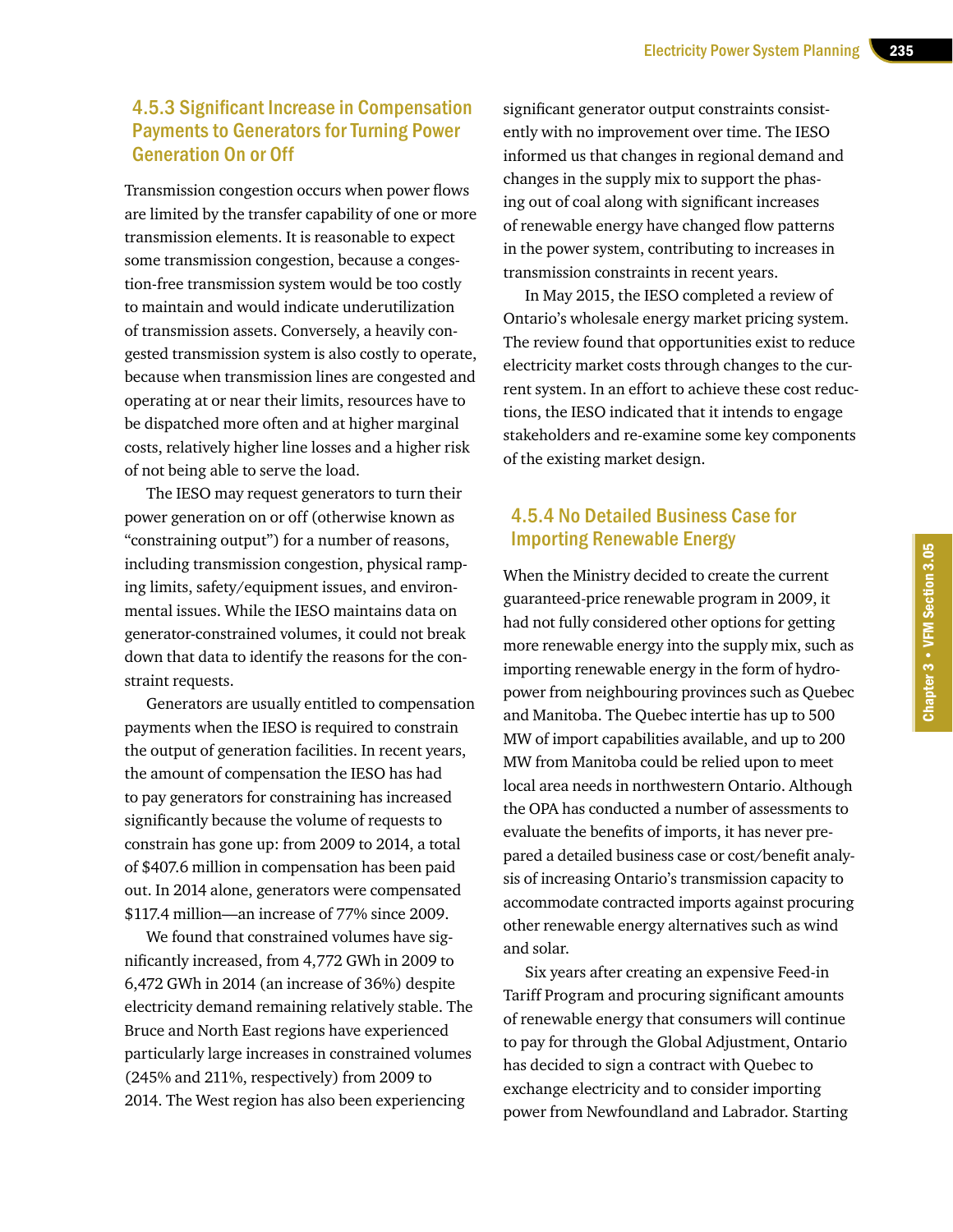in late 2015, Ontario will make 500 MW of electricity capacity available to Quebec in the winter, when demand in that province peaks. Likewise, beginning in the summer of 2020, Quebec will make 500 MW available to Ontario when Ontario's demand peaks in hot weather. The government's aim in creating this arrangement is to help Ontario reduce costs by lessening the need to build new electricity generating stations after 2020.

## RECOMMENDATION 5

To ensure that Ontario's transmission system has sufficient capacity to reliably transfer electricity from the province's generators to where power is needed, the Ministry of Energy should work with the Independent Electricity System Operator, Hydro One and other local distribution companies to:

- address current capacity and reliability issues, and identify what is required to support future electricity demand growth;
- investigate the root causes of the increasing volume of generator constraints and thereby minimize any unnecessary cost to electricity consumers; and
- perform adequate system planning and analysis prior to undertaking any major initiatives that would impact transmission.

#### MINISTRY RESPONSE

The Ministry agrees with the Auditor General's recommendation.

On October 28, 2015, the Minister of Energy introduced the *Energy Statute Law Amendment Act, 2015* (Bill 135) that, if passed, would replace the current Integrated Power System Plan (IPSP) process with an enhanced Long Term Energy Plan (LTEP) process. The proposed legislation would, if passed, ensure that the goals and objectives of the LTEP would include respecting the reliability of energy supply and

capacity, transmission and distribution. This planning process will consider impacts on generators, transmitters and distributors, as well as the impact the LTEP could have on ratepayers. The Ministry will work with the Independent Electricity System Operator (IESO) and technical experts as well as stakeholders when creating the LTEP.

In addition to the proposed legislation which would create a framework to address system needs, Ontario also began a formalized regional planning process in 2013 governed by the Ontario Energy Board in 21 electricity planning regions. The process, led by the IESO, works with local distribution companies (LDCs) and transmitters to ensure regional issues and requirements are effectively integrated into electricity planning.

The Ontario Power Authority (now the IESO) played a key role in the development of the 2010 and 2013 LTEPs by providing technical advice and analysis, including forecasting electricity demand over the planning period, and recommending development of transmission projects to address forecast demand and maintain system reliability. Hydro One, other transmitters and other LDCs also provided information and input that was used to develop the LTEPs.

Regarding the recommendation to investigate the volume of generator constraints, the Ministry would like to note that in May 2015, the IESO completed a review of Ontario's wholesale energy market pricing system, sometimes referred to as the "two-schedule price setting system," which is used to determine prices and dispatch generators in the IESO-administered market. The review found that opportunities likely exist to reduce electricity market costs through changes to the current system. In an effort to achieve these cost reductions, the IESO intends to engage stakeholders and re-examine some key components of the existing market design.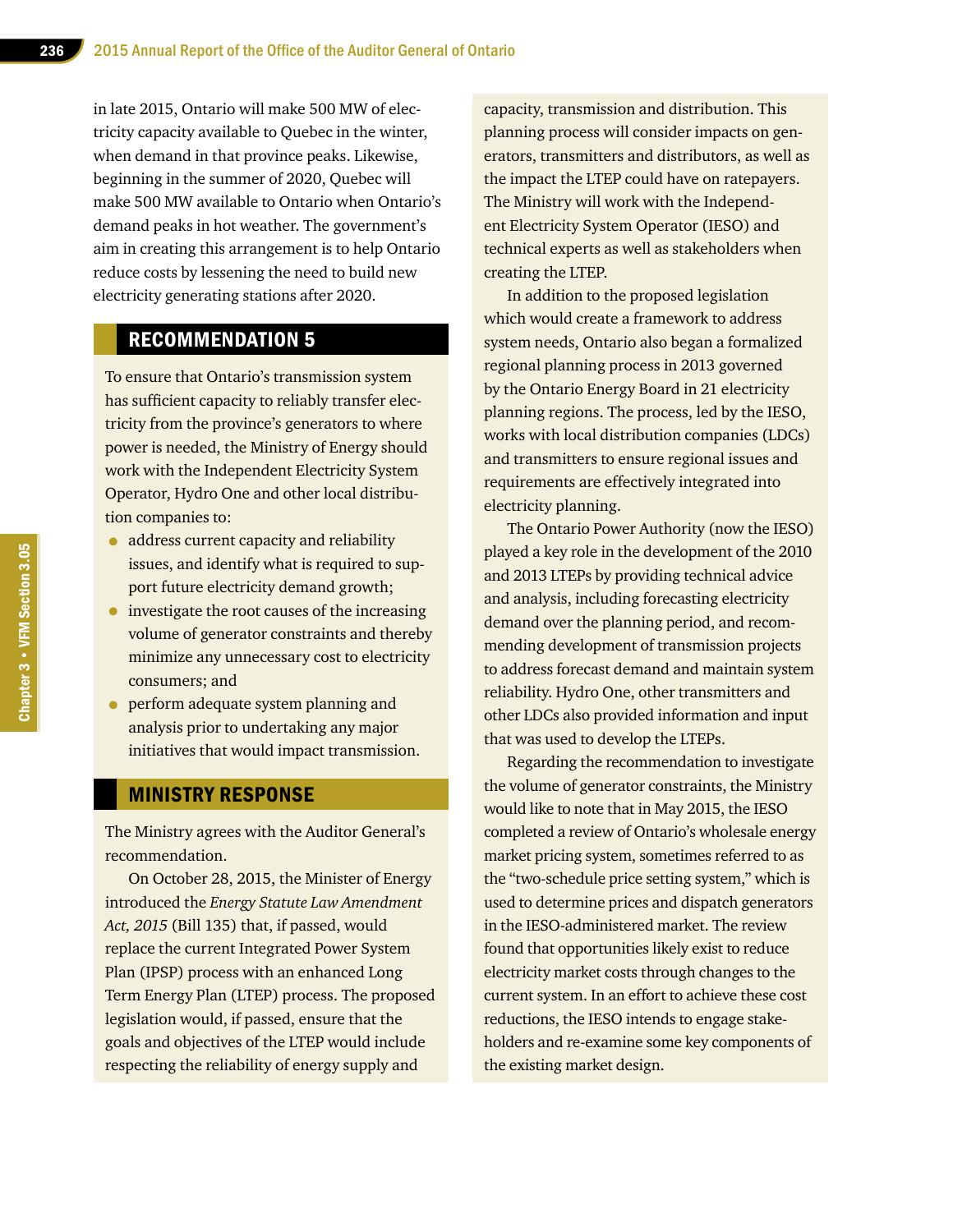|                                                                     | merger IESO is tasked<br>is amended and post-<br>Electricity Act, 1998,<br>January 1, 2015                                                                                                                                                                                                                                                                                                                                                                                                                                                                                                | planning for Ontario.<br>with power system                                                                                                                                                            | Legislative Assembly has the authority to oversee Hydro<br>One's operations (for example, the Auditor General can<br>no longer conduct performance audits of Hydro One or<br>as of December 2015, no independent Officer of the<br>The government passes the Building Ontario Up Act,<br>under which Hydro One Inc. and its subsidiaries are<br>deemed not to be agencies of the Crown. As such,<br>2015 |
|---------------------------------------------------------------------|-------------------------------------------------------------------------------------------------------------------------------------------------------------------------------------------------------------------------------------------------------------------------------------------------------------------------------------------------------------------------------------------------------------------------------------------------------------------------------------------------------------------------------------------------------------------------------------------|-------------------------------------------------------------------------------------------------------------------------------------------------------------------------------------------------------|----------------------------------------------------------------------------------------------------------------------------------------------------------------------------------------------------------------------------------------------------------------------------------------------------------------------------------------------------------------------------------------------------------|
|                                                                     |                                                                                                                                                                                                                                                                                                                                                                                                                                                                                                                                                                                           | for OPA and IESO to<br>introduced, calling<br>implement budget<br>Bill 194, an act to<br>be amalgamated.<br>measures, is<br>2014                                                                      | 2014<br>releases updated LTEP.<br>its subsidiaries)<br>June 4, 2015<br>December 2013<br>Minister of Energy<br>2013                                                                                                                                                                                                                                                                                       |
|                                                                     |                                                                                                                                                                                                                                                                                                                                                                                                                                                                                                                                                                                           | long-term power system<br>planning. Merger is put<br>change the process for<br>on hold when Premier                                                                                                   | 2012                                                                                                                                                                                                                                                                                                                                                                                                     |
|                                                                     |                                                                                                                                                                                                                                                                                                                                                                                                                                                                                                                                                                                           | legislation to merge<br>In April, Minister of<br>OPA and IESO and<br>resigns in October.<br>Energy introduces<br>2012                                                                                 | it is never submitted to<br>directs OPA to prepare<br>Ministry for review but<br>forwards draft IPSP to<br>2011                                                                                                                                                                                                                                                                                          |
|                                                                     |                                                                                                                                                                                                                                                                                                                                                                                                                                                                                                                                                                                           |                                                                                                                                                                                                       | updated IPSP. OPA<br>issues new Supply<br>Minister of Energy<br>Mix Directive and<br>the OEB.<br>2011                                                                                                                                                                                                                                                                                                    |
|                                                                     |                                                                                                                                                                                                                                                                                                                                                                                                                                                                                                                                                                                           | releases first Long-term<br>Energy Plan (LTEP).<br>November 2010<br>Minister of Energy                                                                                                                | 2010                                                                                                                                                                                                                                                                                                                                                                                                     |
|                                                                     | renames Independent Electricity Market Operator the Independent Electricity System<br>and conduct independent planning for electricity generation, demand management,                                                                                                                                                                                                                                                                                                                                                                                                                     |                                                                                                                                                                                                       | Ontario launches Feed-<br>encourages renewable<br>in Tariff (FIT) Program.<br>and creation of clean-<br>energy conservation,<br>energy generation,<br>Green Energy Act<br>2009<br>energy jobs.<br>2009                                                                                                                                                                                                   |
|                                                                     |                                                                                                                                                                                                                                                                                                                                                                                                                                                                                                                                                                                           | Directive in September.<br>begins toward the end<br>October after Minister<br>amended Supply Mix<br>OEB suspends its<br>Global recession<br>review of IPSP in<br>of Energy issues<br>of 2008.<br>2008 | 2008                                                                                                                                                                                                                                                                                                                                                                                                     |
|                                                                     |                                                                                                                                                                                                                                                                                                                                                                                                                                                                                                                                                                                           |                                                                                                                                                                                                       | System Plan (IPSP)<br>OPA submits first<br>Integrated Power<br>August 2007<br>2007<br>to OEB.                                                                                                                                                                                                                                                                                                            |
|                                                                     |                                                                                                                                                                                                                                                                                                                                                                                                                                                                                                                                                                                           | issues first Supply Mix<br>Minister of Energy<br>Directive to OPA.<br>June 2006                                                                                                                       | 2006                                                                                                                                                                                                                                                                                                                                                                                                     |
|                                                                     | conservation and transmission. OPA is tasked with developing an integrated long-term electricity plan (IPSP), a 20-year technical plan for achieving the<br>Operator (IESO) and amends IESO's duties to short-term forecasting of electricity demand and resources only. Act also creates Ontario Power Authority<br>province's energy goals. OPA is to submit IPSP to Ontario Energy Board (OEB) for review and approval and update the plan every three years.<br>Government passes Electricity Restructuring Act (Act). Act<br>(OPA) to address long-term power system planning issues | Mix Advice Report to<br>OPA issues Supply<br>December 2005<br>Minister of Energy.                                                                                                                     | 2005                                                                                                                                                                                                                                                                                                                                                                                                     |
| Appendix 1–Key Events Relating To Electricity Power System Planning | Prepared by the Office of the Auditor General of Ontario<br>December 2004                                                                                                                                                                                                                                                                                                                                                                                                                                                                                                                 |                                                                                                                                                                                                       | 2004                                                                                                                                                                                                                                                                                                                                                                                                     |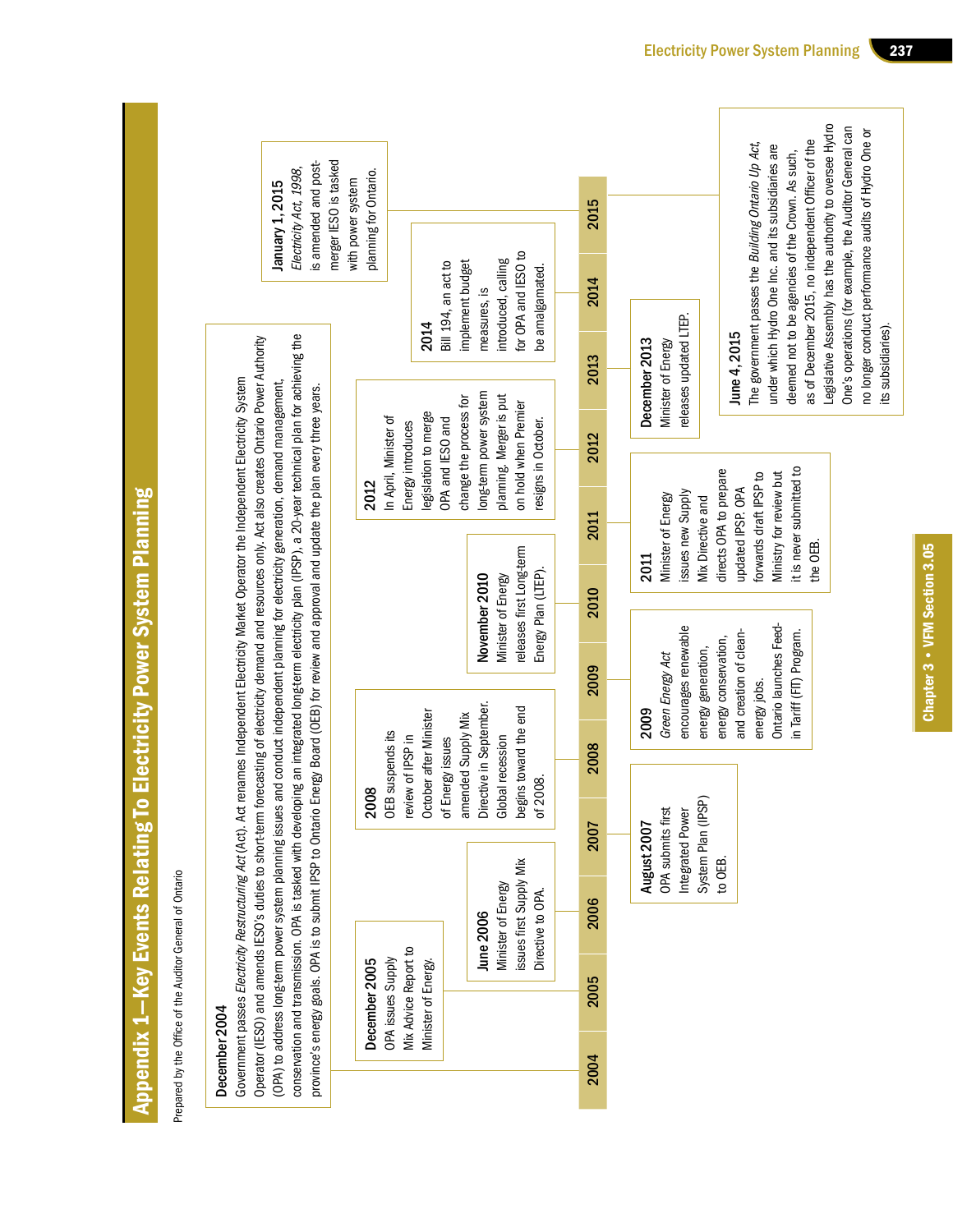# Appendix 2—List of All Generating Facilities in Ontario as of 2014

Source of data: Independent Electricity System Operator

|                                                                     |                                             |                                        | <b>Capacity</b> |
|---------------------------------------------------------------------|---------------------------------------------|----------------------------------------|-----------------|
| <b>Facility</b>                                                     | <b>Fuel Type</b>                            | Location/Region                        | (MW)            |
| <b>Atikokan Generating Station</b>                                  | <b>Bioenergy</b>                            | Northwest Ontario                      | 205.0           |
| <b>Fort Frances</b>                                                 | <b>Bioenergy</b>                            | Northwest Ontario                      | 47.0            |
| Thunder Bay Condensing Turbine Project                              | <b>Bioenergy</b>                            | Northwest Ontario                      | 40.0            |
| <b>Calstock Power Plant</b>                                         | <b>Bioenergy</b>                            | North/East of Sudbury                  | 38.0            |
| <b>Non-Utility Generators</b>                                       | <b>Bioenergy</b>                            | <b>GTA</b>                             | 35.0            |
| <b>Becker Cogeneration Plant</b>                                    | <b>Bioenergy</b>                            | Northwest Ontario                      | 8.0             |
| <b>Chapleau Co-Generation Facility</b>                              | Bioenergy                                   | East Lake Superior                     | 7.0             |
| Trail Road Landfill Generating Facility (Fallowfield<br>PowerTrail) | <b>Bioenergy</b>                            | Greater Ottawa                         | 5.0             |
| Eastview Landfill Gas Energy Plant (Campbell)                       | <b>Bioenergy</b>                            | Kitchener Waterloo Cambridge<br>Guelph | 2.5             |
| DrydenWhrhsr                                                        | <b>Bioenergy</b>                            | Northwest Ontario                      | 2.5             |
| Hamilton (Digester Gas) Cogeneration Project                        | Bioenergy                                   | <b>Burlington to Nanticoke</b>         | 1.6             |
| Guaranteed Price Renewable Projects (RESOP,<br>FIT, MicroFit)       | Bioenergy, Hydroelectricity,<br>Solar, Wind | Distributed across Ontario             | 3,235.2         |
| <b>Essar Cogeneration Facility</b>                                  | Gas byproduct                               | East Lake Superior                     | 63.0            |
| Lennox Generating Station                                           | Gas                                         | Peterborough to Kingston               | 2,100.0         |
| <b>Non-Utility Generators</b>                                       | Gas                                         | Distributed across Ontario             | 1,555.4         |
| <b>Greenfield Energy Centre</b>                                     | Gas                                         | Chatham/Lambton/Sarnia                 | 1,153.0         |
| <b>Goreway Station</b>                                              | Gas                                         | <b>GTA West</b>                        | 942.0           |
| <b>Halton Hills Generating Station</b>                              | Gas                                         | <b>GTA West</b>                        | 757.0           |
| St. Clair Energy Centre                                             | Gas                                         | Chatham/Lambton/Sarnia                 | 678.0           |
| <b>Portlands Energy Centre</b>                                      | Gas                                         | Toronto                                | 639.1           |
| <b>Brighton Beach Power Station</b>                                 | Gas                                         | Windsor/Essex                          | 580.0           |
| Sarnia Regional Cogeneration Plant                                  | Gas                                         | Chatham/Lambton/Sarnia                 | 510.0           |
| York Energy Centre                                                  | Gas                                         | <b>GTA North</b>                       | 438.0           |
| <b>Thorold Cogen</b>                                                | Gas                                         | Niagara                                | 287.0           |
| <b>GTAA Cogeneration Plant</b>                                      | Gas                                         | <b>GTA West</b>                        | 117.0           |
| <b>East Windsor Cogeneration</b>                                    | Gas                                         | Windsor/Essex                          | 100.0           |
| <b>London Cogeneration Facility</b>                                 | Gas                                         | London Area                            | 12.0            |
| <b>Great Northern Tri-Gen Facility</b>                              | Gas                                         | Windsor/Essex                          | 11.3            |
| Sudbury District Energy, Hospital Cogeneration                      | Gas                                         | Sudbury/Algoma                         | 6.7             |
| <b>Trent Valley Cogeneration Plant</b>                              | Gas                                         | Peterborough to Kingston               | 6.7             |
| Sudbury District Energy Cogeneration Plant                          | Gas                                         | Sudbury/Algoma                         | 5.0             |
| Warden Energy Centre                                                | Gas                                         | <b>GTA North</b>                       | 5.0             |
| Bur Oak Energy Centre                                               | Gas                                         | <b>GTA North</b>                       | 3.3             |
| <b>Birchmount Energy Centre</b>                                     | Gas                                         | <b>GTA North</b>                       | 2.6             |
| Durham College District Energy                                      | Gas                                         | <b>GTA East</b>                        | 2.3             |
| Villa Colombo Vaughan                                               | Gas                                         | <b>GTA North</b>                       | 0.2             |
| Other (back-up generators)                                          | Oil                                         | Distributed across Ontario             | 50.5            |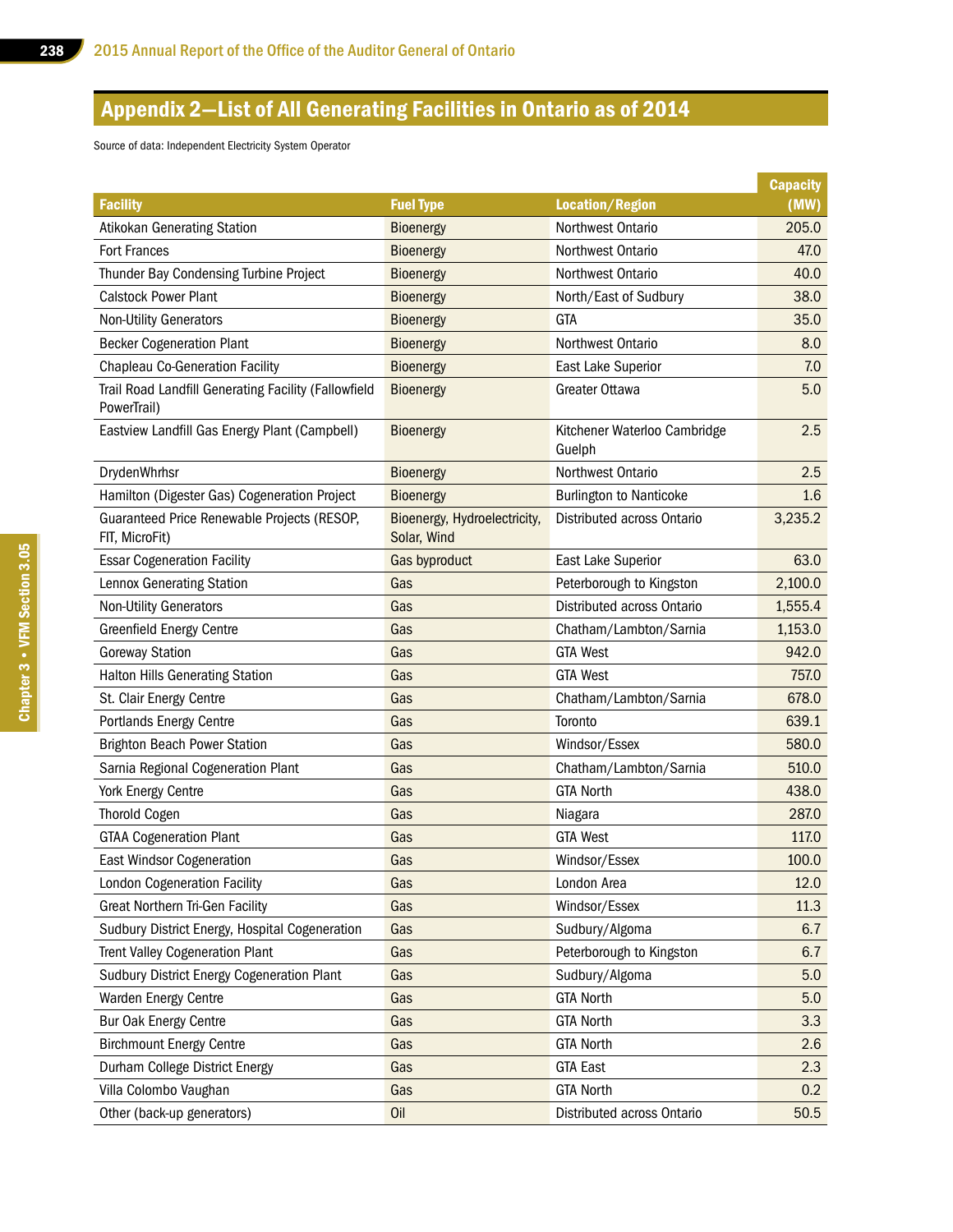п

|                                                                     |                         |                            | <b>Capacity</b> |
|---------------------------------------------------------------------|-------------------------|----------------------------|-----------------|
| <b>Facility</b>                                                     | <b>Fuel Type</b>        | <b>Location/Region</b>     | (MW)            |
| Greenhouse Generators in Leamington area                            | Oil                     | Windsor/Essex              | 12.6            |
| <b>Ontario Power Generation Hydro Facilities</b><br>(65 Facilities) | Hydroelectricity        | Distributed across Ontario | 6,426.0         |
| <b>Smoky Falls Generating Station (redevelopment)</b>               | Hydroelectricity        | North/East of Sudbury      | 264.0           |
| <b>Wells Generating Station</b>                                     | Hydroelectricity        | Sudbury/Algoma             | 242.0           |
| <b>Harmon Generating Station</b>                                    | Hydroelectricity        | North/East of Sudbury      | 219.0           |
| Little Long Generating Station                                      | Hydroelectricity        | North/East of Sudbury      | 212.0           |
| Aubrey Falls Generating Station                                     | Hydroelectricity        | Sudbury/Algoma             | 155.0           |
| Kipling Generating Station                                          | Hydroelectricity        | North/East of Sudbury      | 155.0           |
| <b>Non-Utility Generators</b>                                       | Hydroelectricity        | Distributed across Ontario | 123.3           |
| DAWatson (McPhail, Dunford, Scott)                                  | Hydroelectricity        | East Lake Superior         | 80.3            |
| Kipling Expansion                                                   | Hydroelectricity        | North/East of Sudbury      | 79.0            |
| APIroquois (Island Falls, Iroquois Falls, Twin Falls)               | Hydroelectricity        | North/East of Sudbury      | 70.0            |
| <b>MacKay Generating Station</b>                                    | Hydroelectricity        | East Lake Superior         | 58.0            |
| <b>Smoky Falls Generating Station</b>                               | Hydroelectricity        | North/East of Sudbury      | 53.0            |
| <b>Clergue Generating Station</b>                                   | Hydroelectricity        | East Lake Superior         | 51.9            |
| <b>Andrews Generating Station</b>                                   | Hydroelectricity        | East Lake Superior         | 50.0            |
| <b>Rayner Generating Station</b>                                    | Hydroelectricity        | Sudbury/Algoma             | 47.5            |
| Red Rock Falls Generating Station                                   | <b>Hydroelectricity</b> | Sudbury/Algoma             | 41.6            |
| Kenora (Kenora, Norman)                                             | Hydroelectricity        | Northwest Ontario          | 31.6            |
| Lac Seul/Ear Falls Generating Station                               | <b>Hydroelectricity</b> | Northwest Ontario          | 29.3            |
| Maletkraft                                                          | Hydroelectricity        | North/East of Sudbury      | 27.5            |
| <b>Umbata Falls Generating Station</b>                              | Hydroelectricity        | Northwest Ontario          | 24.0            |
| <b>Hollingsworth Generating Station</b>                             | Hydroelectricity        | East Lake Superior         | 23.0            |
| <b>Gartshore Generating Station</b>                                 | Hydroelectricity        | East Lake Superior         | 20.0            |
| Domtar, Espanola Mill                                               | Hydroelectricity        | Sudbury/Algoma             | 18.0            |
| <b>Hogg Generating Station</b>                                      | Hydroelectricity        | East Lake Superior         | 16.0            |
| <b>Healey Falls Generating Station</b>                              | Hydroelectricity        | Peterborough to Kingston   | 15.7            |
| <b>Steephill Generating Station</b>                                 | Hydroelectricity        | Northwest Ontario          | 15.5            |
| <b>Mission Generating Station</b>                                   | Hydroelectricity        | East Lake Superior         | 15.0            |
| <b>Wawaitin Generating Station</b>                                  | Hydroelectricity        | North/East of Sudbury      | 15.0            |
| Lower Sturgeon Generating Station                                   | Hydroelectricity        | North/East of Sudbury      | 14.0            |
| Harris Generating Station                                           | Hydroelectricity        | East Lake Superior         | 12.5            |
| Calm Lake Generating Station                                        | Hydroelectricity        | Northwest Ontario          | 11.0            |
| <b>Fort Frances Generating Station</b>                              | Hydroelectricity        | Northwest Ontario          | 10.0            |
| Hound Chute Generating Station                                      | Hydroelectricity        | North/East of Sudbury      | 9.6             |
| Chaudiere No. 4 Generating Station                                  | Hydroelectricity        | Greater Ottawa             | 9.3             |
| <b>Sturgeon Falls Generating Station</b>                            | Hydroelectricity        | Northwest Ontario          | 9.0             |
| Chaudiere No. 2 Generating Station                                  | Hydroelectricity        | Greater Ottawa             | 8.4             |
| <b>Glen Miller Generating Station</b>                               | Hydroelectricity        | Peterborough to Kingston   | 8.0             |
| Tembec, Smooth Rock Falls Facilities                                | Hydroelectricity        | North/East of Sudbury      | 8.0             |
| <b>Swift Rapids Generating Station</b>                              | Hydroelectricity        | South Georgian Bay/Muskoka | 7.9             |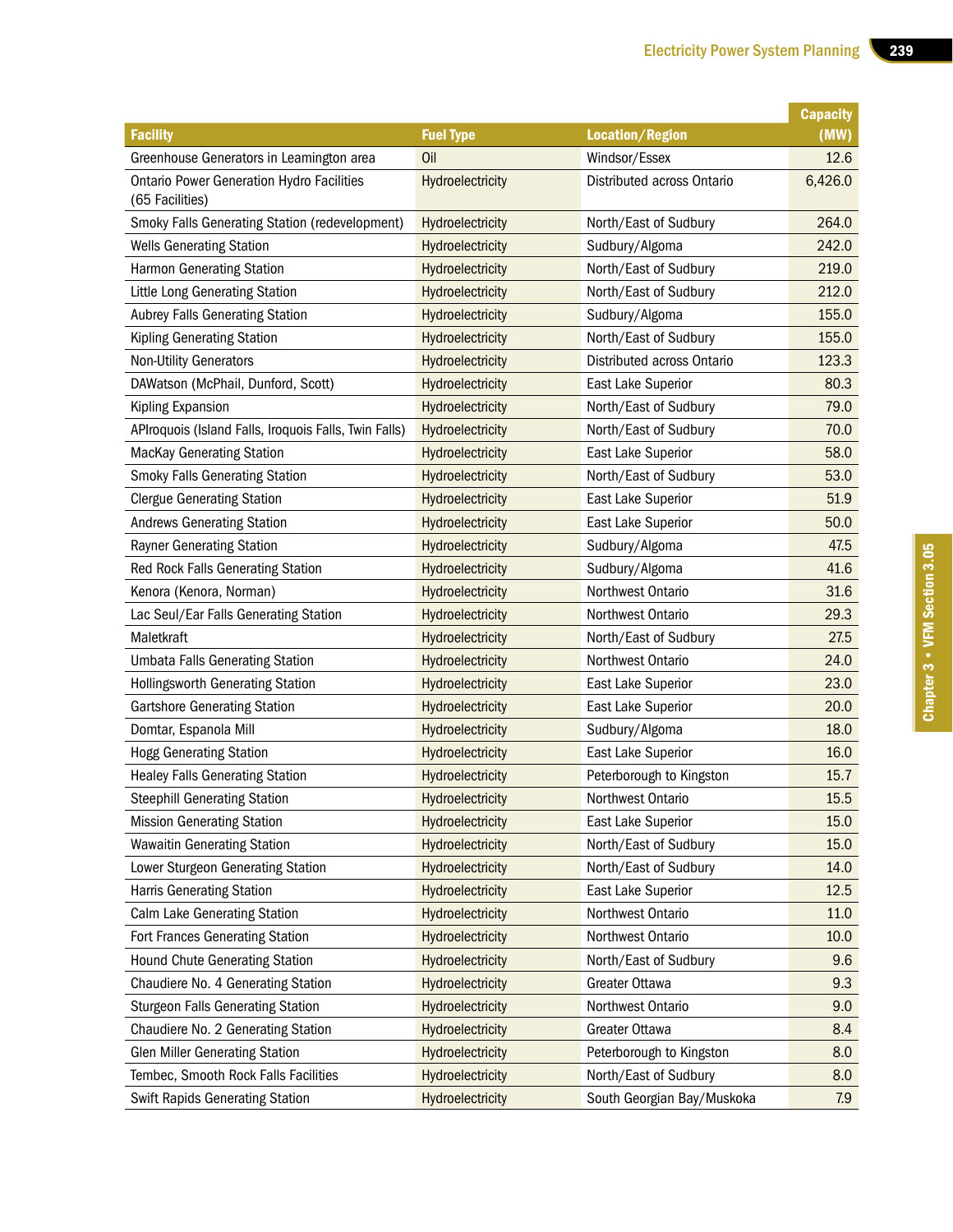|                                               |                  |                                        | <b>Capacity</b> |
|-----------------------------------------------|------------------|----------------------------------------|-----------------|
| <b>Facility</b>                               | <b>Fuel Type</b> | <b>Location/Region</b>                 | (MW)            |
| <b>Heywood Generating Station</b>             | Hydroelectricity | Niagara                                | 7.2             |
| Ragged Chute Eco Power Centre                 | Hydroelectricity | North/East of Sudbury                  | 6.6             |
| <b>West Nipissing Power Generation</b>        | Hydroelectricity | North/East of Sudbury                  | 6.5             |
| Sandy Falls Generating Station                | Hydroelectricity | North/East of Sudbury                  | 5.5             |
| Auxable                                       | Hydroelectricity | North/East of Sudbury                  | 4.7             |
| London Street Generating Station              | Hydroelectricity | Peterborough to Kingston               | 4.1             |
| Minden Generating Station                     | Hydroelectricity | South Georgian Bay/Muskoka             | 4.0             |
| <b>Stanley Adamson Powerhouse</b>             | Hydroelectricity | Peterborough to Kingston               | 3.9             |
| <b>Matthias Generating Station</b>            | Hydroelectricity | South Georgian Bay/Muskoka             | 3.0             |
| <b>Wilson's Falls</b>                         | Hydroelectricity | South Georgian Bay/Muskoka             | 2.9             |
| <b>Bracebridge Falls Generating Station</b>   | Hydroelectricity | South Georgian Bay/Muskoka             | 2.6             |
| <b>Jones Falls</b>                            | Hydroelectricity | St. Lawrence                           | 2.4             |
| 1149377 Ontario Limited                       | Hydroelectricity | Sudbury/Algoma                         | 2.3             |
| Campbellford-Seymour Electric Generation Inc. | Hydroelectricity | Peterborough to Kingston               | 2.0             |
| <b>Rideau Falls</b>                           | Hydroelectricity | Greater Ottawa                         | 2.0             |
| <b>Kingston Mills</b>                         | Hydroelectricity | Peterborough to Kingston               | 1.9             |
| <b>Chiblow Lake Generating Station</b>        | Hydroelectricity | Sudbury/Algoma                         | 1.7             |
| Galetta Eco Power Centre                      | Hydroelectricity | Greater Ottawa                         | 1.6             |
| Appleton Eco Power Centre                     | Hydroelectricity | Greater Ottawa                         | 1.4             |
| <b>Moose Rapids Generating Station</b>        | Hydroelectricity | Sudbury/Algoma                         | 1.4             |
| <b>Water Street Pumphouse</b>                 | Hydroelectricity | Peterborough to Kingston               | 1.3             |
| Parry Sound PowerGen Corporation              | Hydroelectricity | South Georgian Bay/Muskoka             | 1.2             |
| <b>Burk's Falls</b>                           | Hydroelectricity | South Georgian Bay/Muskoka             | 1.1             |
| Marmora Generating Station                    | Hydroelectricity | Peterborough to Kingston               | 1.0             |
| Renfrew Power Generation Inc. - Lower Plant   | Hydroelectricity | Renfrew                                | 1.0             |
| Renfrew Power Generation Inc. - Upper Plant   | Hydroelectricity | Renfrew                                | 1.0             |
| <b>Brewers Mills</b>                          | Hydroelectricity | St. Lawrence                           | 0.9             |
| <b>High Falls Generating Station</b>          | Hydroelectricity | South Georgian Bay/Muskoka             | 0.8             |
| Kagawong Generating Station                   | Hydroelectricity | Sudbury/Algoma                         | 0.8             |
| Gananoque                                     | Hydroelectricity | St. Lawrence                           | 0.7             |
| Long Slide Generating Station                 | Hydroelectricity | North/East of Sudbury                  | 0.7             |
| Shand Dam Generating Station                  | Hydroelectricity | Kitchener Waterloo Cambridge<br>Guelph | 0.7             |
| Conestogo Dam Generating Station              | Hydroelectricity | Greater Bruce/Huron                    | 0.6             |
| Hurdman Dam                                   | Hydroelectricity | North/East of Sudbury                  | 0.6             |
| Maple Hill                                    | Hydroelectricity | Greater Bruce/Huron                    | 0.6             |
| Truisler Chute Generating Station             | Hydroelectricity | South Georgian Bay/Muskoka             | 0.6             |
| York River Generating Station                 | Hydroelectricity | Renfrew                                | 0.6             |
| <b>Casselman Generating Station</b>           | Hydroelectricity | Greater Ottawa                         | 0.5             |
| <b>Current River Hydro</b>                    | Hydroelectricity | Northwest Ontario                      | 0.5             |
| Devil's Gap Generating Station                | Hydroelectricity | South Georgian Bay/Muskoka             | 0.5             |
| 635294 Ontario Inc.                           | Hydroelectricity | North/East of Sudbury                  | 0.5             |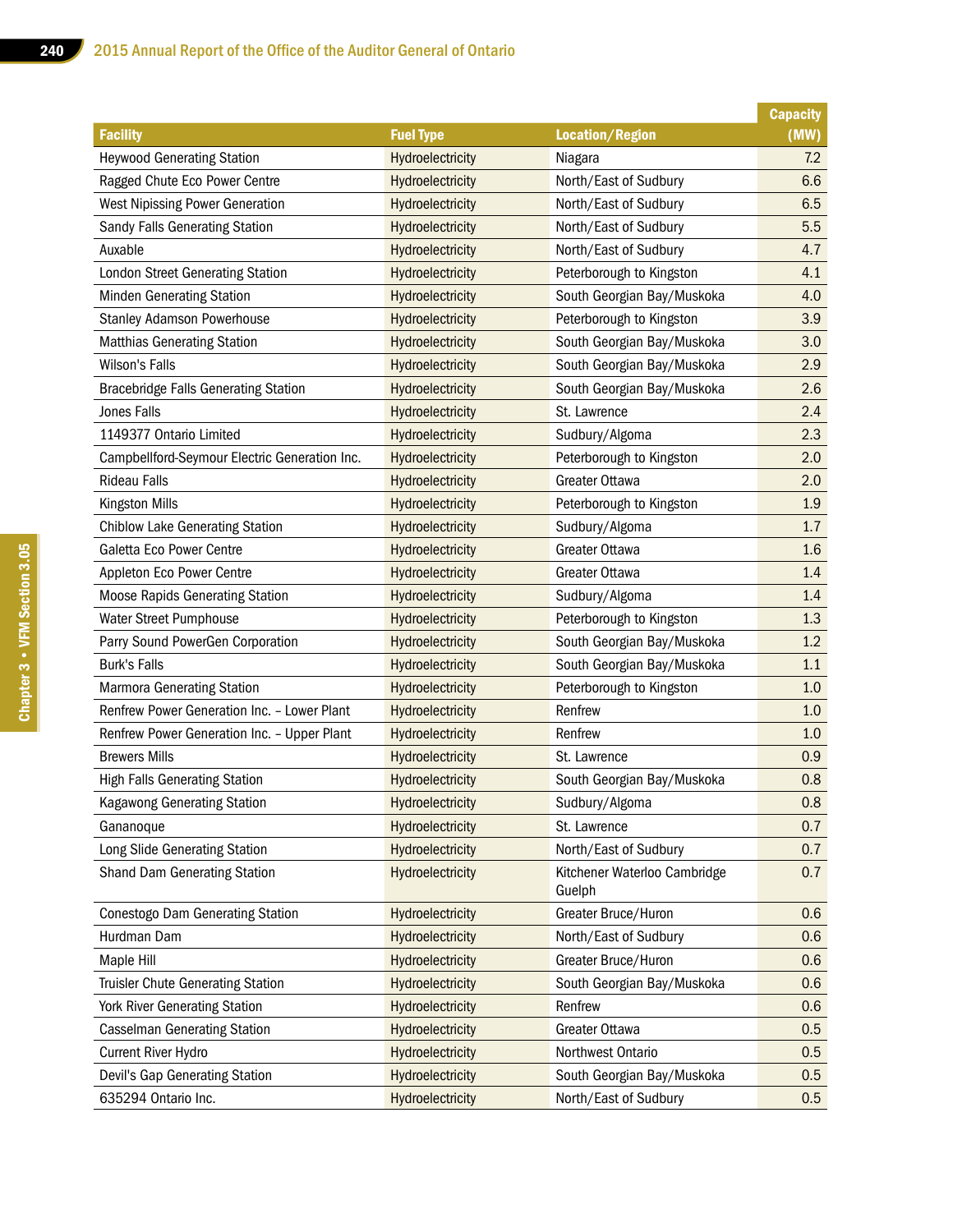|                                               |                  |                                | <b>Capacity</b> |
|-----------------------------------------------|------------------|--------------------------------|-----------------|
| <b>Facility</b>                               | <b>Fuel Type</b> | <b>Location/Region</b>         | (MW)            |
| <b>Drag River Generating Station</b>          | Hydroelectricity | South Georgian Bay/Muskoka     | 0.3             |
| Enerdu Power Systems Ltd.                     | Hydroelectricity | Greater Ottawa                 | 0.3             |
| Saugeen Generating Station                    | Hydroelectricity | Greater Bruce/Huron            | 0.3             |
| Little Burgess Generating Station             | Hydroelectricity | South Georgian Bay/Muskoka     | 0.2             |
| <b>Stewart Generating Station</b>             | Hydroelectricity | Greater Ottawa                 | 0.2             |
| <b>Tweed Generating Station</b>               | Hydroelectricity | Peterborough to Kingston       | 0.2             |
| Washburn                                      | Hydroelectricity | St. Lawrence                   | 0.2             |
| Barrie Small Hydro Limited                    | Hydroelectricity | Greater Ottawa                 | 0.1             |
| Scone Generator                               | Hydroelectricity | Greater Bruce/Huron            | 0.1             |
| <b>Bruce Power Nuclear Generating Station</b> | <b>Nuclear</b>   | Greater Bruce/Huron            | 6,329.0         |
| Darlington Nuclear Generating Station         | <b>Nuclear</b>   | <b>GTA East</b>                | 3,524.0         |
| <b>Pickring Nuclear Generating Station</b>    | <b>Nuclear</b>   | <b>GTA East</b>                | 3,094.0         |
| South Kent Wind (KoreanConsortium)            | Wind             | Chatham/Lambton/Sarnia         | 270.0           |
| Wolfe Island Wind Project                     | Wind             | Peterborough to Kingston       | 198.0           |
| Enbridge Ontario Wind Farm                    | Wind             | Greater Bruce/Huron            | 182.0           |
| <b>Grand Renewable Energy Park</b>            | Wind             | <b>Burlington to Nanticoke</b> | 148.6           |
| <b>Melancthon II Wind Plant</b>               | Wind             | South Georgian Bay/Muskoka     | 132.0           |
| Kruger Energy Port Alma Wind Power Project    | Wind             | Windsor/Essex                  | 101.2           |
| Kruger Energy Chatham Wind                    | Wind             | Windsor/Essex                  | 101.1           |
| Erie Shores Wind Farm                         | Wind             | London Area                    | 99.0            |
| Greenwich Wind Farm                           | Wind             | Northwest Ontario              | 99.0            |
| Prince I Wind Power Project                   | Wind             | East Lake Superior             | 99.0            |
| <b>Talbot Wind Farm</b>                       | Wind             | Chatham/Lambton/Sarnia         | 98.9            |
| Prince II Wind Power Project                  | Wind             | East Lake Superior             | 90.0            |
| Raleigh Wind Energy Centre                    | Wind             | Chatham/Lambton/Sarnia         | 78.0            |
| <b>Ripley Wind Power Project</b>              | Wind             | Greater Bruce/Huron            | 76.0            |
| <b>Melancthon I Wind Plant</b>                | Wind             | South Georgian Bay/Muskoka     | 67.5            |
| Gosfield Wind Project                         | Wind             | Windsor/Essex                  | 50.0            |
| Kingsbridge I Wind Power Project              | Wind             | Greater Bruce/Huron            | 39.6            |
| <b>Total</b>                                  |                  |                                | 37,313.0        |